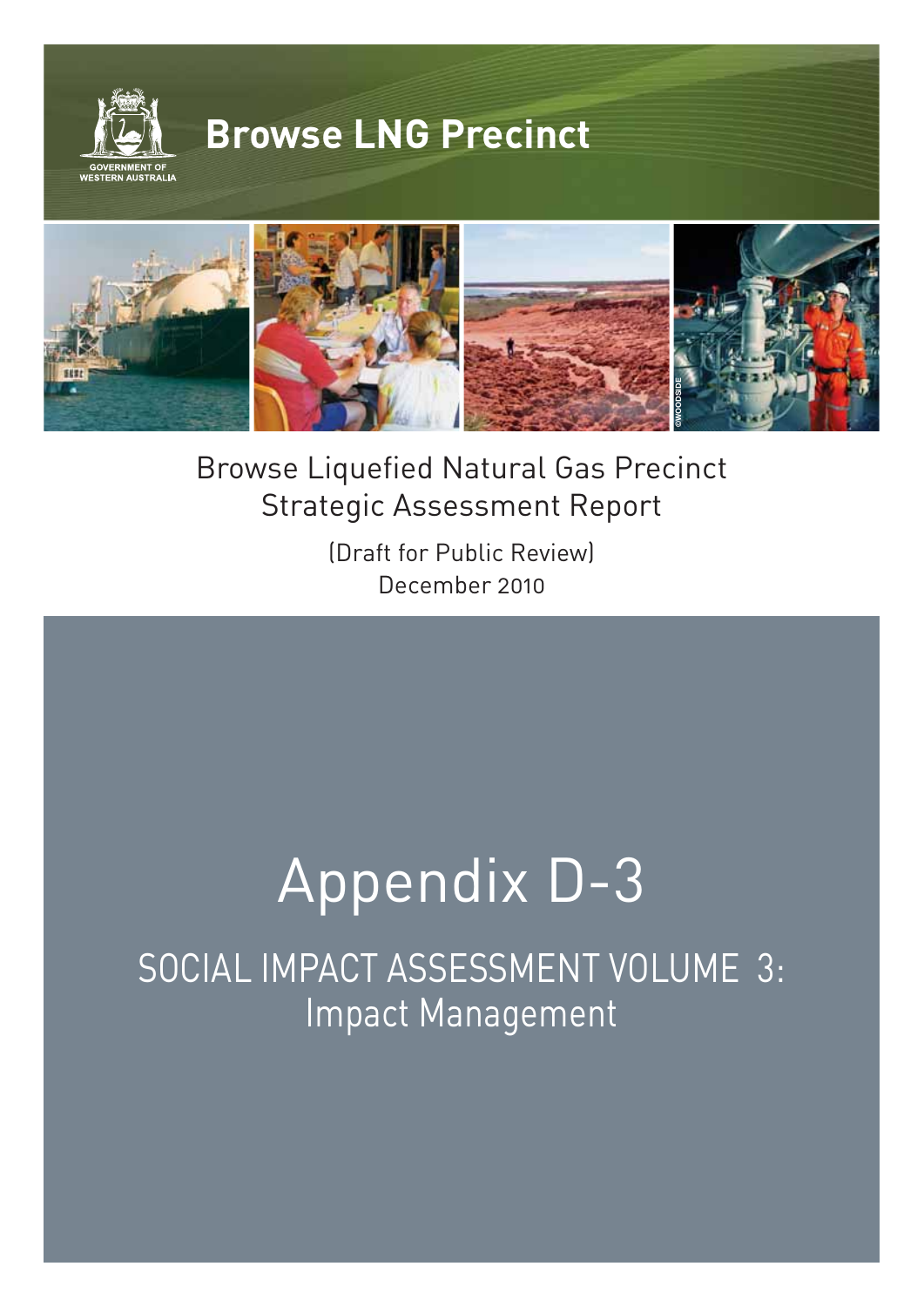

Government of **Western Australia** Department of **State Development**



Browse LNG Precinct Strategic Social Impact Assessment Volume 3: Strategie Social Impact Society and Society Article Management Plan

NOVEMBER 2010

VOLUME 3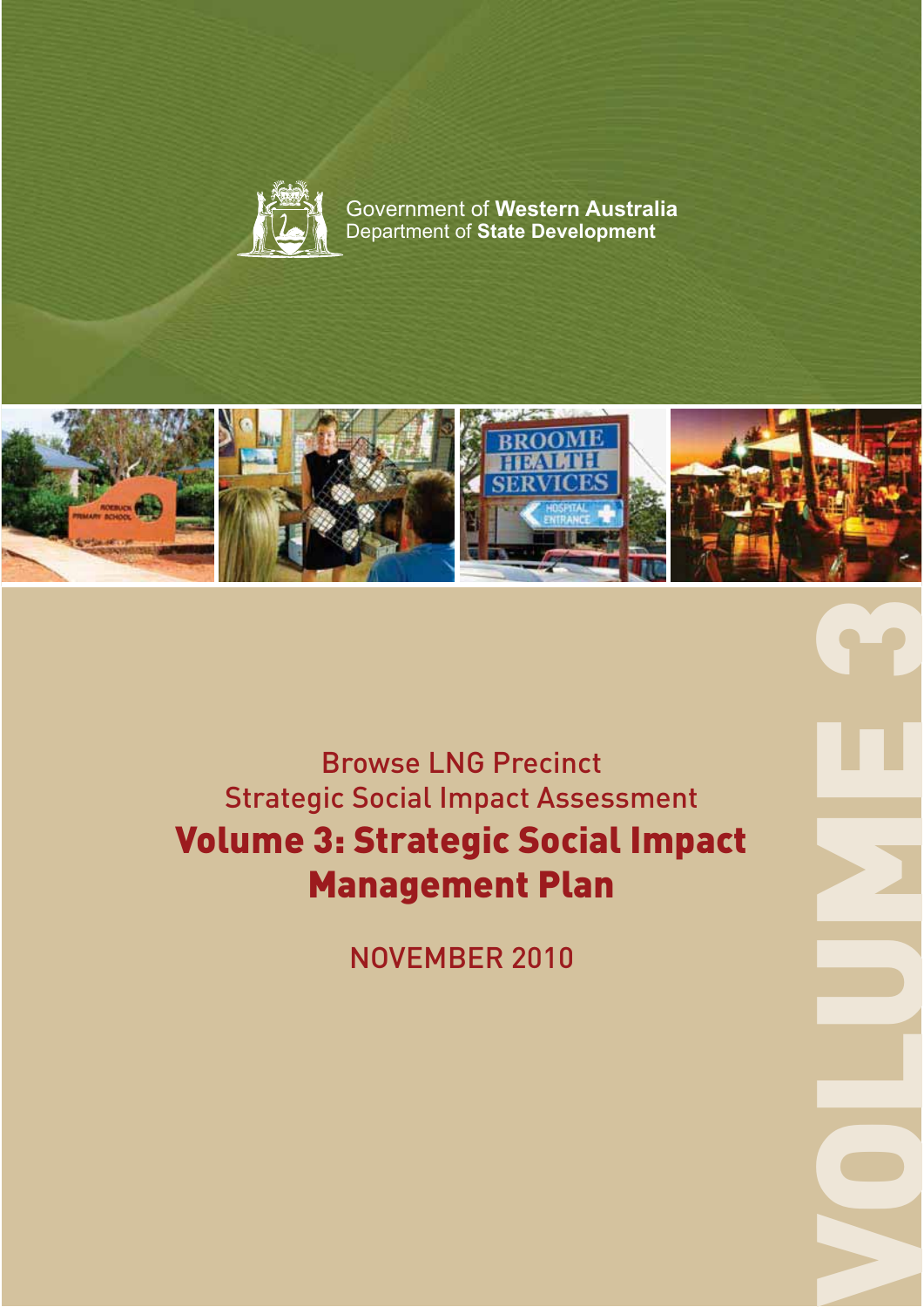# **Contents**

| 1 <sub>1</sub> |      |                                                                       |  |  |  |  |
|----------------|------|-----------------------------------------------------------------------|--|--|--|--|
| 2.             |      |                                                                       |  |  |  |  |
| 3.             |      |                                                                       |  |  |  |  |
| 4.             |      |                                                                       |  |  |  |  |
|                | 41   |                                                                       |  |  |  |  |
| 5.             |      |                                                                       |  |  |  |  |
|                | 5.1  |                                                                       |  |  |  |  |
|                | 5.2  |                                                                       |  |  |  |  |
|                |      | 521                                                                   |  |  |  |  |
|                |      | 5.2.2                                                                 |  |  |  |  |
|                | 5.3  |                                                                       |  |  |  |  |
| 6.             |      |                                                                       |  |  |  |  |
|                | 6.1  |                                                                       |  |  |  |  |
|                | 6.2  |                                                                       |  |  |  |  |
|                | 6.3  |                                                                       |  |  |  |  |
|                | 6.4  |                                                                       |  |  |  |  |
|                | 6.5  |                                                                       |  |  |  |  |
|                | 6.6  |                                                                       |  |  |  |  |
|                | 6.7  |                                                                       |  |  |  |  |
|                | 6.8  |                                                                       |  |  |  |  |
|                | 6.9  |                                                                       |  |  |  |  |
|                | 6.10 |                                                                       |  |  |  |  |
|                | 6.11 |                                                                       |  |  |  |  |
| 7.             |      |                                                                       |  |  |  |  |
|                | 7.1  |                                                                       |  |  |  |  |
|                | 7.2  |                                                                       |  |  |  |  |
|                | 73   |                                                                       |  |  |  |  |
|                | 7.4  | Sense of Place and Community Identity Management Strategy 21          |  |  |  |  |
|                |      | 7.4.1                                                                 |  |  |  |  |
|                |      | Broome Character and Sense of Place Management Strategy 22<br>7.4.2   |  |  |  |  |
|                | 7.5  |                                                                       |  |  |  |  |
|                | 7.6  |                                                                       |  |  |  |  |
|                | 7.7  |                                                                       |  |  |  |  |
|                | 7.8  |                                                                       |  |  |  |  |
|                |      | 7.8.1                                                                 |  |  |  |  |
|                |      | 7.8.2                                                                 |  |  |  |  |
|                | 7.9  |                                                                       |  |  |  |  |
| 8.             |      | SOCIAL ASPECTS AND MATTERS OF NATIONAL ENVIRONMENTAL SIGNIFICANCE  28 |  |  |  |  |
| 9.             |      |                                                                       |  |  |  |  |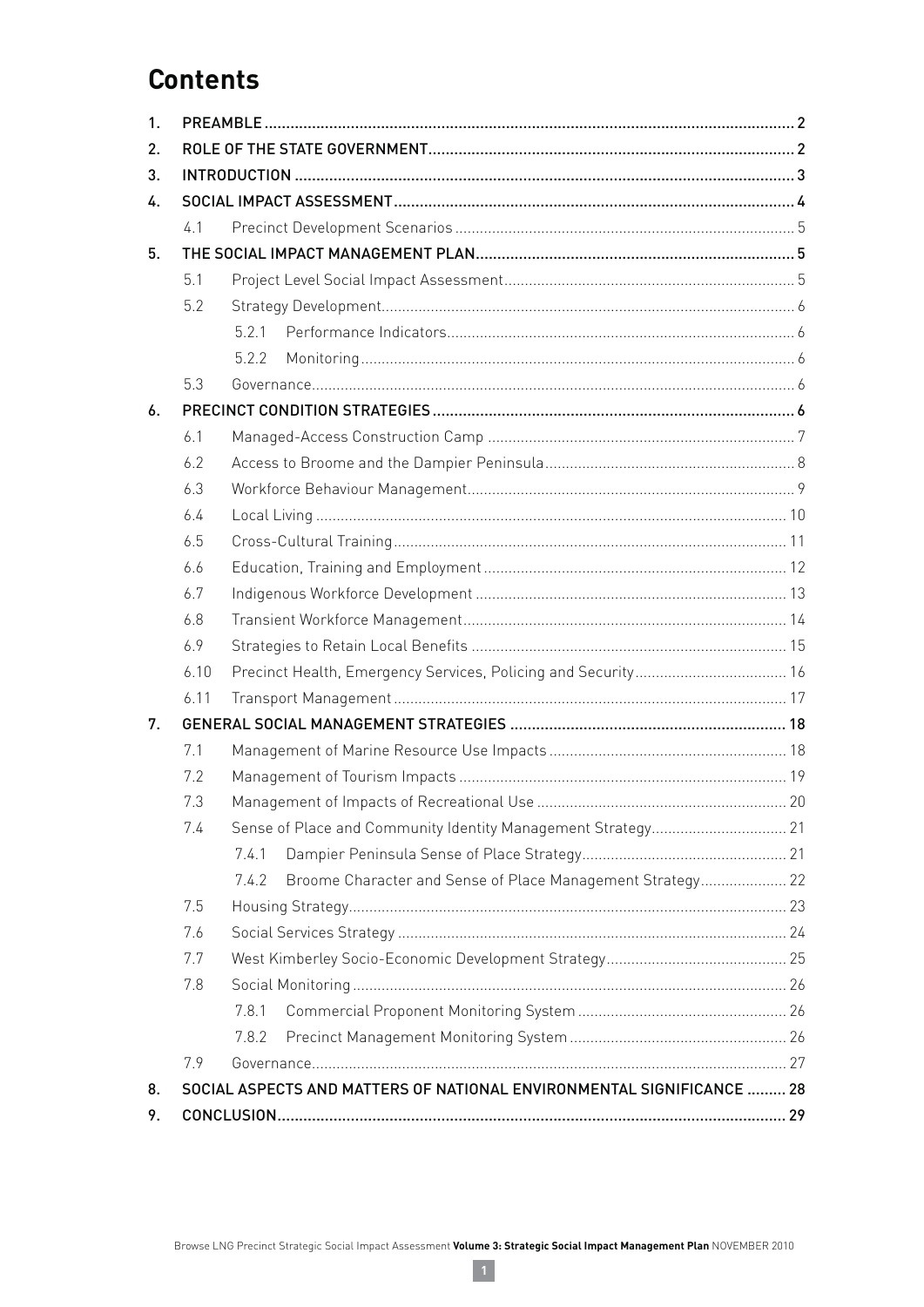# **1. PREAMBLE**

The considerable Browse Basin gas reserves could potentially give rise to a number of significant Liquefied Natural Gas (LNG) processing projects over the short, medium and long-term. To service this emerging industry, the Government of Western Australia is establishing a single LNG processing Precinct near James Price Point, about 60 kilometres north of Broome on the West Kimberley coast. Establishing a major development in an area, particularly one that has no major industrial economy, can bring both impacts and opportunities for local people. Mechanisms to mitigate and manage these social impacts and to maximise opportunities for all local people need to be established. Not only must impacts be managed from changes brought about by an increase in population due to the project, local people's perceptions of how the project is affecting the way they live will also need to be addressed and managed.

The Browse LNG Precinct (BLNG Precinct) Social Impact Management Plan is the culmination of 18 months data collection, modelling and assessment using the best available baseline social data and information for Broome and the West Kimberley (Volume 1 of the SIA). Using best available estimate workforce projections for the different Precinct development scenarios provided by Woodside Energy Ltd (Woodside), assessments have been made about the possible impacts on the area and its communities through the construction and operation phases of establishing the Precinct (Volume 2 of the SIA). These assessments have been used to develop strategies to overcome or minimise impacts and to maximise opportunities from the development as reported in this volume.

Key social issues have been identified that will need careful management by the commercial proponent, including for example maximising economic opportunities for local Aboriginal people, the fly-in-flyout (FIFO) workforce and impacts on housing availability and cost. This report acknowledges that these and other important social issues can be attributed to the establishment of the Precinct and will need careful management.

An important concept is that of a "social licence to operate" which is increasingly recognised as important to achieve by resource development bodies, such as the International Council for Mining and Metals, and by resource development companies. It is also increasingly expected by Governments and demanded by the general public. By constructing and operating a new project, a proponent has certain social and environmental management responsibilities to address both direct and indirect impacts that can be attributaed to the project. Addressing the pre-existing social and environmental conditions or those that may come about due to natural growth is not necessarily the responsibility of a project proponent (in this case, the Foundation Proponent).

It is recognised, however, that these pre-existing conditions and any issues from future population growth do form the project setting and that additional pressures resulting from the project can impact on the social environment.

As summarised in Volume 2, inherent social infrastructure deficits and areas of social dysfunction already exist in Broome and are well documented. Given the significant forecast natural population growth for the Shire of Broome over the next 30 years, these will need to be addressed and managed into the future regardless of the establishment of the BLNG Precinct and, in general, fall outside the scope of this report. This is not to deny that the comparatively small population increase attributable to the project might exacerbate some already stressed social services into becoming increasingly less effective. The State and the Foundation Proponent will nevertheless work together to identify those people and organisations most at risk and monitor their activities so as to ensure they are sustainable into the future.

# **2. ROLE OF THE STATE GOVERNMENT**

The State of Western Australia is the proponent for the development of the BLNG Precinct at James Price Point. The aim of restricting LNG processing to one multi-user facility is to prevent any ad hoc development occurring in the West Kimberley region. Due to the iconic nature of Broome, the State has conducted a detailed strategic level Social Impact Assessment (SIA) to assess the potential impacts of the Precinct over time. The State has taken responsibility for the development of this Strategic Social Impact Management Plan (SSIMP), which provides strategic level direction to manage the identified social impacts through a balanced approach that maximises benefits through negotiated outcomes. The implementation of SSIMP will occur through the development of appropriate governance structures as identified in this report.

This SSIMP makes management recommendations based on SIA best practice and has been reviewed by the SIA peer reviewer, Dr Nick Taylor . It is important to note that the Precinct is at an early stage of development without firm commitment from a Foundation Proponent . Government responsibilities have therefore been allocated at a high level in the SSIMP, with delivery secured against appropriate timelines and defined outputs. Equally important, the SIA identified and documented existing social services issues in Broome. It is therefore expected that a whole of government approach will be required to address many of the identified impacts alongside a strong partnership with the project proponent, Shire and communities. As such, this management plan recognises the significant opportunities arising from establishing the BLNG Precinct in leveraging off and linking into the range of social programs already supported by Commonwealth/ State National Partnership Agreements and other such programs.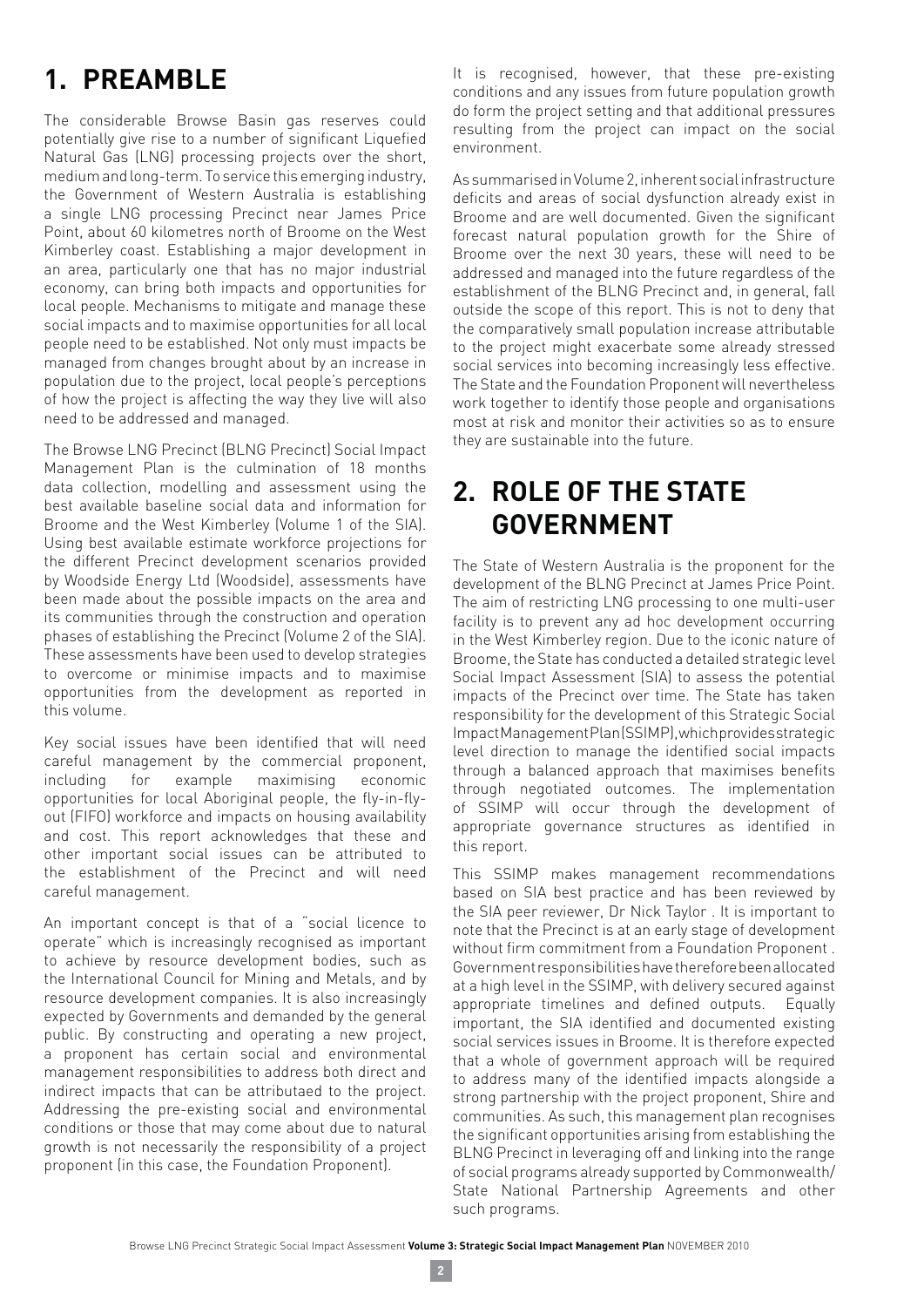While the SSIMP focuses on the potential social impacts of the Precinct, it does include strategies such as a Broome Social Services Strategy to address the current deficits in Broome.

# **3. INTRODUCTION**

The Browse LNG Precinct SSIMP represents the final of a series of three volumes documenting the strategic SIA for the development of a multi-user Precinct to process natural gas from the Browse Basin:

- Volume 1: the Browse LNG SIA Scope and Profile. provides information on the region; the proposed development, providing the baseline data on existing social and economic conditions; population projections and potential impact variables.
- Volume 2: the Browse LNG SIA Assessment of Impacts assesses the impacts of the Precinct. Based on the implementation of the management plans contained in this volume, the social impacts of the Precinct on the primary and secondary area are likely to be relatively contained. Although the direct Precinct-related impacts are limited by the managed-access construction camp, they occur within a context of rapid population growth in an area where services are currently under pressure, the level of social dysfunction has been well documented, and community concerns about the proposed development are present.
- Volume 3: (this volume) outlines a Strategic Social Impact Management Plan for the Precinct development to manage the social impacts identified in Volume 2. It includes some of the high level social mitigation and management strategies recommended in the Aboriginal Social Impact Assessment (ASIA) undertaken by the Kimberley Land Council (KLC) as the representatives of the Traditional Owners of the region.

The ASIA assessed the potential impact of the Precinct development on Indigenous people in the area. It described the specific measures to avoid, minimise and mitigate the potential Indigenous impacts of the development and any measures to address impacts on Indigenous people's lives values and culture. It included 75 recommendations to address both the existing Indigenous disadvantage in the area as well as the impacts of Precinct development.

These recommendations incorporate agreements reached in a number of other parallel agreements and processes. The mitigation and management measures relevant to the Precinct have been incorporated into this SSIMP. Annexure A shows where the ASIA recommendations are being captured and Annexure B cross-references the ASIA recommendations with the management measures within the SSIMP.

The SSIMP provides strategic direction for the future development of the strategies and management plans. The specific nature of many of the ASIA recommendations are not captured and should be considered in the further development of the strategies and plans outlined in this document. Specific management arrangements will also be established as part of the development of the Cultural Heritage Management Plan and the Indigenous Land Use Agreement or similar agreement.

The Browse LNG Strategic SIA forms part of a Strategic Assessment as agreed between the Government of Western Australia and the Commonwealth of Australia. The social impacts are being considered in detail as Broome is one of Australia's iconic tourist destinations and because the proposed Precinct would be the first significant industrial development in the West Kimberley region.

There are considerable gas reserves in the Browse Basin off the Kimberley coast. Current technology requires that a large proportion of these reserves will need to be processed at an on-shore facility located relatively close to the Browse Basin. To determine the most appropriate location for a multi-user gas processing Precinct along the coast, the State of Western Australia has led technical, environmental and heritage assessments, and in partnership with the KLC undertaken substantial Traditional Owner consultations and engagement. This process culminated in the selection of James Price Point in late 2008.

Implicit in the selection of James Price Point are the considerable Indigenous benefits that will accrue to the local and regional Traditional Owners of the area. These benefits are encapsulated in a Heads of Agreement that was signed in April 2009 by the State Government, Woodside (as a possible Foundation Proponent) and the KLC on behalf of Traditional Owners. This agreement outlined a range of social benefits and opportunities including education, training and business development as well as improved service delivery and infrastructure. The State agreed to provide in excess of \$250 million over some 30 years to ensure a range of positive outcomes including: land tenure reform on the Dampier Peninsula to establish appropriate tenure for housing, economic opportunities and environmental protection; the establishment of a Kimberley Enhancement Scheme; and Economic Development, Housing, Education and Cultural Preservation Funds. The Agreement also requires that foundation and future proponents deliver a range of employment and training benefits as well as significant contributions to provide for the social and economic development of Traditional Owners and the broader community.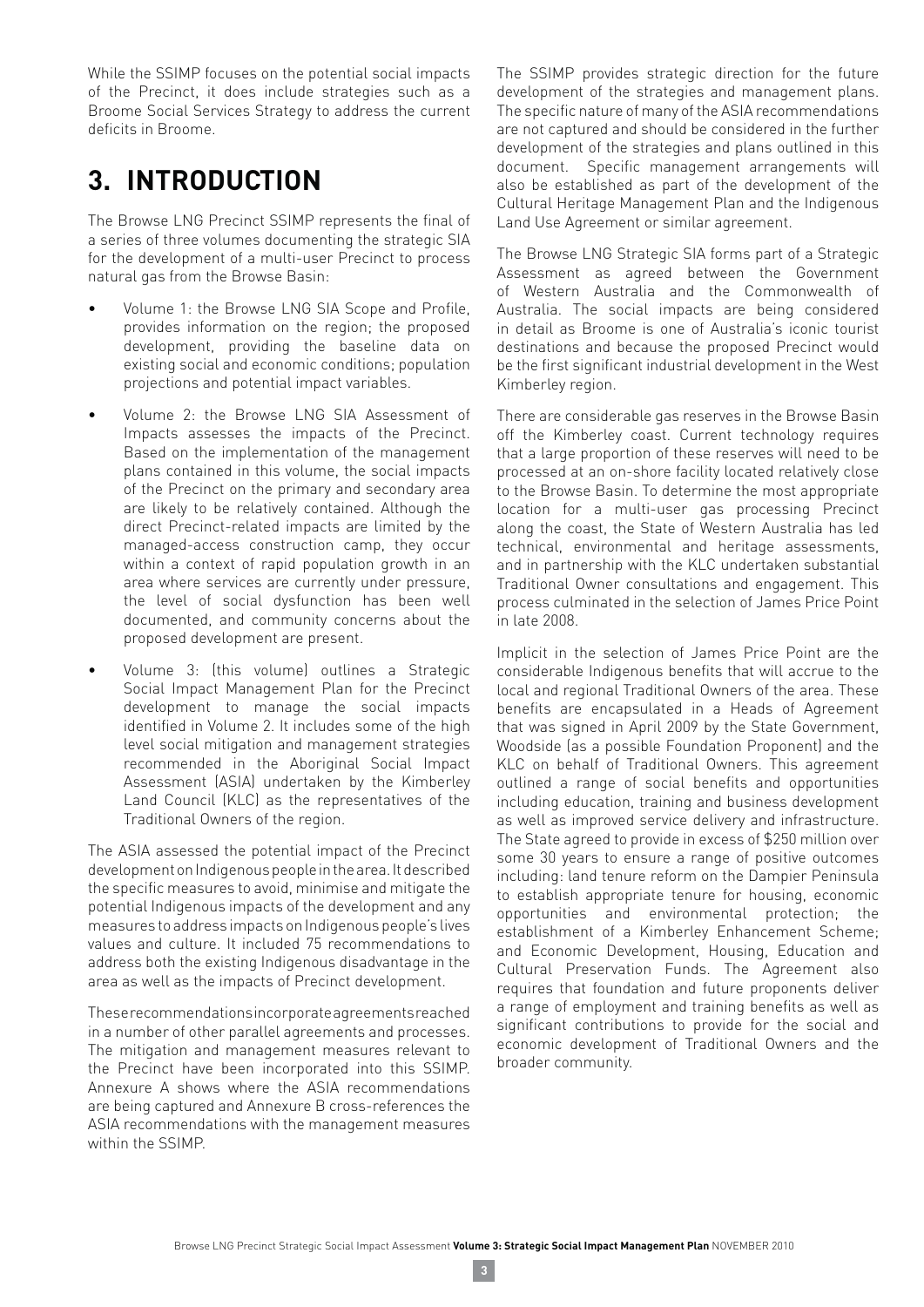# **4. SOCIAL IMPACT ASSESSMENT**

Volume 2 of the BLNG Strategic SIA assessed the social impacts resulting from the development of the Precinct on the primary (Precinct site and the town of Broome) and secondary impact areas (the Dampier Peninsula, Derby and Bidyadanga). This assessment included detailed population modelling based on low, medium and high workforce assumptions. The impacts were categorised as:

- Economic Impacts
- Demand for Land and Housing
- Infrastructure, Social Services and Health
- Education, Training and Employment
- Sport, Tourism and Recreation
- Police, Justice, Social Needs and Services
- Community Identity and Sense Of Place
- Social Mix and Values Conflict

This third volume of the SIA: Strategic Social Impact Management Plan, outlines social mitigation and management strategies for the development of the BLNG Precinct. These strategies were developed within the context of three significant issues:

- Broome's unusually high projected natural population growth over the 30 year time span of the assessment;
- the lack of current service capacity in Broome to manage additional population: and
- social and land management issues of importance to the Traditional Owners.

As a result of these current issues, the key social mitigation measure employed is to separate the BLNG construction workforce from Broome as much as possible until otherwise agreed by the principal parties through the Precinct management structure. Over time and through the implementation of effective adjustment strategies, greater and more sustainable integration of the Broome and workforce population could occur, particularly with the operational workforce.

Impacts of both the temporary and permanent workforce is a significant concern for most stakeholders including the Broome residents, Traditional Owners, the tourism industry, the fishing industry and Broome and Dampier Peninsula community members. Accommodating the large scale construction workforce away from Broome and managing its social and environmental impacts on the Dampier Peninsula has guided this SIA. It is a major focus of the proposed mitigation and management measures.

However, the lifespan of the Precinct is such that flexibility in the mitigation and management measures is essential. There must be capacity for the communities of Broome and the Dampier Peninsula to be involved in decisions about what is working, what is not and if changes to current thinking could ultimately bring greater economic and social benefits to Broome. For this reason, the SSIMP embraces an adaptive management approach.

This adaptive management approach is intended to be reflected in the way social management measures are captured in agreements or conditions associated with proponent access and operation within the Precinct. This flexibility in social management arrangements is important for the arrangements to keep pace with the changes in the region.

The SIA has been conducted with the overarching assumption that virtually all LNG port and facility construction workers will, unless circumstances change, be employed on a FIFO basis and will be housed in selfcontained purpose-built accommodation. Access to and from this camp will be managed to minimise the impact on Broome and the Dampier Peninsula, particularly during the construction phase when large numbers of workers will be at the Precinct. It is assumed that construction workers living in Broome will either be existing residents or people who choose to relocate to Broome with their families and become part of the resident population. The workforce assumptions related to the low, medium and high figures presented in Volume 2 provide an indicative range to the number of people who may relocate to Broome. Over time it is possible that the education, training and employment strategies may build up the local (Broome and Dampier Peninsula) resident workforce so that a greater proportion of Broome residents may be employed in construction and operations.

A managed access camp mitigation strategy has been agreed because Broome's service industry workforce is already under pressure and is vulnerable to additional population. While a managed access camp will limit any negative impacts of the construction workforce on Broome and the Indigenous communities of the Dampier Peninsula, it will also conversely lessen the direct BLNG related economic opportunities for Broome and the local area. This will balance against the substantial economic opportunities that will likely derive from the significant projected population increase itself.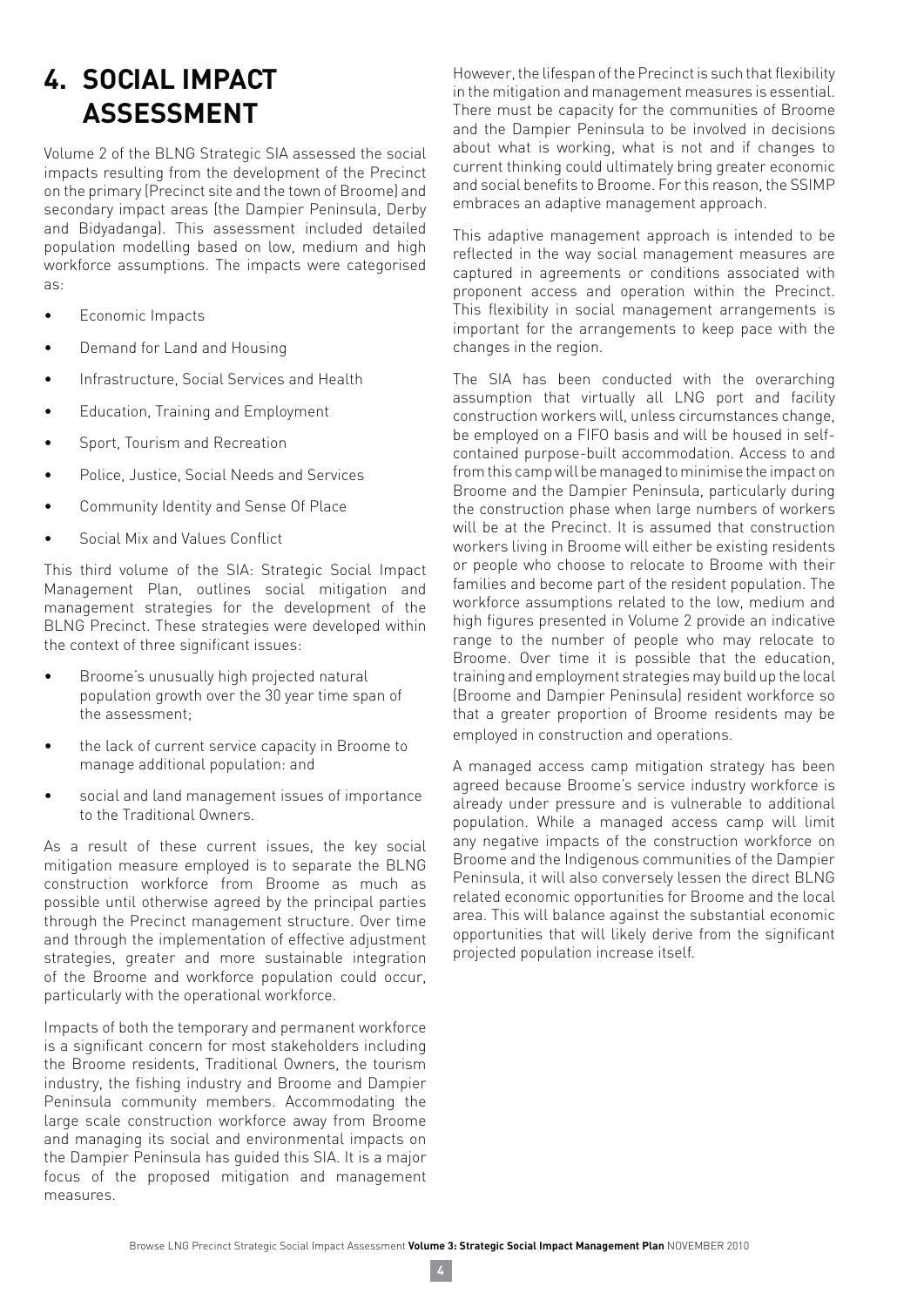# **4.1 Precinct Development Scenarios**

Five scenarios have been used to assess the potential impacts of the Precinct on Broome. These scenarios have been considered against the base case (no development) population modelling that shows the population for the Shire of Broome increasing over 30 years from an estimated 17,100 people in 2011 to 31,400 people in 2041.

- $\bullet$  Scenario 1: No development of the Precinct but supporting the development of the Browse Basin from Broome;
- Genario 2 Low: 15Mtpa LNG Precinct within 15 years;
- Scenario 3A Medium-Low: 25Mtpa LNG Precinct within 25 years;
- Scenario 3B Medium-High: 35Mtpa LNG Precinct within 25 years; and
- Scenario 4 High: 50Mtpa LNG Precinct within 30 years.

The Strategic SIA has focused on the three most likely scenarios, which includes Scenario 2 (Low Development of the Precinct); 3A (Medium-Low Development of the Precinct); and 3B (Medium-High Development of the Precinct). The development of the onshore Precinct to the full capacity of the Browse Basin (Scenario 4 High) is regarded as "aspirational" under projected market demand over the 30 year timeframe. Volume 2 of the Strategic SIA discusses these more likely development scenarios within a high, medium and low range of workforce assumptions, including for example the size of the indirect workforce.

The SSIMP applies to all potential development scenarios and provides an adaptive framework for implementing the enhancement, mitigation and management measures required for a development of this nature.

This SSIMP framework provided here applies to government departments, the Foundation Proponent and other future users of the Precinct.

# **5. THE SOCIAL IMPACT MANAGEMENT PLAN**

The BLNG SSIMP provides a framework for the further development of strategies to enhance opportunities and avoid, mitigate or manage the social impacts arising from the establishment of the LNG Precinct. It adopts adaptive management principles and seeks a balanced approach which maximises benefits through negotiated outcomes. The adaptive management principles allow the strategies to be adjusted in response to changed or new conditions, should they eventuate.

As discussed, concern around workforce impacts and Broome's current social and environmental vulnerability to further population increases has led to the development of 'overarching' or higher-order management strategies that set the context for the development of more specific strategies. Addressing the core higher strategies will mitigate many potential negative impacts that could occur through the construction and operation of the Precinct. These higher-order strategies focus on managing the separation of the construction workforce from the communities of Broome and the Dampier Peninsula, thus mitigating against many of the concerns regarding social and environmental impacts that might otherwise arise. The strategies are adaptive so changes can be made in future should local conditions change.

A SSIMP matrix that tabulates the strategies against the social impact factors can be found in Annexure B at the end of this plan. The SSIMP matrix uses colour to indicate the likelihood of the impact and illustrates where the strategies respond to more than one social impact.

# **5.1 Project Level Social Impact Assessment**

It is important to recognise that the strategic nature of the SIA restricts the SSIMP to providing a strategic framework from which more detailed management strategies can be developed when there is greater certainty about the Precinct, its development and social and economic impacts.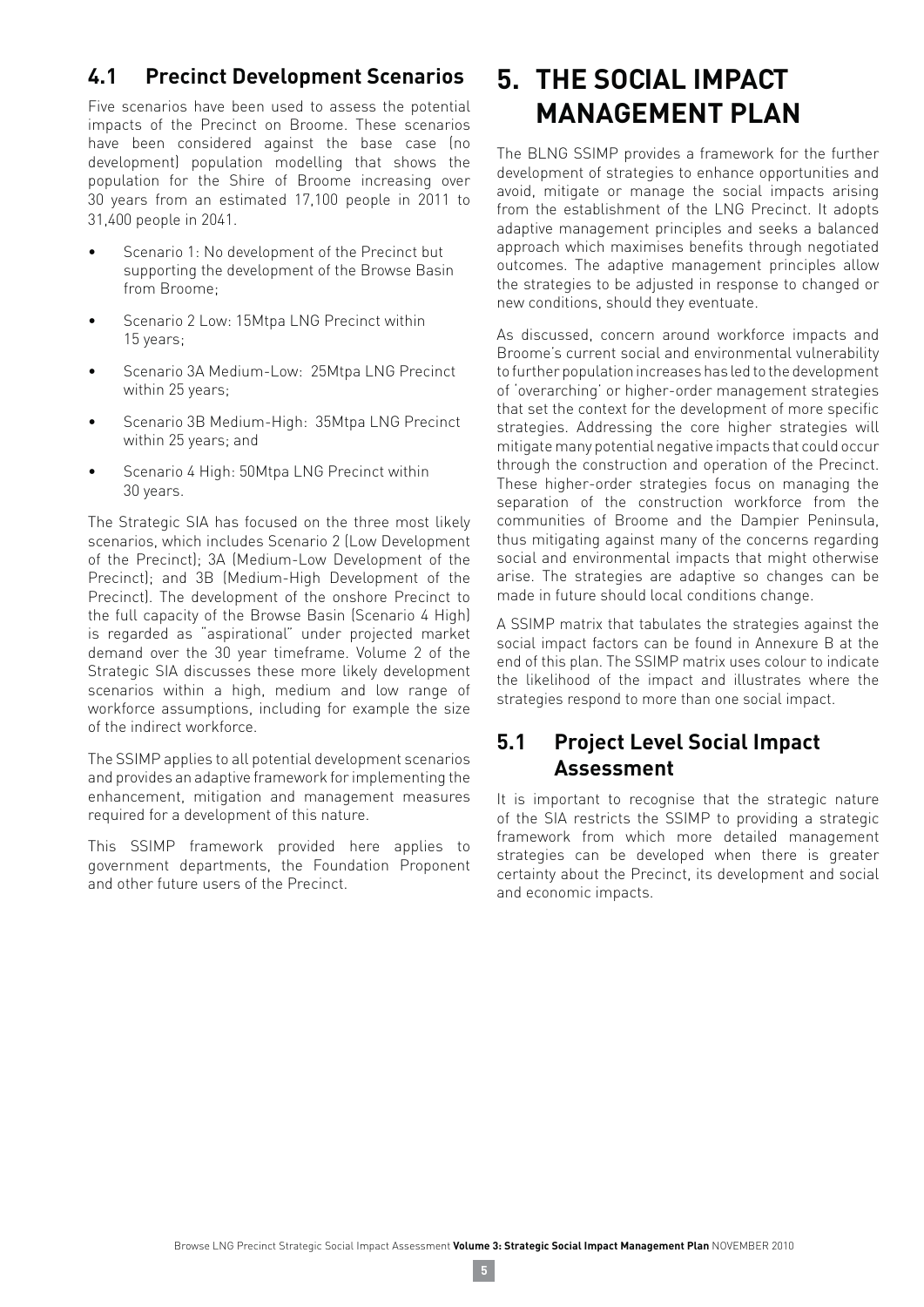# **5.2 Strategy Development**

The detailed strategies for the SSIMP, including monitoring and evaluation, should be prepared by the commercial proponent or relevant party in collaboration with Government, stakeholders and community within the specified timeframe.

Management strategies will consist of:

- A series of measures to enhance the project's benefits and minimise the adverse effects;
- A plan to manage the identified impacts and adverse effects;
- Clear performance targets, performance measures, key performance indicators, reporting and governance arrangements as well as the response to the target shortfall;
- A plan to monitor the identified impacts and adjust the management plan as needed; and
- Measures to evaluate the effectiveness of the management measures.

#### **5.2.1 Performance Indicators**

Performance indicators are required to monitor the effectiveness of management strategies over time. They will be formed during development of the detailed strategy together with relevant targets and timeframes. Where appropriate, indicative performance indicators have been identified in this document.

#### **5.2.2 Monitoring**

Monitoring these measures is a key aspect of social mitigation and management plan implementation. The monitoring of the detailed management plan is particularly important for the population impacts. The actual population changes should be monitored against the projected workforce assumptions and the management plan reviewed.

# **5.3 Governance**

The social management measures are supported by a LNG Precinct governance structure. This structure includes an overall Precinct management structure as well as structures to ensure the involvement of Traditional Owners and the Broome community in the process. The proposed interim governance structure for the Precinct is shown in Annexure C and is discussed at 7.8.

# **6. PRECINCT CONDITION STRATEGIES**

The key social mitigation and management strategies are central to the assumptions made in the strategic SIA and mitigate flow on impacts. The strategies will take the form of Precinct conditions or other similar mechanisms for proponents. The arrangements will have a mechanism to change the conditions, subject to agreement from relevant parties. These Precinct conditions will be audited on a regular basis. Suggested management strategies that should be included in the Precinct conditions include those related to:

- 1) A managed-access construction camp;
- 2) Access to Broome and Dampier Peninsula;
- 3) Management of Worker behaviour;
- 4) Local living incentives;
- 5) Cross-Cultural training;
- 6) Education, training and employment;
- 7) Indigenous workforce development;
- 8) Transient/Opportunistic workforce management;
- 9) Strategies to retain local benefits;
- 10) Precinct health, emergency services and policing; and
- 11) Transport management.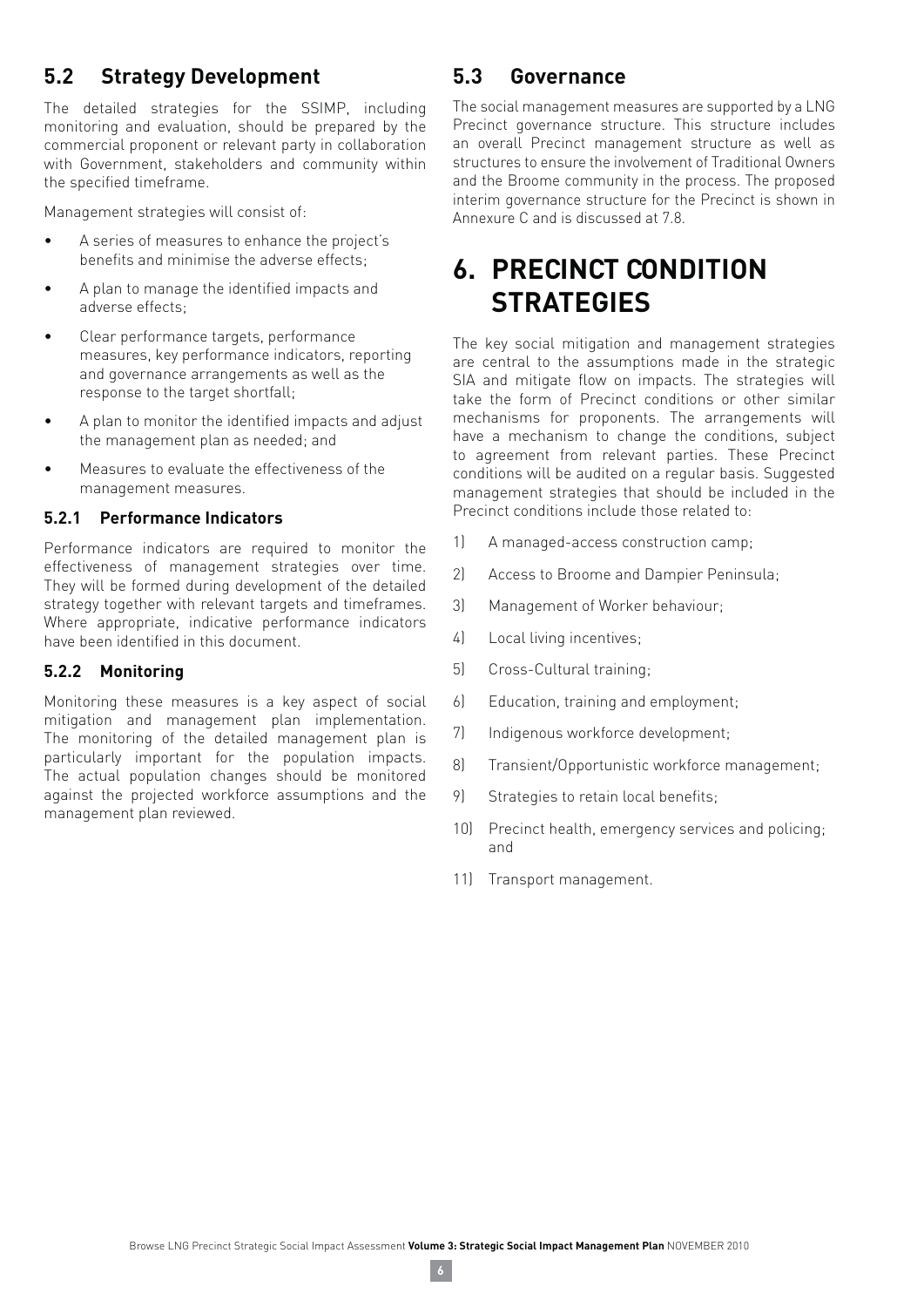# **6.1 Managed-Access Construction Camp**

A managed access construction camp will be established for managing the exit and entry of the workforce and external entry by people not legitimately at the Precinct. This measure is also a key mitigation and management strategy supported by the ASIA to manage worker impacts on Broome and the Dampier Peninsula and its communities.

#### **Strategy**

All commercial Precinct proponents will house Fly-In Fly-Out (FIFO) workers for the construction of the port and LNG facility at accommodation near the Precinct where external entry and exit is managed.

**Objective:** To mitigate the potential for negative impact on the communities and environment of Broome and the Dampier Peninsula from the construction work force associated with the LNG Precinct.

| <b>Outcomes</b>                                                                                                                                                                                                                                              | <b>Time</b>       | Phase/s      | <b>Responsibility</b> |                              |
|--------------------------------------------------------------------------------------------------------------------------------------------------------------------------------------------------------------------------------------------------------------|-------------------|--------------|-----------------------|------------------------------|
| Responsible management of the effects of a<br>large scale construction workforce on the local<br>communities.                                                                                                                                                | On-going          | Construction | Lead<br>Commercial    | <b>Secondary</b><br>Precinct |
| Planned and managed interaction with the local<br>population during transit between the airport, the<br>accommodation camp and Precinct and when on<br>recreational breaks.                                                                                  | On-going          | Construction | Proponents            | Management                   |
| <b>Output</b>                                                                                                                                                                                                                                                |                   |              |                       |                              |
| A management plan to ensure the effective<br>management of the construction workforce<br>(especially FIFO workers), developed with all<br>relevant stakeholders, within the stated timeframe,<br>with relevant targets and performance indicator<br>such as: | Pre- Construction | Construction |                       |                              |
| the percentage of workforce living at the<br>$\bullet$<br>managed access camp versus those<br>living in Broome and the region.                                                                                                                               |                   |              |                       |                              |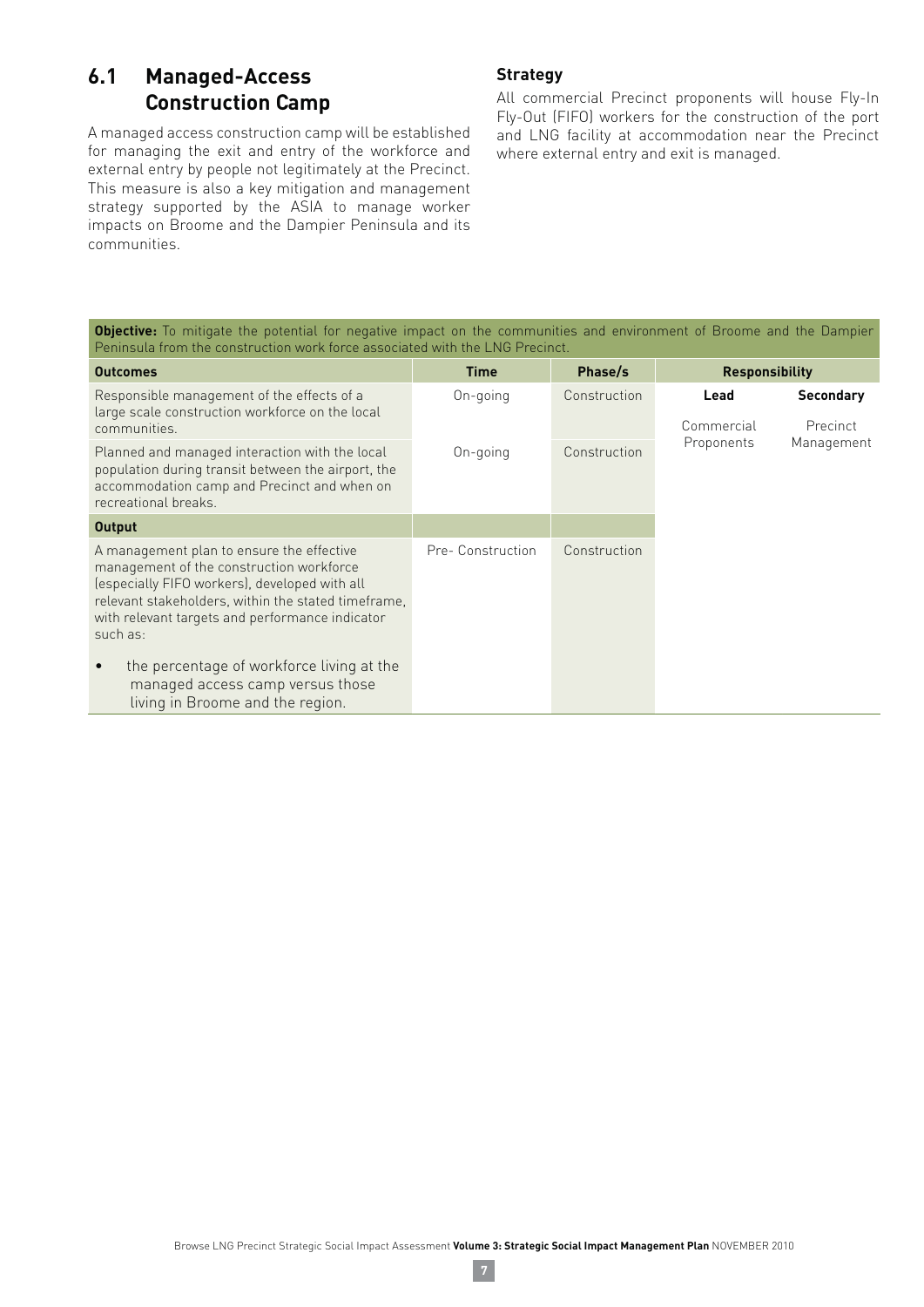## **6.2 Access to Broome and the Dampier Peninsula**

Stakeholders hold significant concerns around the unregulated impacts of a large scale construction workforce on Broome and the Indigenous communities of the Dampier Peninsula. The ASIA shared these concerns and included recommendations to minimise any potential negative tourism and recreation effects of the workforce on the Dampier Peninsula.

#### **Strategy**

Develop and implement policy and procedures to manage access to Broome and the region by the construction workforce at the accommodation camp. This includes managing access to recreational fishing and tourism in the region.

**Objective:** To manage the interaction between a large scale construction workforce and the communities of Broome and the Dampier Peninsula.

| <b>Outcomes</b>                                                                                                                                                                                                                                                                                                               | <b>Time</b>       | Phase/s      | <b>Responsibility</b>            |                                            |
|-------------------------------------------------------------------------------------------------------------------------------------------------------------------------------------------------------------------------------------------------------------------------------------------------------------------------------|-------------------|--------------|----------------------------------|--------------------------------------------|
| An agreed plan to manage the interaction between<br>the construction workforce and the Broome and<br>Dampier Peninsula communities when they are<br>not at work.                                                                                                                                                              | Pre- Construction | Construction | Lead<br>Commercial<br>Proponents | <b>Secondary</b><br>Precinct<br>Management |
| Support for small businesses, particularly<br>Indigenous, to provide recreational, fishing and<br>other tours for construction workers.                                                                                                                                                                                       | On-going          | Construction |                                  |                                            |
| <b>Output</b>                                                                                                                                                                                                                                                                                                                 |                   |              |                                  |                                            |
| A management plan to ensure the appropriate<br>management of the construction workforce<br>developed with all relevant stakeholders, within<br>the stated timeframe, with relevant targets and<br>performance indicators such as:<br>the number of workforce using local<br>$\bullet$<br>recreation, fishing and other tours. | Pre-Construction  | Construction |                                  |                                            |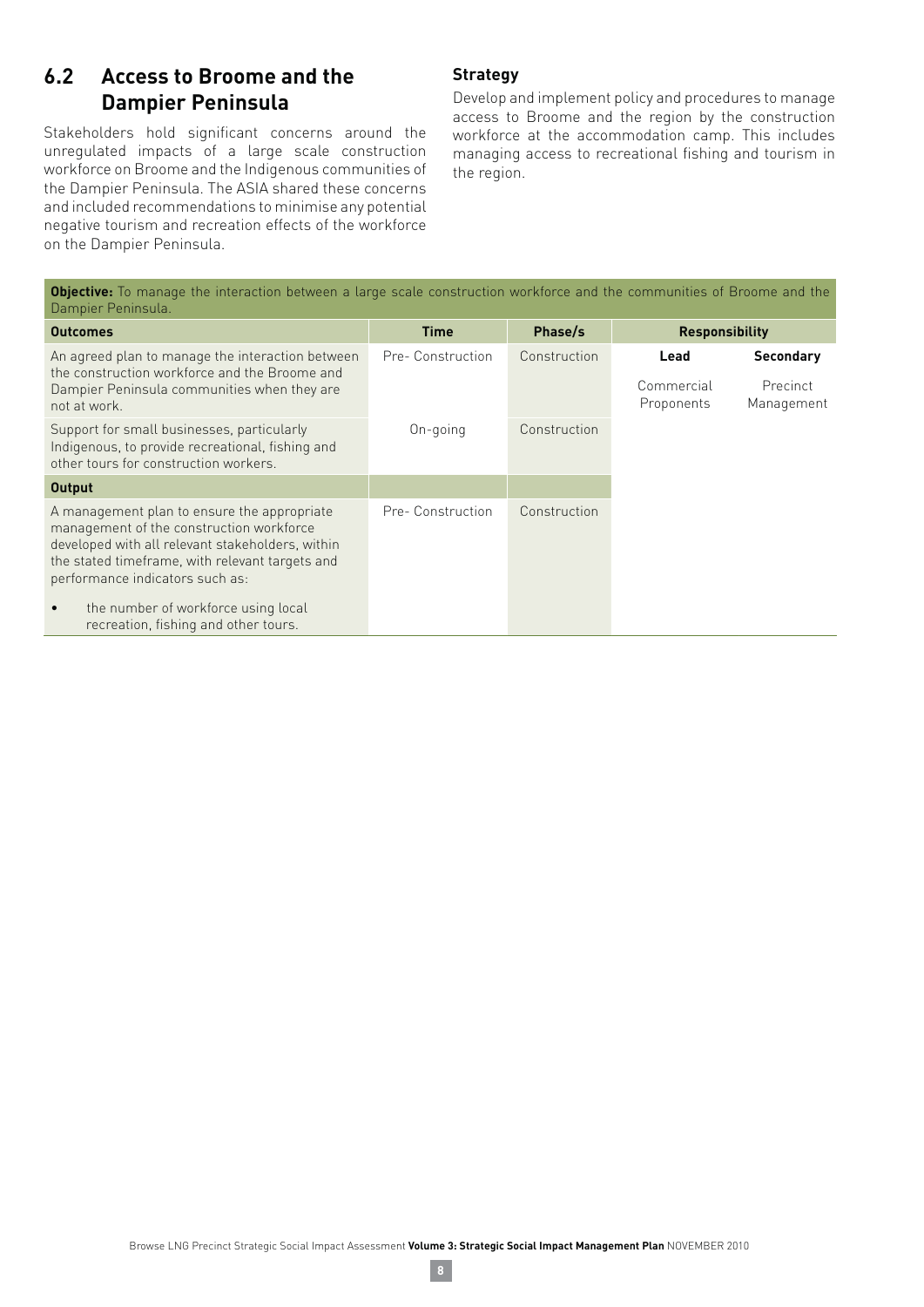# **6.3 Workforce Behaviour Management**

There are significant stakeholder concerns around worker behaviour and its influence on the local community (both Indigenous and non-indigenous) and tourists. Attendees at the health workshop and other community members have expressed concern about the potential impact of the Precinct construction workers on Broome and the Dampier Peninsula. Most of these potential impacts will be mitigated by employing a largely FIFO workforce within a managed access residential camp located in proximity to the James Price Point BLNG Precinct. The SIA process identified that the concerns of health professionals and community members revolves around sexual behaviour, social behaviour as well as access to drugs and alcohol. Given that the Dampier Peninsula is an alcohol restricted area, there is also concern about the availability of alcohol to local Indigenous residents of the Dampier Peninsula. These same concerns were raised in the ASIA which highlighted the potential that the presence of workers on the peninsula could increase the availability of alcohol, drugs and undesirable behaviours among the Indigenous community. A managed-access camp, with the enforcement of relevant workforce management strategies such as a code of conduct, will help to alleviate these issues and reassure concerned stakeholders.

#### **Strategy**

Develop and implement policies and procedures to manage potential undesirable worker behaviour including:

- $\bullet$  Measures to manage worker visibility when not at the Precinct or related areas so as to not diminish the tourism value of surrounding communities;
- Workforce management practices to control access to drugs and alcohol; and
- $\bullet$  Measures to prevent and manage unacceptable employee behaviour when visiting Broome and other areas in the Kimberley, including behaviour on transfer flights.

| <b>Objective:</b> To manage the potential for worker behaviour to have a negative effect on the communities of the surrounding areas.                                                                                                                   |                  |              |                                                    |  |  |  |  |
|---------------------------------------------------------------------------------------------------------------------------------------------------------------------------------------------------------------------------------------------------------|------------------|--------------|----------------------------------------------------|--|--|--|--|
| <b>Outcomes</b>                                                                                                                                                                                                                                         | <b>Time</b>      | Phase/s      | <b>Responsibility</b>                              |  |  |  |  |
| Clear policies and procedures established to<br>control access to drugs and alcohol and manage<br>worker behaviour.                                                                                                                                     | Pre-Construction | Construction | <b>Secondary</b><br>Lead<br>Commercial<br>Precinct |  |  |  |  |
| <b>Output</b>                                                                                                                                                                                                                                           |                  |              | Management;<br>Proponents                          |  |  |  |  |
| A management plan to ensure the appropriate<br>management, developed with all relevant<br>stakeholders, within the stated timeframe, with<br>relevant targets and performance indicator such<br>as:<br>Register of feedback from community<br>$\bullet$ | Pre-Construction | Construction | Traditional<br>Owners:<br><b>Broome</b><br>Police  |  |  |  |  |
| feedback email or hotline.                                                                                                                                                                                                                              |                  |              |                                                    |  |  |  |  |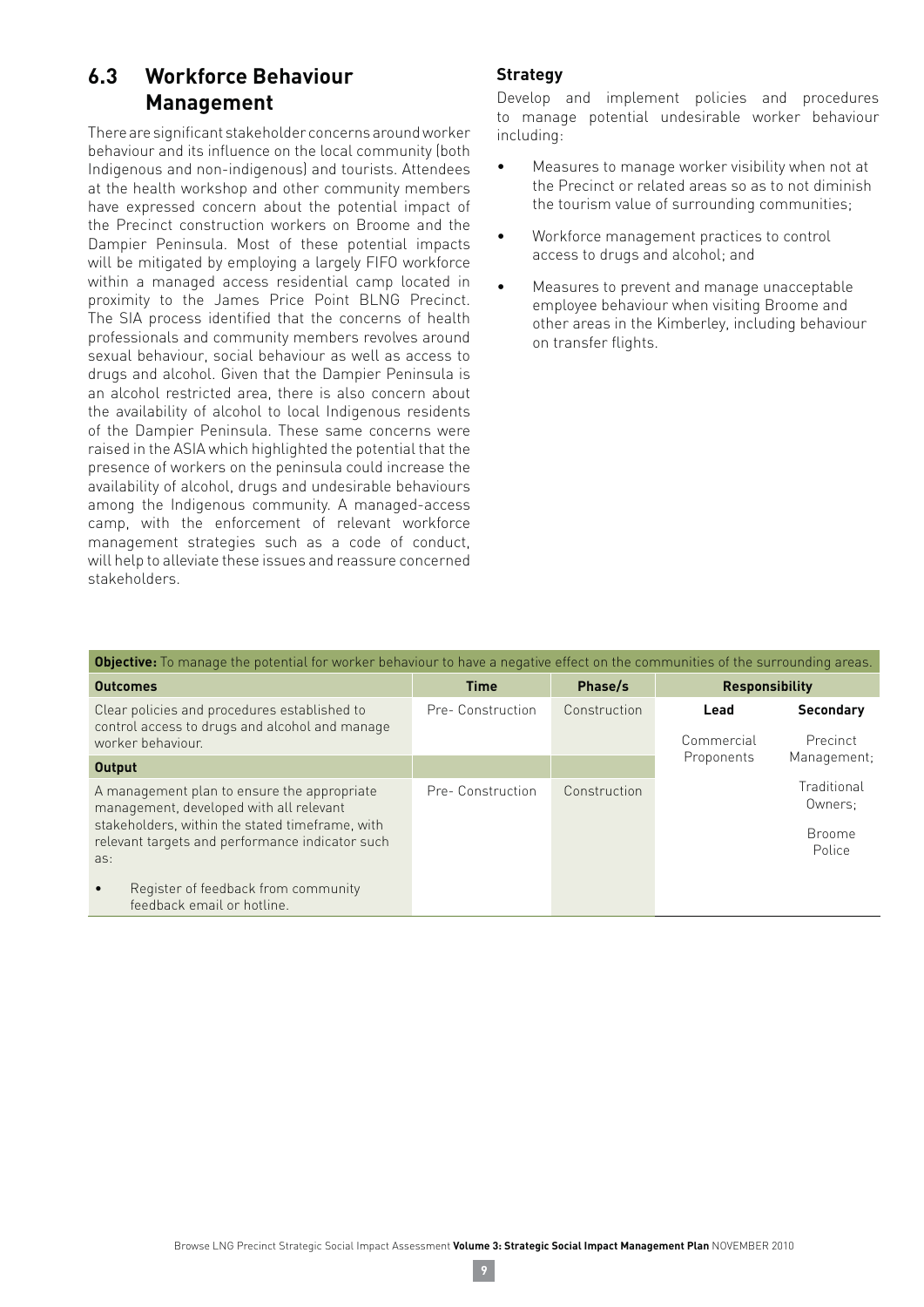# **6.4 Local Living**

Broome currently has significant service constraints and would have difficulty coping with a large influx of families beyond the usual tourism cycle. Until Broome can accommodate a significant short term increase in the number of additional households, commercial proponents should not provide incentives for their construction workforce to live in Broome unless they are able to demonstrate appropriate management strategies, including available housing and access to services.

#### **Strategy**

Commercial proponents should avoid providing incentives for the large scale construction work force to live in Broome.

|  |  |  |                                                                                        |  | <b>Objective:</b> Commercial proponents should provide sufficient accommodation in the Precinct accommodation camp for the |  |  |
|--|--|--|----------------------------------------------------------------------------------------|--|----------------------------------------------------------------------------------------------------------------------------|--|--|
|  |  |  | construction workforce and not encourage the construction workforce to move to Broome. |  |                                                                                                                            |  |  |

| <b>Outcomes</b>                                                                                                                                                                                                                  | <b>Time</b>       | Phase/s                       | <b>Responsibility</b>    |                        |
|----------------------------------------------------------------------------------------------------------------------------------------------------------------------------------------------------------------------------------|-------------------|-------------------------------|--------------------------|------------------------|
| Avoid unmanageable population influx into Broome<br>during the construction phase of LNG facilities.                                                                                                                             | On-going          | Construction                  | Lead                     | <b>Secondary</b>       |
| Sustained coexistence of the community with LNG<br>development.                                                                                                                                                                  | On-going          | Construction<br>and Operation | Commercial<br>Proponents | Precinct<br>Management |
| <b>Output</b>                                                                                                                                                                                                                    |                   |                               |                          |                        |
| A management plan to ensure the effective control<br>of Broome-based construction workers, developed<br>with relevant stakeholders, within the stated<br>timeframe, with relevant targets and performance<br>indicators such as: | Pre- Construction | Construction                  |                          |                        |
| the percentage of construction workers<br>$\bullet$<br>accommodated in Broome.                                                                                                                                                   |                   |                               |                          |                        |
| the number of commercial proponent<br>$\bullet$<br>residential units (owned/rented) in Broome.                                                                                                                                   |                   |                               |                          |                        |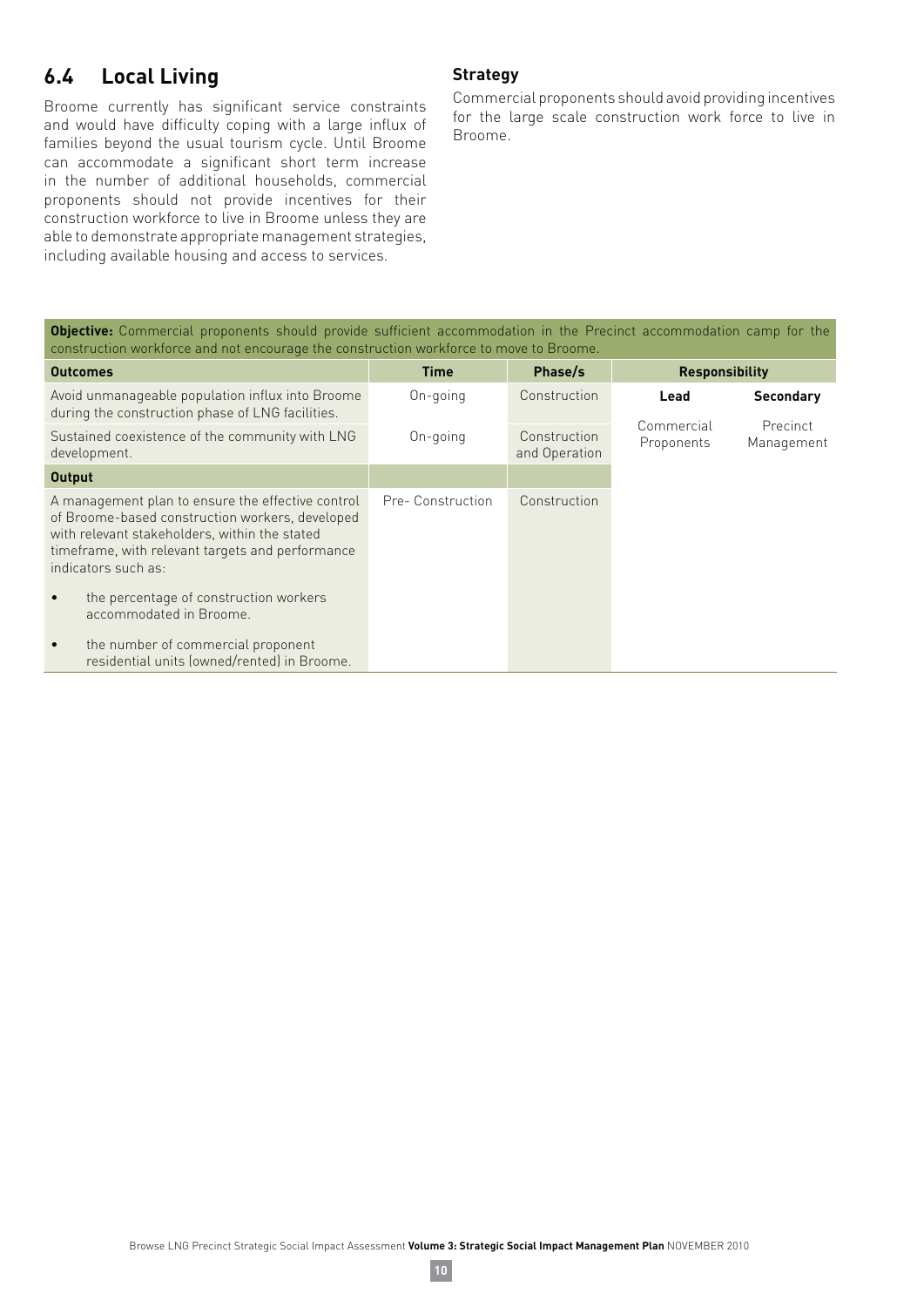# **6.5 Cross-Cultural Training**

The Precinct is located on and surrounded by land the subject of a native title claim. The State and the Foundation Proponent are committed to encouraging the employment of Indigenous people, particularly those from the local area. As such, the ASIA recommends cross-cultural training for all Precinct workers.

#### **Strategy**

Proponents should provide cross-cultural training for all Precinct workers.

**Objective:** All workers at the Precinct are aware of the culture and the cultural obligations of their Indigenous colleagues, their heritage and the heritage values within and near the Precinct and surrounding area, including their importance and legal obligations of managing or avoiding impacts to heritage sites.

| <b>Outcomes</b>                                                                                                                                                                                                                                                                                      | <b>Time</b>      | Phase/s      | <b>Responsibility</b>             |                                            |
|------------------------------------------------------------------------------------------------------------------------------------------------------------------------------------------------------------------------------------------------------------------------------------------------------|------------------|--------------|-----------------------------------|--------------------------------------------|
| Workers are sensitive to the culture and heritage<br>associated with the Precinct, to their Indigenous<br>colleagues and their possible cultural obligations.                                                                                                                                        | On-going         | Construction | Lead<br>Commercial<br>Proponents: | <b>Secondary</b><br>Precinct<br>Management |
| Output                                                                                                                                                                                                                                                                                               |                  |              | <b>Traditional Owners</b>         |                                            |
| A management plan to ensure that all construction<br>workers have undergone cross-cultural training<br>as soon as practicable. The plan should include<br>performance indicators such as:<br>the percentage of commercial proponent<br>$\bullet$<br>employees undertaken cross-cultural<br>training. | Pre-Construction | Construction |                                   |                                            |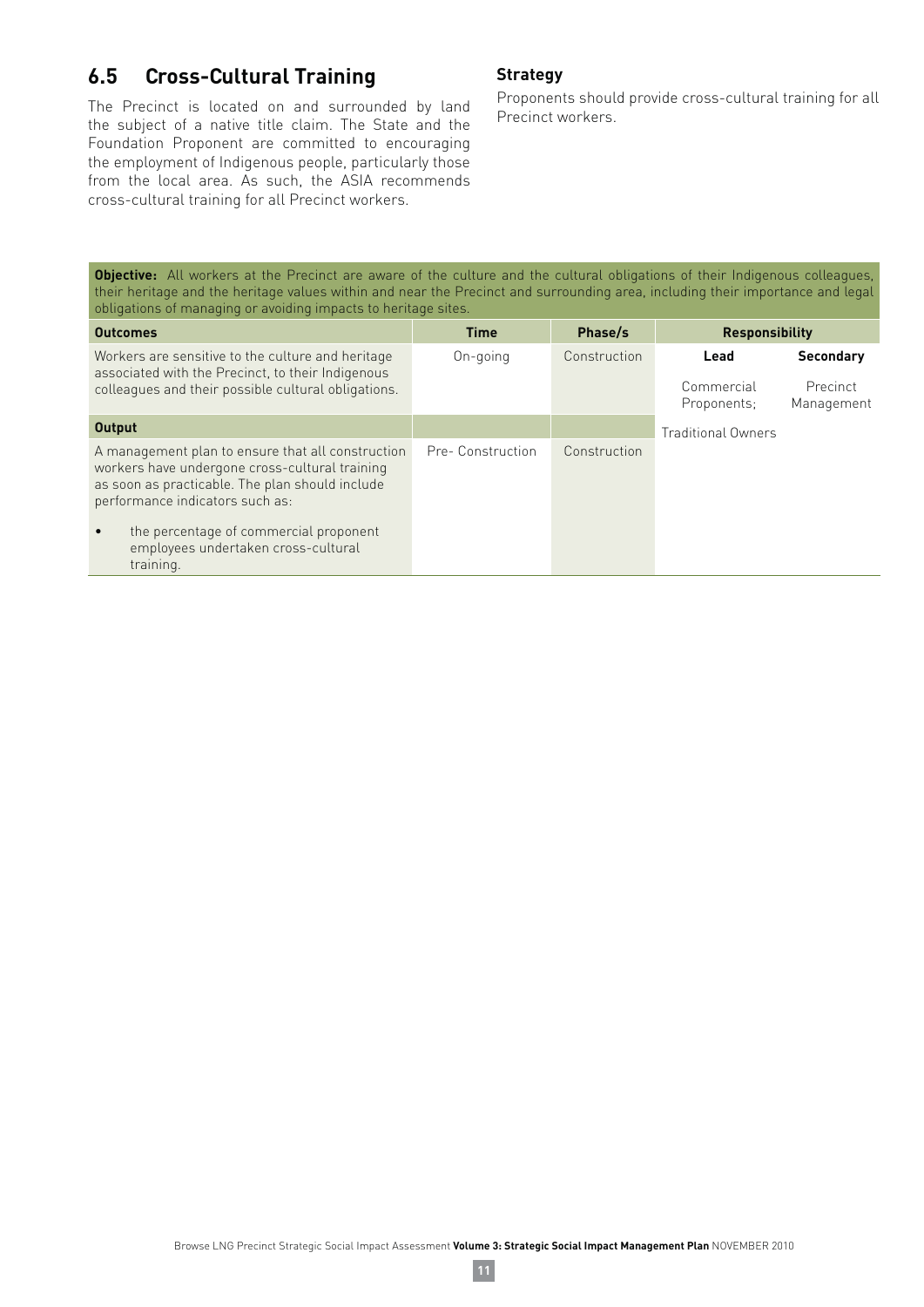## **6.6 Education, Training and Employment**

While the operation of a FIFO construction workforce might mitigate the population impacts of the Precinct on Broome, this measure also has the potential to reduce the local economic benefits of the Precinct to Broome and the Kimberley. There are significant potential benefits from the development of the Precinct for local people, including business opportunities, training and employment. These economic benefits are not automatic as it is often more effective for commercial Precinct proponents to utilise a trained construction workforce and services from other operations and locations.

Where practicable, adopting a local, regional and State purchasing strategy for labour, services, and materials, will increase direct and indirect economic benefits in the local, regional area and State.

During stakeholder engagement, many stakeholders stated that they expected the development of the Precinct to provide employment for existing residents of Broome and the Dampier Peninsula as well as education and training opportunities for the younger generation within the impact areas. Commercial proponents are expected to fund similar education and training ventures within the broader community. A number of education and training initiatives currently exist and the strategies outlined below should build on and further develop these initiatives.

## **Strategy**

Develop education, training and employment strategies with all relevant government and non-government service providers, to increase local employment in both construction and operational phases of the Precinct over time in order to retain benefits and promote residence within the Kimberley.

- The coordination and development of mechanisms to assist people, including Indigenous people to overcome barriers to education, training and employment; and
- The promotion of additional Indigenous apprenticeships.

**Objective:** Maximise education, training and employment opportunities for the local community and ensure a coordinated approach to the range of education, training and employment strategies implemented to support the development of the LNG Precinct.

| <b>Outcomes</b>                                                                                                                                                                                                                                         | <b>Time</b>      | Phase/s                       |                          | <b>Responsibility</b>        |
|---------------------------------------------------------------------------------------------------------------------------------------------------------------------------------------------------------------------------------------------------------|------------------|-------------------------------|--------------------------|------------------------------|
| A trained local workforce that can be deployed<br>during Precinct construction.                                                                                                                                                                         | On-going         | Construction<br>and Operation | Lead                     | <b>Secondary</b>             |
| Increased local employment at the Precinct,<br>including Indigenous peoples.                                                                                                                                                                            | On-going         | Construction<br>and Operation | Commercial<br>Proponents | Precinct<br>Management;      |
| Up skilling of the regional workforce in the<br>longer-term.                                                                                                                                                                                            | On-going         | Construction<br>and Operation |                          | Commonwealth<br>Government   |
| <b>Output</b>                                                                                                                                                                                                                                           |                  |                               |                          | NGO Training<br>Associations |
| A management plan for education, training and<br>employment that ensures a coordinated approach<br>and maximises opportunities for the local<br>community, within the stated timeframe, with<br>relevant targets and performance indicators<br>such as: | Pre-Construction | Construction<br>and Operation |                          | Precinct<br>Management       |
| the number of local (Indigenous and non-<br>$\bullet$<br>indigenous) employees in the construction<br>and operational workforce.                                                                                                                        |                  |                               |                          |                              |
| Local (Indigenous and non-indigenous)<br>$\bullet$<br>project related participants in education and<br>training programs.                                                                                                                               |                  |                               |                          |                              |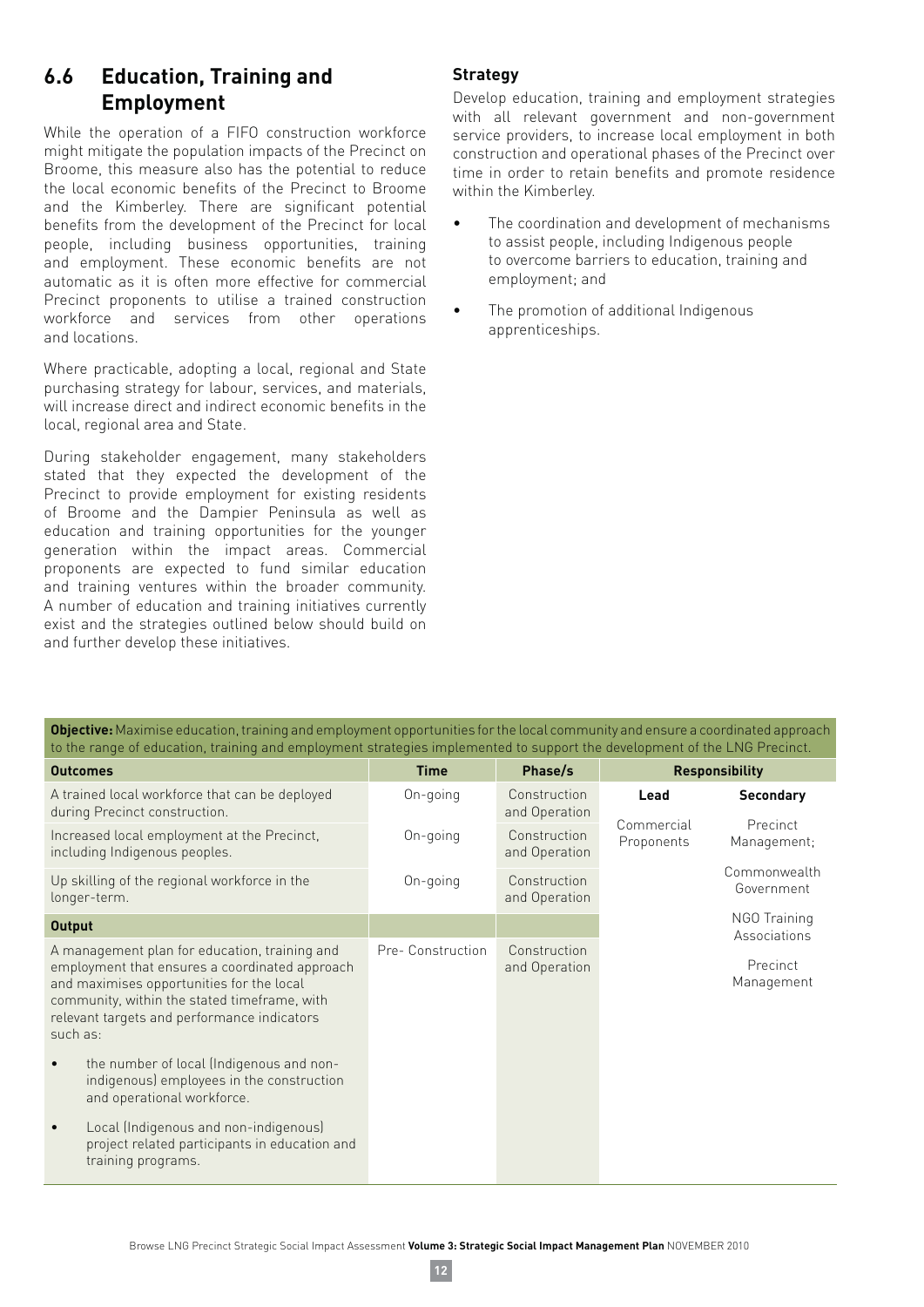# **6.7 Indigenous Workforce Development**

The ASIA emphasises the importance of overcoming education barriers to enable Indigenous people to access training and employment opportunities. The Heads of Agreement committed the State to establish an Education Development Fund to support scholarships and other training programs for Indigenous people.

#### **Strategy**

Develop a strategy to increase the number of Indigenous workers related to the LNG Precinct.

#### **Objectives:**

- Ensure a coordinated approach to the range of Indigenous education, training and employment strategies.
- Develop and implement a strategy to increase the number of Indigenous workers on the project.
- Develop or link to existing programs to assist Indigenous people to overcome barriers to education, training and employment.
- Provide opportunities for Indigenous people to work on cultural and environmental values relevant to precinct operation.
- Develop appropriate workforce arrangements and that includes support for Indigenous workers.

| <b>Outcomes</b>                                                                                                                                                                                                                                                                                                    | <b>Time</b>       | Phase/s                       | <b>Responsibility</b>       |                              |
|--------------------------------------------------------------------------------------------------------------------------------------------------------------------------------------------------------------------------------------------------------------------------------------------------------------------|-------------------|-------------------------------|-----------------------------|------------------------------|
| Maximise the number of Indigenous workers<br>working directly on the Precinct and on related                                                                                                                                                                                                                       | On-going          | Construction<br>and Operation | Lead<br>Commercial          | <b>Secondary</b><br>Precinct |
| activities.<br>Maximise the number of Indigenous<br>apprenticeships.                                                                                                                                                                                                                                               | On-going          | Construction<br>and Operation | Proponents;<br>State and    | Management;<br>Commonwealth  |
| Up skilling of the Indigenous workforce in the<br>longer term.                                                                                                                                                                                                                                                     | On-going          | Construction                  | Commonwealth<br>Governments | Government<br>Traditional    |
| Measurable increase in the number of Indigenous<br>students engaged in secondary education.                                                                                                                                                                                                                        |                   |                               |                             | Owners<br>NGO Training       |
| <b>Output</b>                                                                                                                                                                                                                                                                                                      |                   |                               |                             | Associations                 |
| An Indigenous education, training and employment<br>management plan that ensures a coordinated<br>approach and maximises opportunities for the<br>local community, within the stated timeframe, with<br>relevant targets and performance indicators such as:<br>Number of Indigenous employees in the<br>$\bullet$ | Pre- Construction | Construction<br>and Operation |                             | Precinct<br>Management       |
| construction and operational workforce;<br>Number of Indigenous employees in the<br>$\bullet$<br>construction and operational workforce<br>employed after undertaking project related<br>education and training programs.                                                                                          |                   |                               |                             |                              |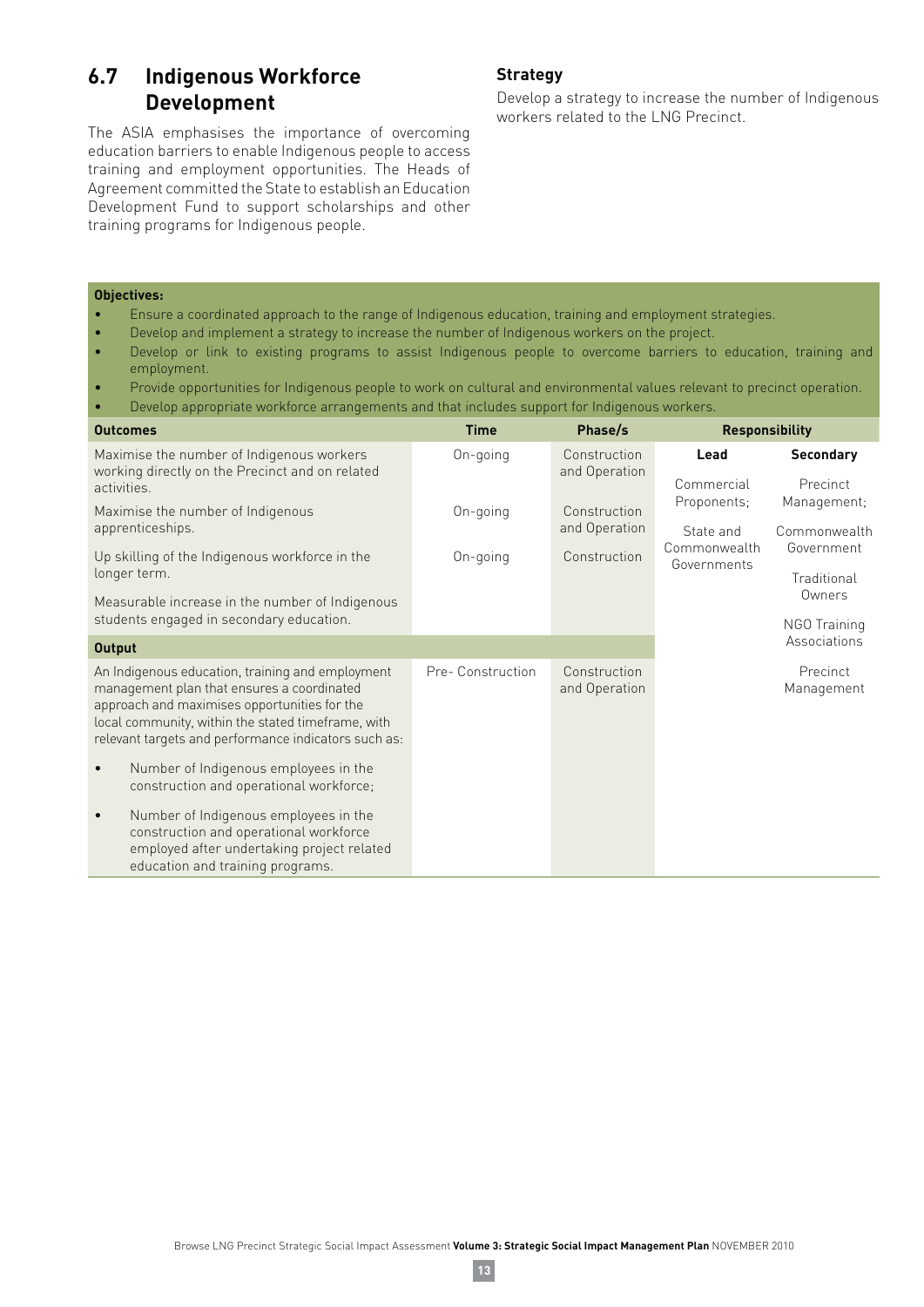# **6.8 Transient Workforce Management**

A feature of the resource developments in the Pilbara has been the arrival of workers and their families hoping to find employment in what they hope to be high paying jobs. These workers have been termed "transient" or "opportunistic" workers for the purpose of this assessment and were included in the population modelling undertaken for the Precinct. These workers will potentially impact on short-term accommodation and the existing social services in Broome. Commercial proponents should discourage these workers from moving to the region and, once they have arrived, have procedures in place so these workers find employment in Broome.

## **Strategy**

Develop policy and procedures to limit and manage the potential numbers of transient or opportunistic workers arriving in the region. This strategy will:

- (i) minimise the number of transient/ opportunistic workers arriving in Broome in the hope of finding employment at the Precinct;
- (ii) ensure sufficient temporary accommodation for the transient/opportunistic workforce to avoid impacts on Broome's short-stay accommodation in the tourist season; and
- (iii) endeavour to gainfully use the transient/ opportunistic workforce that does arrive to fill employment vacancies in Broome and minimise the effect of workforce competition.

**Objective:** Develop a strategy to minimise the number of transient or opportunistic workers arriving in the region and to manage those who do arrive.

| <b>Outcomes</b>                                                                                                                                                                                                                                                                                                                                         | <b>Time</b>                             | Phase/s      | <b>Responsibility</b>                            |                              |
|---------------------------------------------------------------------------------------------------------------------------------------------------------------------------------------------------------------------------------------------------------------------------------------------------------------------------------------------------------|-----------------------------------------|--------------|--------------------------------------------------|------------------------------|
| Minimise transient/opportunistic workers arriving<br>in Broome and a clear process to house and<br>provide services for those who do arrive.                                                                                                                                                                                                            | On-going                                | Construction | Lead<br>Broome Chamber                           | <b>Secondary</b><br>Precinct |
| <b>Output</b>                                                                                                                                                                                                                                                                                                                                           |                                         |              | of Commerce:                                     | Management;                  |
| A management plan to minimise and manage<br>the numbers of transient or opportunistic work<br>seekers and manage those that do arrive,<br>developed with all relevant stakeholders, within<br>the stated timeframe, with relevant targets and<br>performance indicators such as:<br>Number of opportunistic workers arriving in<br>$\bullet$<br>Broome. | <b>Before</b><br>Construction<br>starts | Construction | Commercial<br>Proponents;<br>State<br>Government | Commonwealth<br>Government   |
| Workforce recruitment strategies to<br>$\bullet$<br>minimise transient worker inflow.                                                                                                                                                                                                                                                                   |                                         |              |                                                  |                              |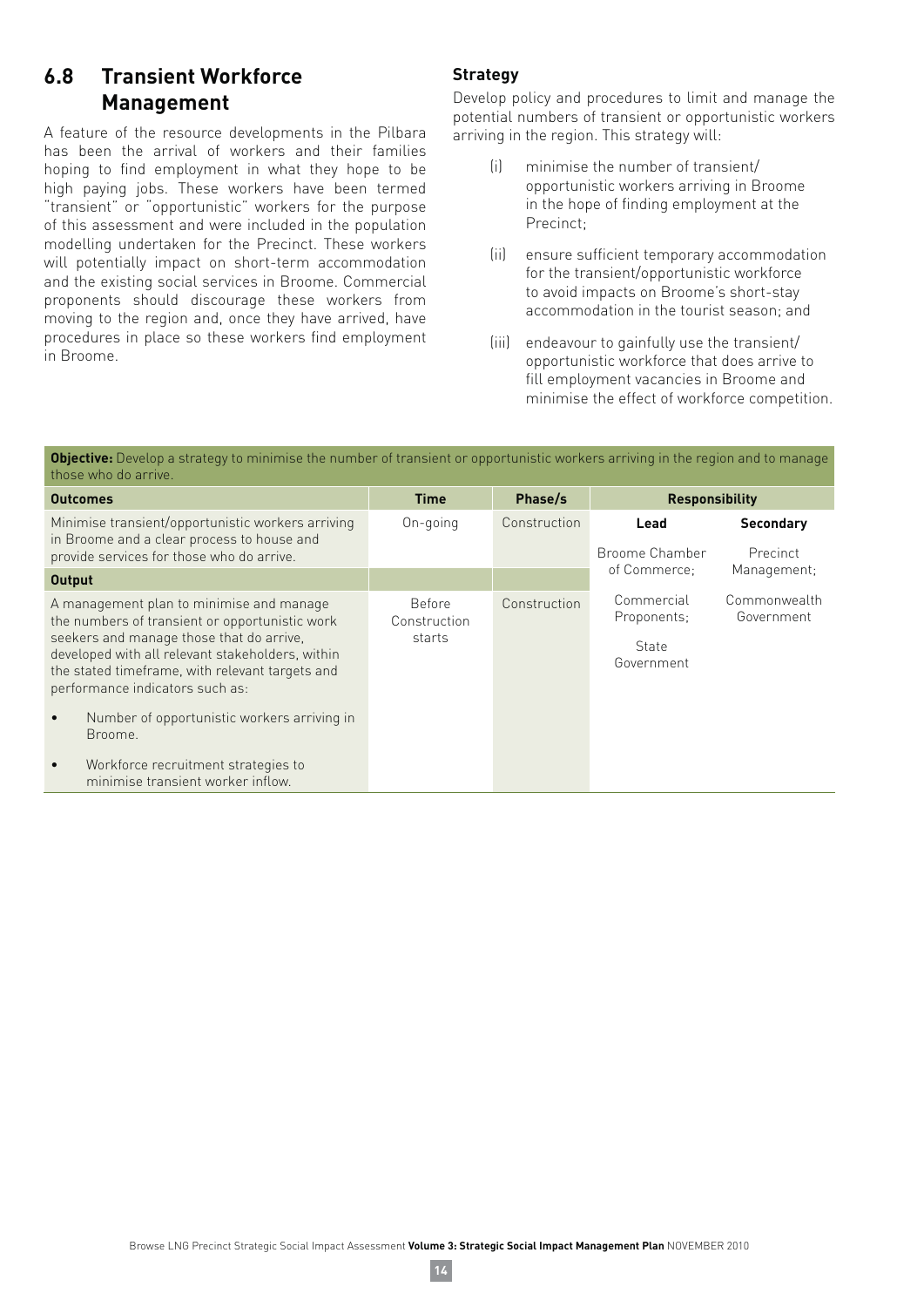## **6.9 Strategies to Retain Local Benefits**

A key objective of locating the LNG Precinct in the Kimberley is to maximise and retain benefits for local people, both Indigenous and non-Indigenous. There are a number of mechanisms to retain economic benefits within the region, including developing education, training and employment skills and supporting local businesses where possible.

A purchasing strategy should also encourage Precinct expenditure within local businesses and industry. As Broome has a limited manufacturing base a local purchasing strategy would support its growth. The purchasing strategy will need to be based on the demands of the Precinct and related activities as well as an assessment of Broome and the region's current and future capacity to supply goods and services.

Some of the opportunities might also be short-lived and it is likely that businesses that have developed to support the construction phase of the initial Precinct development may later see a rapid decline in the demand for their services. The strategy should communicate the potential temporary nature of opportunities dependant on Precinct construction.

The strategies to retain local benefits developed by the Commercial Proponents contribute to the West Kimberley Socio-Economic Development Strategy that will maximise all socio-economic benefits.

#### **Strategy**

Develop a strategy to maximise economic benefits for Broome, the Kimberley and the State of Western Australia including:

- $\bullet$  a local, regional and State purchasing strategy for labour, services, and materials during construction and operation;
- maximising LNG related local employment and local industry participation over time; and
- $\bullet$  developing, where relevant, emerging Indigenous businesses.

| <b>Objective:</b> Maximise economic benefits for the communities of Broome and the region                                                                                                                                                                                                                                                   |                                         |                               |                                   |                                                                            |  |  |
|---------------------------------------------------------------------------------------------------------------------------------------------------------------------------------------------------------------------------------------------------------------------------------------------------------------------------------------------|-----------------------------------------|-------------------------------|-----------------------------------|----------------------------------------------------------------------------|--|--|
| <b>Outcomes</b>                                                                                                                                                                                                                                                                                                                             | <b>Time</b>                             | Phase/s                       |                                   | <b>Responsibility</b>                                                      |  |  |
| Precinct proponents that provide full, fair and reasonable<br>information and opportunity for local industry to contribute<br>to industry activities within the Precinct and maximise<br>local industry participation where it is capable and<br>competitive on the basis of health, safety and environment,<br>quality, cost and delivery. | On-going                                | Construction                  | Lead<br>Commercial<br>Proponents; | <b>Secondary</b><br>Precinct<br>Management;<br><b>Broome</b><br>Chamber of |  |  |
| Maximise economic benefits through local purchasing,<br>local employment, support of local industry and relevant<br>emerging Indigenous businesses.                                                                                                                                                                                         | On-going                                | Construction<br>and Operation |                                   | Commerce:<br>Kimberley<br>Development                                      |  |  |
| Communications strategies to ensure businesses<br>understand the economic opportunities during<br>construction and maintenance cycles.                                                                                                                                                                                                      | On-going                                | Construction<br>and Operation |                                   | Corporation;<br>Traditional<br>Owners                                      |  |  |
| A regional strategy to maximise LNG related employment<br>opportunities over time.                                                                                                                                                                                                                                                          | On-going                                | Construction<br>and Operation |                                   |                                                                            |  |  |
| <b>Output</b>                                                                                                                                                                                                                                                                                                                               |                                         |                               |                                   |                                                                            |  |  |
| A management plan or plans to provide local business<br>and employment opportunities, developed with relevant<br>stakeholders, within the stated timeframe, with relevant<br>targets and performance indicators such as:                                                                                                                    | <b>Before</b><br>Construction<br>starts | Construction<br>and Operation |                                   |                                                                            |  |  |
| the value of locally bought goods and services.<br>$\bullet$                                                                                                                                                                                                                                                                                |                                         |                               |                                   |                                                                            |  |  |
| the percentage of existing local residents employed<br>$\bullet$<br>in the construction and operational workforce.                                                                                                                                                                                                                          |                                         |                               |                                   |                                                                            |  |  |
| the percentage of local Indigenous employees in the<br>$\bullet$<br>construction and operational workforce.                                                                                                                                                                                                                                 |                                         |                               |                                   |                                                                            |  |  |
| the number of local Indigenous business enterprises<br>$\bullet$<br>developed.                                                                                                                                                                                                                                                              |                                         |                               |                                   |                                                                            |  |  |
| A local content and purchasing strategy that supports<br>local, regional and State businesses to retain benefits.                                                                                                                                                                                                                           | <b>Before</b><br>Construction<br>starts | Construction<br>and Operation |                                   |                                                                            |  |  |
| A program to monitor local indicators of economic<br>development such as cost of living, employment and<br>business development.                                                                                                                                                                                                            | <b>Before</b><br>Construction<br>starts | Construction<br>and Operation |                                   |                                                                            |  |  |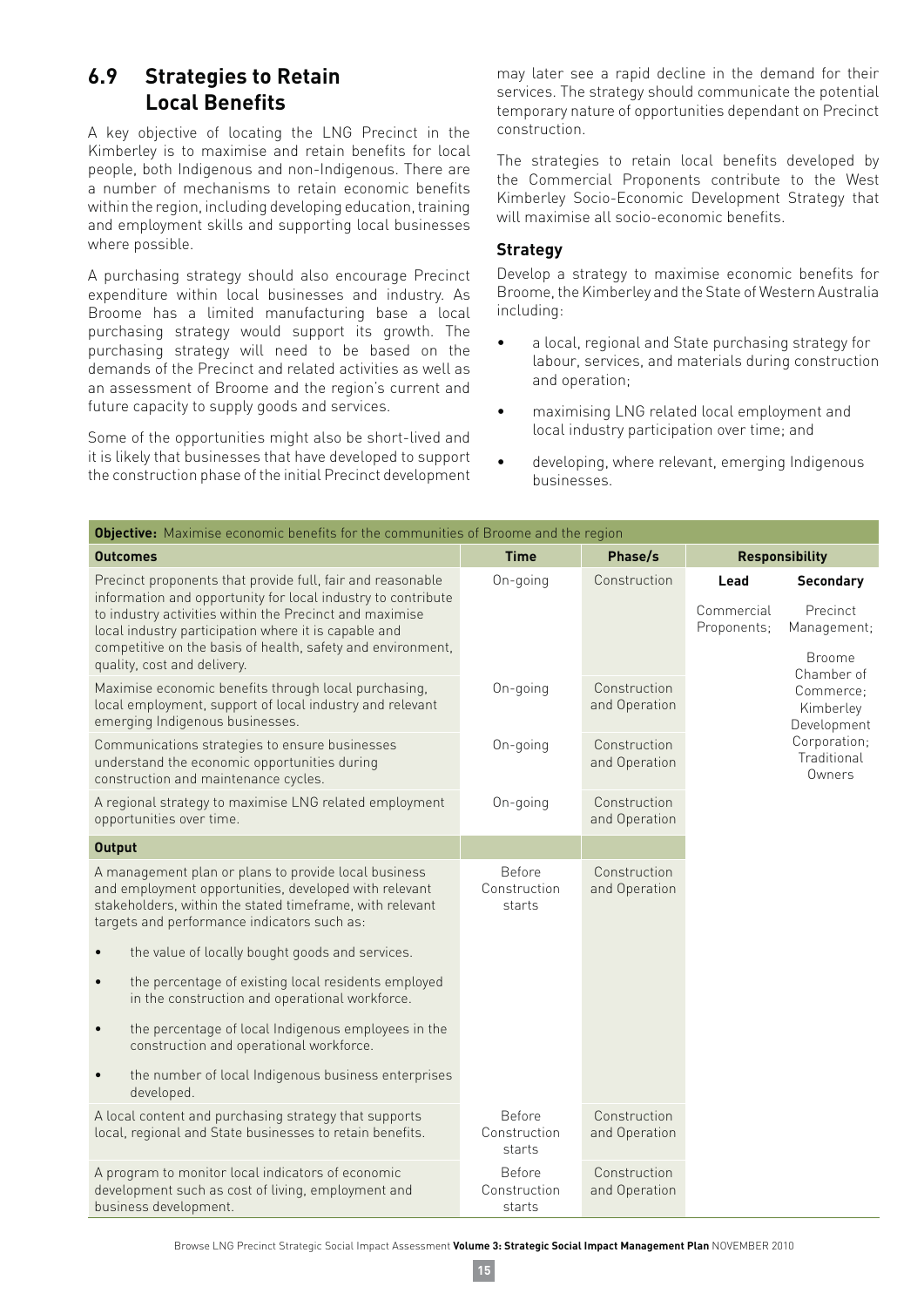# **6.10 Precinct Health, Emergency Services, Policing and Security**

Health and emergency services will be required to service the BLNG Precinct in a manner that does not impact upon the provision of these services in Broome. The ASIA recommends increased policing to prevent the spread of illicit alcohol and drugs. While the provision of policing services is a State Government responsibility, the proponents should ensure an appropriate level and quality of security is provided at the Precinct and the accommodation facilities.

#### **Strategy**

Ensure appropriate primary health care, emergency, security and police services are provided to the Precinct and construction camp without detracting from service provision to Broome.

**Objective:** Establish appropriate primary health care, emergency and security services capacity in order to meet Precinct requirements and minimise the potential impacts on existing services.

| <b>Outcomes</b>                                                                                                                                                                                                                                                    | <b>Time</b>      | Phase/s      | <b>Responsibility</b> |                                                      |
|--------------------------------------------------------------------------------------------------------------------------------------------------------------------------------------------------------------------------------------------------------------------|------------------|--------------|-----------------------|------------------------------------------------------|
| Primary health care, emergency and security<br>services provided at the Precinct and the relevant<br>regional services are not impacted.                                                                                                                           | On-going         | Construction | Lead<br>Commercial    | <b>Secondary</b><br>Precinct                         |
| <b>Output</b>                                                                                                                                                                                                                                                      |                  |              | Proponents            | Management;                                          |
| A management plan to ensure the provision of<br>primary health care, emergency and security<br>services to the Precinct, developed with all<br>relevant stakeholders, within the stated timeframe,<br>with relevant targets and performance indicators<br>such as: | Pre-Construction | Construction |                       | State Health.<br>Police and<br>Emergency<br>Services |
| the measure of Precinct use (time spent,<br>$\bullet$<br>number of incidents) of Broome health care,<br>police and emergency services.                                                                                                                             |                  |              |                       |                                                      |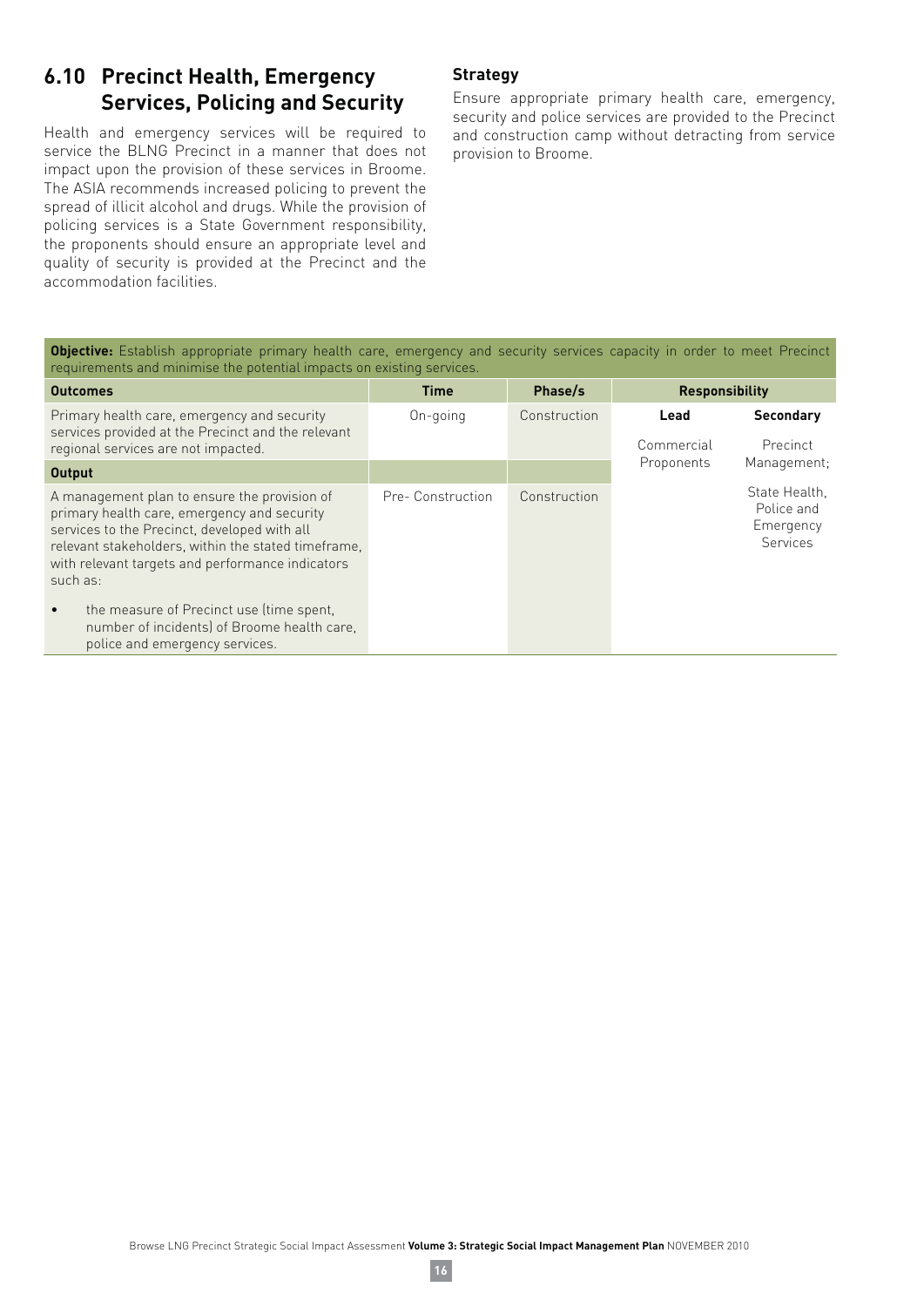# **6.11 Transport Management**

The Cape Leveque road is the only route linking the communities on the Dampier Peninsula to Broome. Part of this road will be upgraded to provide a route to the Precinct and will therefore contain Precinct traffic as well as both tourists and residents travelling up the Dampier Peninsula. This management measure deals with the behaviour of road users, not the development or upgrading of the road.

It is envisaged that most construction workers will fly into Broome airport and then be bussed to the construction camp. Workers will then be transported between the camp and the Precinct each day.

Although it is too early to anticipate supply-base logistics for the Precinct, it is likely that some materials will be delivered to Broome Port to be transported to James Price Point, either by road or sea, or as is more likely, a combination of both. It is also possible that materials will be trucked from Perth direct to the Precinct. Consequently, there may be ongoing heavy vehicle traffic within Broome itself. In the town centre, this will translate to transport of workers from the Broome Airport and for transport of materials, on Port Drive, Gubinge Road, Broome Highway and the Cape Leveque Road.

#### **Strategy**

Limit, mitigate and manage the potential transport impacts of the Precinct and associated infrastructure. These should:

- (i) ensure the safe and efficient transport services for traffic between the Precinct and Broome;
- (ii) ensure the safety of other users of the Precinct-related roads;
- (iii) address potential increased heavy vehicle use and general increases in traffic in Broome centre; and
- (iv) manage airport FIFO transfers, which may include for example the development of specific facilities to accommodate FIFO transfers.

| <b>Objective:</b> Mitigate and manage the impacts of the Precinct development on transport and traffic.                                                                                                                                                                    |                  |                               |                    |                              |                         |  |  |
|----------------------------------------------------------------------------------------------------------------------------------------------------------------------------------------------------------------------------------------------------------------------------|------------------|-------------------------------|--------------------|------------------------------|-------------------------|--|--|
| <b>Outcomes</b>                                                                                                                                                                                                                                                            | <b>Time</b>      | Phase/s                       |                    | <b>Responsibility</b>        |                         |  |  |
| Responsible management of the transport and traffic<br>impacts of both the construction activities and the<br>construction workforce.                                                                                                                                      | On-going         | Construction<br>and Operation | Lead<br>Commercial | <b>Secondary</b><br>Precinct |                         |  |  |
| Minimum disruption of recreation and tourism activities                                                                                                                                                                                                                    | On-going         | Construction<br>and Operation |                    | Proponents                   | Management;<br>Shire of |  |  |
| Safe and efficient transfer of workforce from the airport to<br>the accommodation with no or little impact on community.                                                                                                                                                   | On-going         | Construction<br>and Operation |                    | Broome:                      |                         |  |  |
| Safe and efficient transfer of supplies and equipment from<br>Broome port to the Precinct occurs with no or little impact<br>on community.                                                                                                                                 | On-going         | Construction<br>and Operation |                    |                              |                         |  |  |
| <b>Output</b>                                                                                                                                                                                                                                                              |                  |                               |                    |                              |                         |  |  |
| A transport management plan to ensure the safe and<br>effective management of all Precinct-related movement<br>of humans and goods, developed with all relevant<br>stakeholders, within the stated timeframe, with relevant<br>targets and performance indicators such as: | Pre Construction | Construction<br>and Operation |                    |                              |                         |  |  |
| the number of road incidents directly related to LNG<br>$\bullet$<br>Precinct activity.                                                                                                                                                                                    |                  |                               |                    |                              |                         |  |  |
| register of feedback via community feedback email<br>and hotline.                                                                                                                                                                                                          |                  |                               |                    |                              |                         |  |  |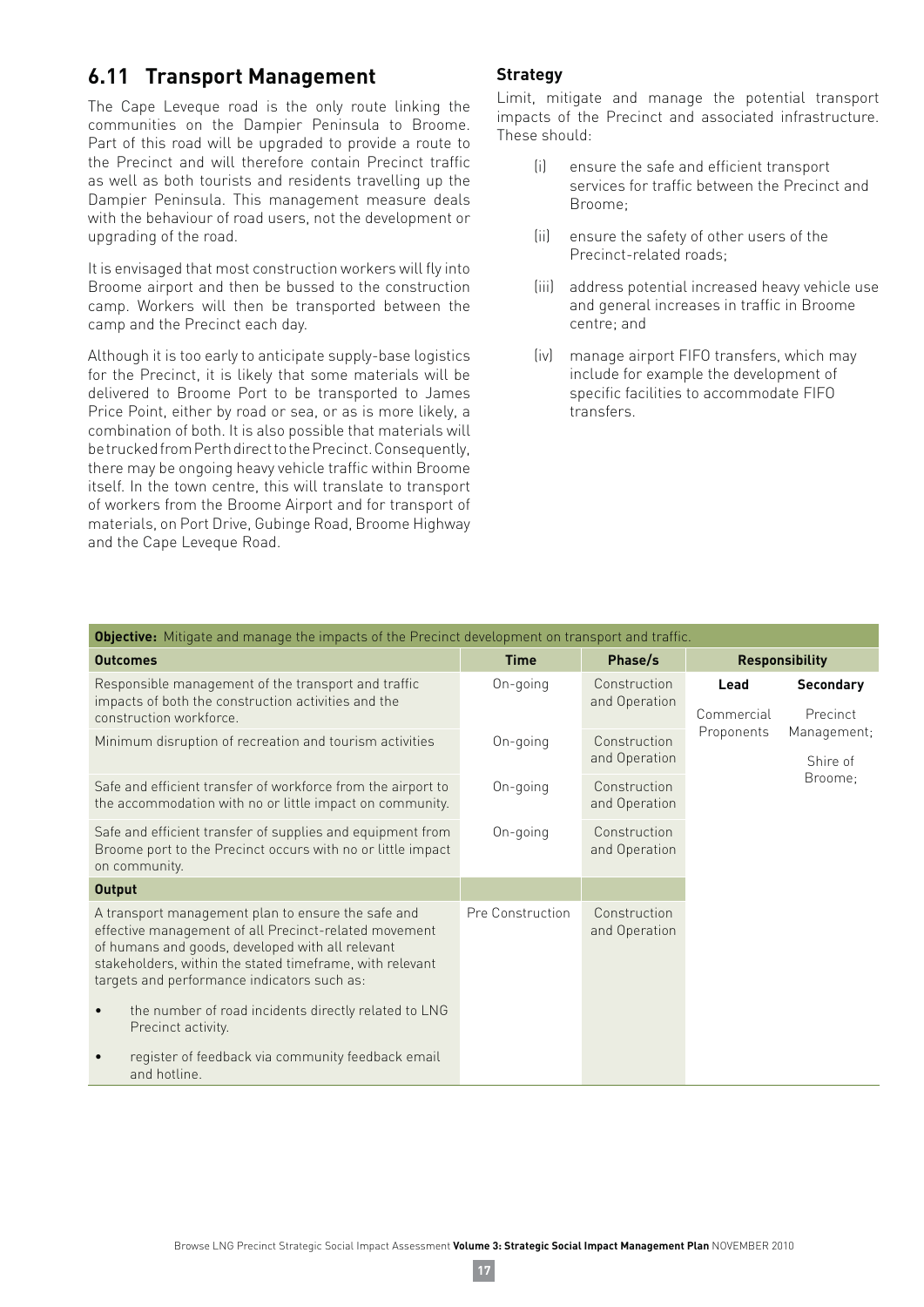## **7. GENERAL SOCIAL MANAGEMENT STRATEGIES**

In addition to those strategies which have been suggested as being included with Precinct lease conditions, the following issues and strategies should be developed to address:

- 1) Management of marine resource use impacts;
- 2) Management of tourism impacts;
- 3) Management of impacts of recreational use;
- 4) Broome and the Dampier Peninsula character and Sense of Place management strategy;
- 5) Housing strategy;
- 6) Broome social services strategy;
- 7) West Kimberley Socio-Economic Development Strategy; and
- 8) Governance and monitoring

# **7.1 Management of Marine Resource Use Impacts**

A Fishing Industry Impact Study was conducted by the Department of Fisheries. The study was based largely on the perceptions of recreational and commercial fishers (including pearling and aquaculture) about the potential impacts caused by the establishment of the LNG Precinct. The report raised a number of concerns including the need for small scale boating facilities in Broome. This issue has recently been addressed with the announcement in the 2010/2011 State Budget of the staged funding of a major boat launching ramp, sheltering breakwater, dredged basin and floating jetty for Broome.

A number of further social issues were raised in the Fishing Industry Impact Study. These include:

- Local over-fishing during the construction phase;
- Increased access to on-shore areas near the James Price Point Area;
- A general increase in the cost of living that puts upward pressure on relatively low tourism, commercial fishing and pearling wages;
- Disturbance to existing commercial fishing and pearling areas as well as favoured recreational fishing areas;
- Diminished areas for fishing and pearling which may lead to the industry having to explore areas further afield; and
- Increased access to fishing areas north of James Price Point and the interaction between vessel movements and commercial fishing (including pearling and aquaculture).

The ASIA highlighted Indigenous people's reliance on fish and other wild resources and documented concerns around their depletion. It also raised a number of concerns about commercial and recreational fishing and these recommendations should be considered when the fishing industry mitigation and management strategy is developed.

#### **Strategy**

Develop a fishing industry mitigation and management strategy with the commercial and recreational fishers and tourism operators to mitigate and manage the impacts from the development of the Precinct at James Price Point.

**Objective:** Minimise, mitigate and manage the impact of the LNG Precinct on marine resources including commercial , recreational and customary fishing activity in the James Price Point region.

| <b>Outcomes</b>                                                                                                                                                                                                                                                                                                                                                                                                               | <b>Time</b>          | Phase/s                       |                                  | <b>Responsibility</b>                                                                                                                |
|-------------------------------------------------------------------------------------------------------------------------------------------------------------------------------------------------------------------------------------------------------------------------------------------------------------------------------------------------------------------------------------------------------------------------------|----------------------|-------------------------------|----------------------------------|--------------------------------------------------------------------------------------------------------------------------------------|
| A commercial, recreational and customary<br>fishing, pearling and aquaculture mitigation and<br>management strategy that enables coexistence<br>with the LNG Precinct.                                                                                                                                                                                                                                                        | On-going             | Construction<br>and Operation | Lead<br>Commercial<br>Proponents | <b>Secondary</b><br>Precinct<br>Management;                                                                                          |
| <b>Output</b>                                                                                                                                                                                                                                                                                                                                                                                                                 |                      |                               |                                  | <b>State</b>                                                                                                                         |
| A management plan to ensure the effective<br>mitigation of commercial, recreational and<br>customary fishing, pearling and aquaculture,<br>developed with relevant stakeholders, within<br>the stated timeframe, with relevant targets and<br>performance indicators such as:<br>the number of initiatives implemented to<br>$\bullet$<br>support coexistence of fishing, pearling and<br>aquaculture within the impact area. | Pre-<br>Construction | Construction<br>and Operation |                                  | Government:<br>Traditional<br>Owners:<br>Commercial and<br>Recreational<br>Fishing,<br>Aquaculture<br>and Pearling<br>Organisations. |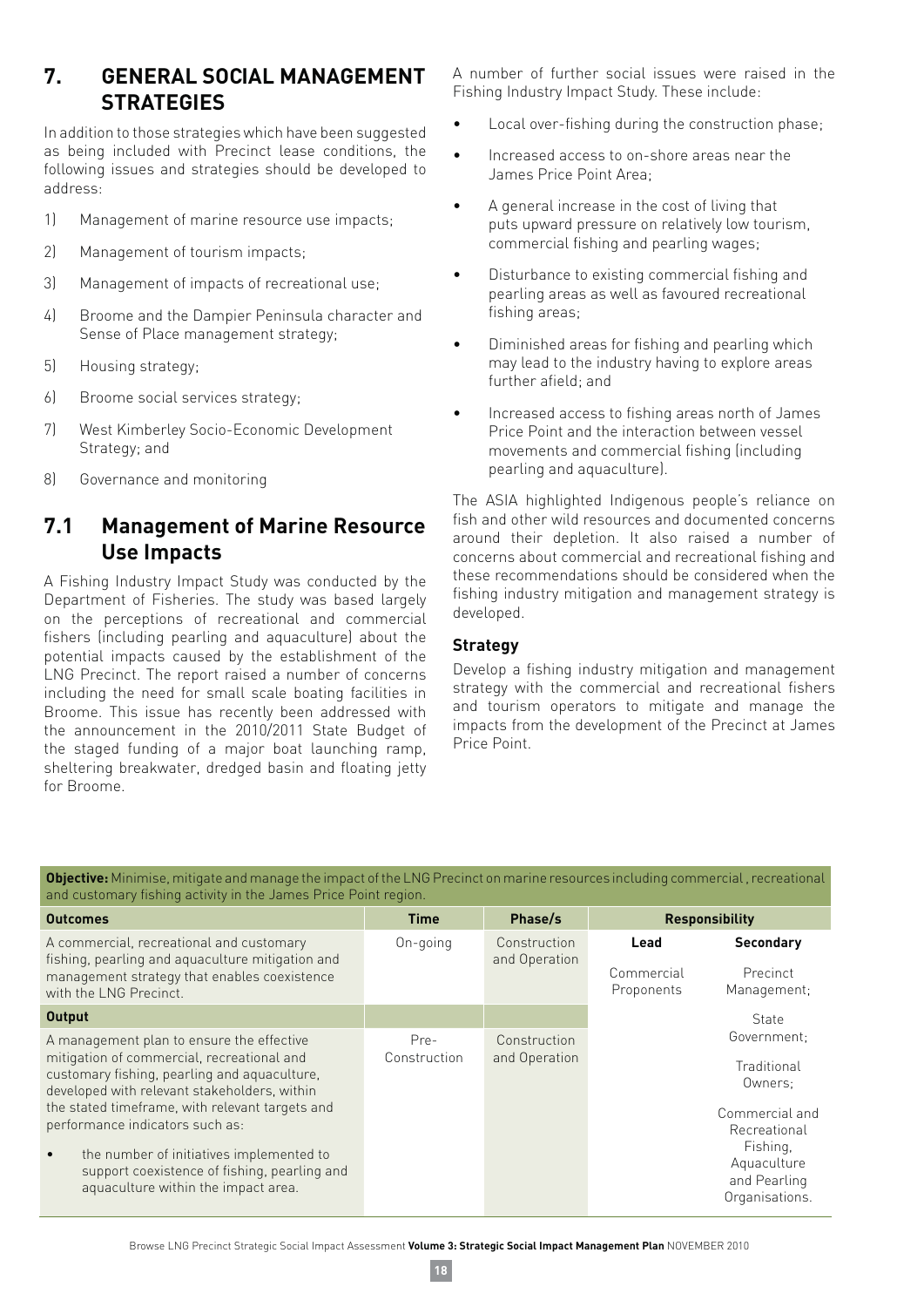# **7.2 Management of Tourism Impacts**

The significance of the tourism industry to the region prompted TourismWA to commission a Tourism Impact Assessment (TIA) in 2009. Tourism is one of the largest sector employers in the region and represents around 64% of the Broome's total generated revenue. The TIA identified a number of issues that require management measures:

- $\bullet$  lncrease in demand for short-term accommodation in Broome during construction.
- Increase in demand for land and housing.
- A conflict between the tourism attributes of Broome and the requirements of the construction phase of the LNG industry particularly worker visibility.
- A further issue relates to Broome's national and international image. Broome, along with Perth and Margaret River, is one of Western Australia's premier tourist destinations. The TIA has highlighted the need to develop a strategy to separate Broome's image from that of the BLNG Precinct.
- Increased usage of Broome's airport and marine infrastructure as a result of the BLNG Precinct.

#### **Strategy**

Develop a tourism marketing strategy that maintains the current tourism image of Broome, while providing a framework for the ongoing development of the LNG Precinct.

| Objective: Broome retains its status as one of WA's premier tourism destinations.                                                                                                                                                                                |                      |                               |                       |                          |
|------------------------------------------------------------------------------------------------------------------------------------------------------------------------------------------------------------------------------------------------------------------|----------------------|-------------------------------|-----------------------|--------------------------|
| <b>Outcomes</b>                                                                                                                                                                                                                                                  | <b>Time</b>          | Phase/s                       | <b>Responsibility</b> |                          |
| The tourism image of Broome is maintained or<br>enhanced and coexists with the LNG Precinct.                                                                                                                                                                     | On-going             | Construction<br>and Operation | Lead                  | <b>Secondary</b>         |
| Output                                                                                                                                                                                                                                                           |                      |                               | TourismWA             | Precinct<br>Management;  |
| A detailed management plan to ensure that<br>Broome's tourism industry and the development of<br>the LNG Precinct coexist, developed with relevant<br>stakeholders, within the stated timeframe, with<br>relevant targets and performance indicators such<br>as: | Pre-<br>Construction | Construction<br>and Operation |                       | Commercial<br>Proponent. |
| Number of tourism visitors to Broome                                                                                                                                                                                                                             |                      |                               |                       |                          |
| Tourism visitor survey.                                                                                                                                                                                                                                          |                      |                               |                       |                          |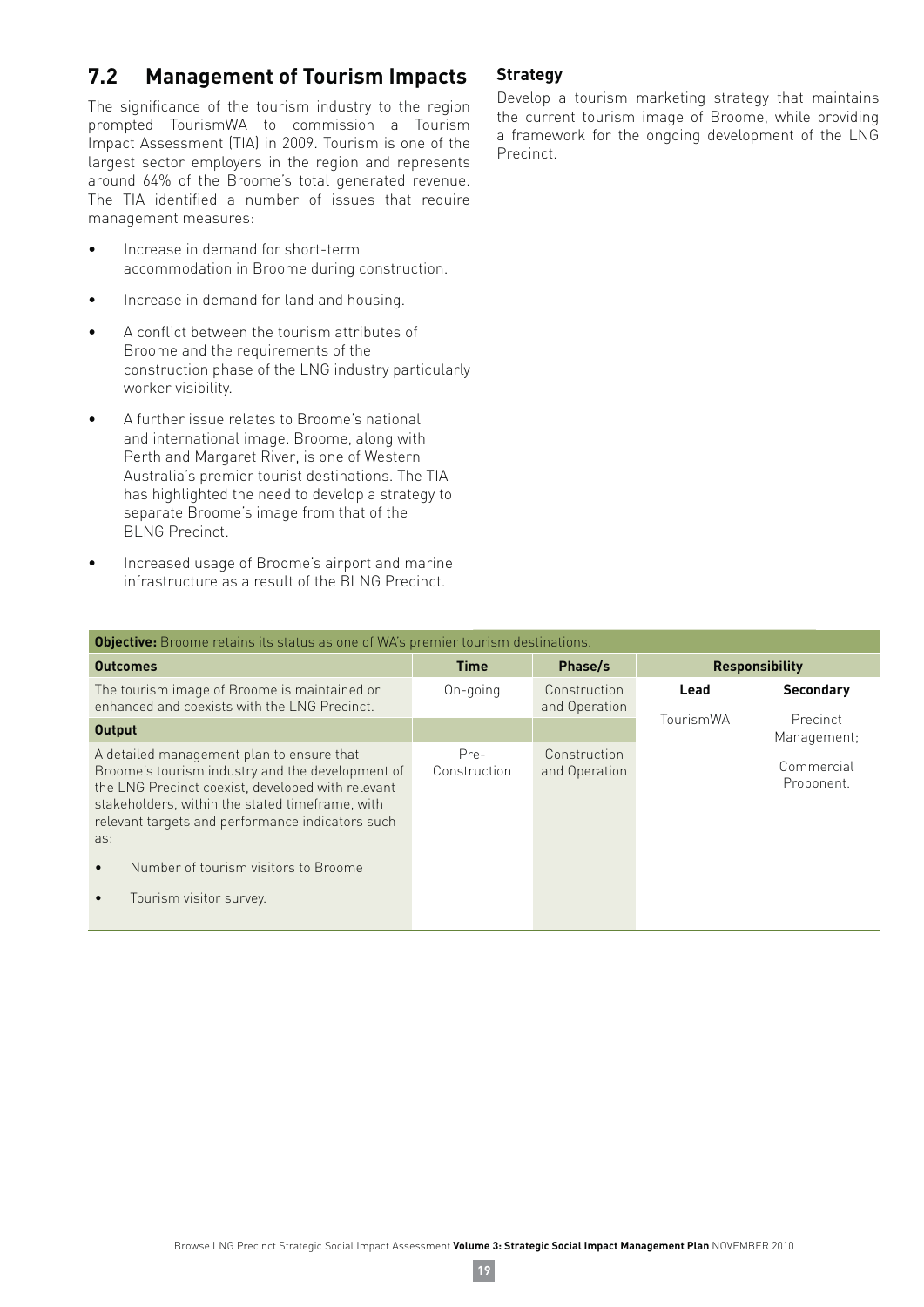# **7.3 Management of Impacts of Recreational Use**

The area planned for the BLNG Precinct is a popular informal recreation area for residents of Broome and the Dampier Peninsula as well as tourists. The State has made commitments to retain recreational access to James Price Point, via the Precinct access road, which will branch off the Cape Leveque Road, with Manari Road interrupted at the southern boundary of the Precinct. This will create increased limitations for current recreational users as a result of the Precinct.

The area is subject to a native title claim, and it is possible that in the long term, as recommended in the ASIA, there will be some form of access control to manage recreation in the native title claim area. This is consistent with the State's approach to the development of the broader Dampier Peninsula Land Use and Infrastructure Plan, which will consider the way the Dampier Peninsula is accessed and promote the conservation of environmental and heritage values. The State will consult with the Traditional Owners in the further development of the Dampier Peninsula Land Use and Infrastructure Plan, which together with other mechanisms such as the Cultural Heritage Management Plan, will provide appropriate mechanisms to address possible impacts of visitors accessing the area on cultural heritage, including registered and unregistered rock art and other sites on the Dampier Peninsula.

The Access to Broome and the Dampier Peninsula Strategy (6.2) requires commercial proponents to develop and implement policy and procedures to manage access to Broome and the region by the construction workforce. This strategy relates to:

- the disruption and potential displacement of existing recreation activities through commercial proponent activities; and,
- Traditional Owner concern around the recreation impacts of increasing population on country, including impacts on cultural heritage.

#### **Strategy**

There are two interrelated elements to the strategy:

- In collaboration with Traditional Owners. commercial proponents should investigate current recreational use of the area, the potential for recreation activities to be displaced to other areas and develop suitable recreational management measures, consistent with the Dampier Peninsula Land Use and Infrastructure Plan.
- In collaboration with Traditional Owners, State and Local Government should investigate managing access to the Dampier Peninsula and alternative recreation areas that support the further development of the Dampier Land Use Plan.

| <b>Objective:</b> To develop management arrangements for recreational activities to address local user and Traditional Owner concerns.                                                                                                                                                                                                                                               |                      |                               |                                  |                                                                                |  |  |
|--------------------------------------------------------------------------------------------------------------------------------------------------------------------------------------------------------------------------------------------------------------------------------------------------------------------------------------------------------------------------------------|----------------------|-------------------------------|----------------------------------|--------------------------------------------------------------------------------|--|--|
| <b>Outcomes</b>                                                                                                                                                                                                                                                                                                                                                                      | <b>Time</b>          | Phase/s                       |                                  | <b>Responsibility</b>                                                          |  |  |
| A clear understanding of the recreational use<br>of the area surrounding the Precinct and the<br>potential displacement of these activities to<br>develop a set of recreational management<br>measures, consistent with the Dampier Peninsula<br>Land Use and Infrastructure Plan, to manage<br>the commercial proponent's direct and indirect<br>recreational and cultural impacts. | On-going             | Construction<br>and Operation | Lead<br>Commercial<br>Proponents | <b>Secondary</b><br>Precinct<br>Management;<br>Traditional<br>Owners:<br>State |  |  |
| <b>Output</b>                                                                                                                                                                                                                                                                                                                                                                        |                      |                               |                                  | Government:                                                                    |  |  |
| A management plan, developed with all relevant<br>stakeholders to address direct and indirect<br>recreational impacts, within the stated timeframe,<br>with relevant targets and performance indicators<br>such as:<br>Access to and use of range of suitable<br>$\bullet$<br>recreational areas<br>Pre-Construction                                                                 | Pre-<br>Construction | Construction<br>and Operation |                                  | Shire of Broome.                                                               |  |  |
| <b>Outcome</b>                                                                                                                                                                                                                                                                                                                                                                       |                      |                               |                                  |                                                                                |  |  |
| An agreed process to manage the uncontrolled<br>recreation on the Dampier Peninsula, consistent<br>with the Dampier Peninsula Land Use and<br>Infrastructure Plan.                                                                                                                                                                                                                   |                      |                               | Lead<br>Traditional<br>Owners:   | <b>Secondary</b><br>Precinct<br>Management;                                    |  |  |
| <b>Output</b>                                                                                                                                                                                                                                                                                                                                                                        |                      |                               | State<br>Government:             | Commercial<br>Proponents                                                       |  |  |
| A management plan, developed with all relevant<br>stakeholders to address access to the Dampier<br>Peninsula for recreation and cultural reasons,<br>within the stated timeframe, with relevant targets<br>and performance indicators.                                                                                                                                               | Pre-<br>Construction | Construction<br>and Operation | Shire of Broome                  |                                                                                |  |  |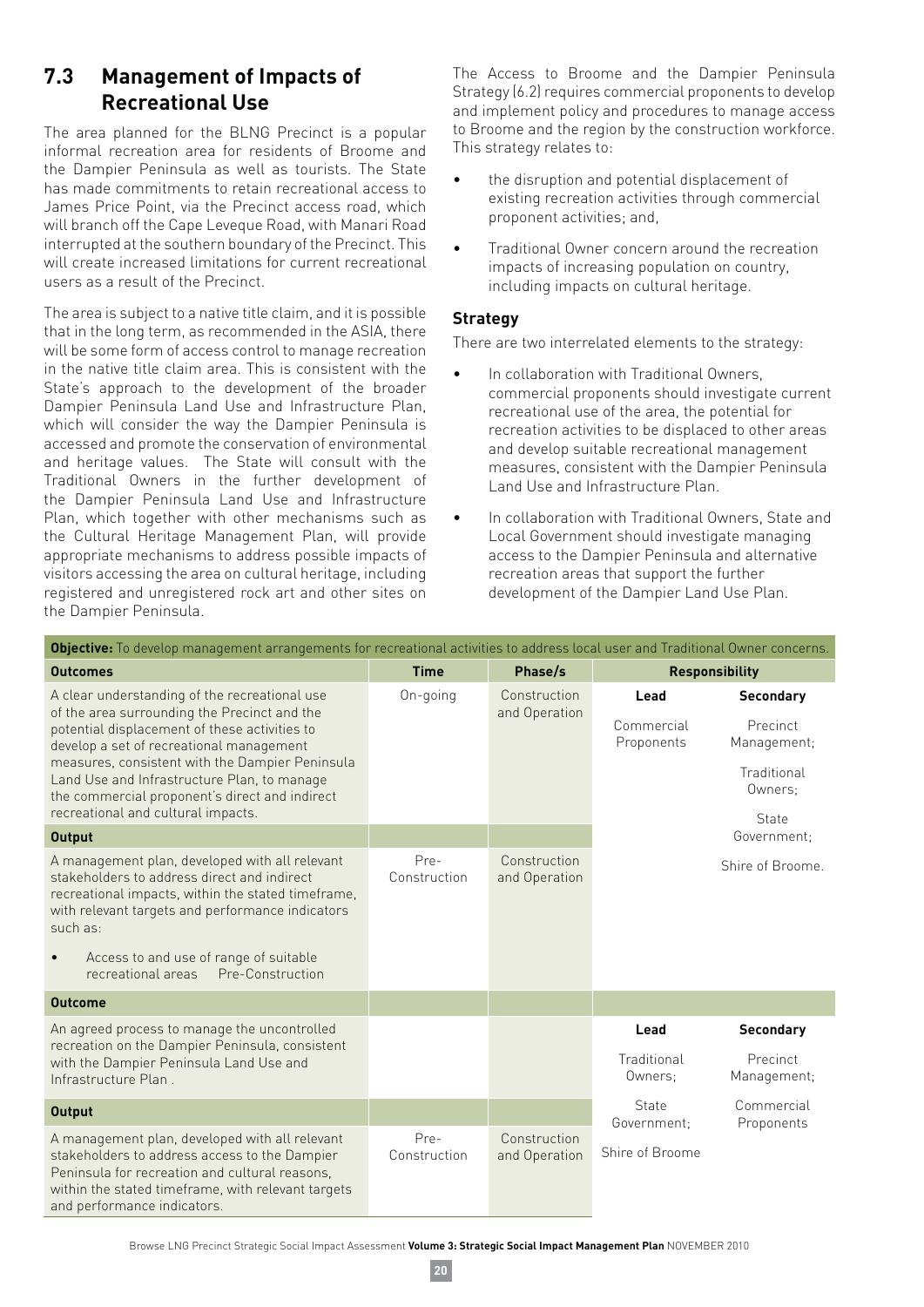# **7.4 Sense of Place and Community Identity Management Strategy**

The concepts of community identity, Sense of Place and character apply to Broome as well as the areas on the Dampier Peninsula. Two separate but interrelated strategies are recommended.

#### **7.4.1 Dampier Peninsula Sense of Place Strategy**

The heritage, environmental and cultural values of the Dampier Peninsula are important to Traditional Owners, Indigenous and non-indigenous people. There is broad agreement to manage Indigenous cultural and heritage matters. These management measures are captured in a range of heritage and environmental management measures including the Cultural Heritage Management Plan, the Dampier Peninsula Land Use and Infrastructure Plan and relevant land access agreement. These agreements allow for the continuation of cultural practices and maintenance of cultural heritage values in the area. The cross-cultural training strategy, as discussed in 6.5, will promote the respect and appreciation of Indigenous country and heritage among the wider workforce.

An overall plan to coordinate these activities is required to ensure the effective management of the cultural, heritage and identity of the Dampier Peninsula.

| <b>Objective:</b> Retain the identity and Sense of Place associated with the Dampier Peninsula.                                                                                                                                                                                                                                      |                      |                               |                        |                         |  |
|--------------------------------------------------------------------------------------------------------------------------------------------------------------------------------------------------------------------------------------------------------------------------------------------------------------------------------------|----------------------|-------------------------------|------------------------|-------------------------|--|
| <b>Outcomes</b>                                                                                                                                                                                                                                                                                                                      | <b>Time</b>          | Phase/s                       |                        | <b>Responsibility</b>   |  |
| The Dampier Peninsula's character, identity and<br>Sense of Place coexists with LNG development.                                                                                                                                                                                                                                     | On-going             | Construction<br>and Operation | Lead                   | <b>Secondary</b>        |  |
| Maintain and enhance environmental and cultural<br>values on the Dampier Peninsula.                                                                                                                                                                                                                                                  | On-going             | Construction<br>and Operation | Traditional<br>Owners: | Precinct<br>Management; |  |
| Output                                                                                                                                                                                                                                                                                                                               |                      |                               | Precinct               | Commercial              |  |
| A management plan to address the Dampier<br>Peninsula Sense of Place and community identity,<br>developed with all relevant stakeholders, within<br>the stated timeframe, with relevant targets and<br>performance indicators such as:<br>Guidelines to maintain the Dampier<br>$\bullet$<br>Peninsula's identity and Sense of Place | Pre-<br>Construction | Construction<br>and Operation | Management             | Proponents              |  |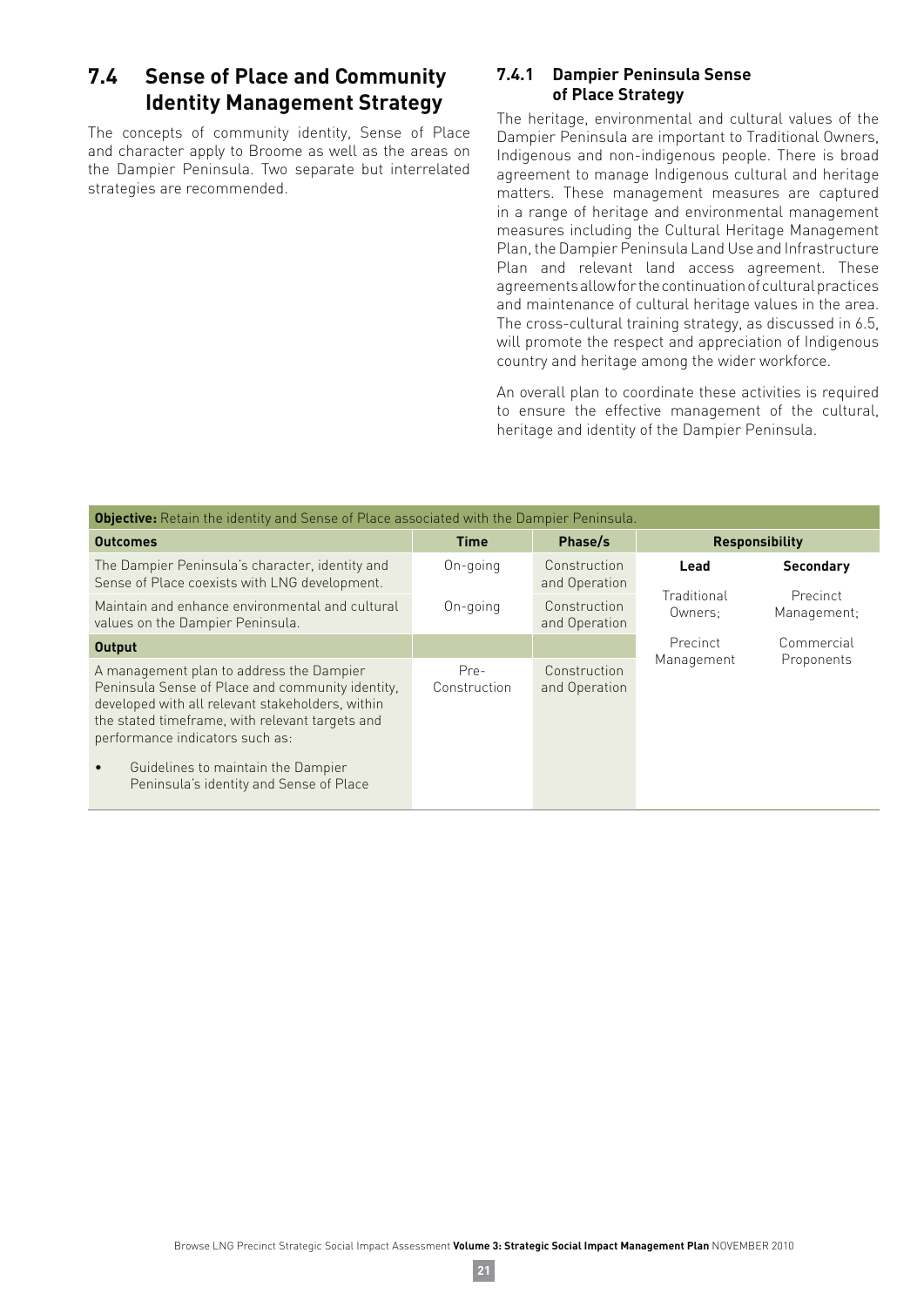#### **7.4.2 Broome Character and Sense of Place Management Strategy**

Broome has a unique character that is closely related to its success as a tourism destination. Potential changes to the unique "Broome feel" are a major concern raised by almost all stakeholders. Broome's identity is a combination of natural and social factors including the climate, geography, multicultural community, and its laid-back style.

Community identity is not static and changes over time. The past increases in population brought with it changes to Broome's community identity. This is likely to continue with the population increases projected for Broome.

A number of stakeholders are concerned that the image of Broome will become linked with that of a LNG Precinct. The LNG Precinct will bring additional change to Broome's Sense of Place and identity, with the Precinct ultimately becoming a part of Broome's ongoing image and identity. The extent to which there is change to Broome's identity and the extent to which there is separation or integration between the LNG Precinct and Broome's existing identity, will be dependent upon how Sense of Place, heritage, image and identity is managed in the future. Without good management, these issues could result in a sense of disruption and loss for longerterm residents and a reduction in the quality of life for new residents.

#### **Strategy**

Develop a strategy to enhance Broome's character and Sense of Place that involves:

- Engagement of the Broome community to develop a vision for Broome to guide future planning; and
- Developing Sense of Place design quidelines to guide the growth of Broome and ensure the design of public places enhances Broome's Sense of Place.

**Objective:** to retain the unique character and Sense of Place associated with Broome during the development of the LNG **Procinct** 

| <b>Outcomes</b>                                                                                                                                                                                                           | <b>Time</b>                      | Phase/s                       | <b>Responsibility</b>   |                          |                                             |
|---------------------------------------------------------------------------------------------------------------------------------------------------------------------------------------------------------------------------|----------------------------------|-------------------------------|-------------------------|--------------------------|---------------------------------------------|
| A clear plan, including community vision, heritage,<br>spatial planning and Sense of Place guidelines, to<br>maintain Broome's character, identity and Sense<br>of Place.                                                 | On-going                         | Construction<br>and Operation | Lead<br>Shire of Broome |                          | <b>Secondary</b><br>Precinct<br>Management; |
| Maintain and enhance environmental and cultural<br>values in and around Broome                                                                                                                                            | On-going                         | Construction<br>and Operation |                         | Commercial<br>Proponents |                                             |
| <b>Output</b>                                                                                                                                                                                                             |                                  |                               |                         | <b>Broome</b>            |                                             |
| A management plan to address Broome's Sense of<br>Place and community identity, developed with all<br>relevant stakeholders, within the stated timeframe,<br>with relevant targets and performance indicators<br>such as: | Before<br>Construction<br>starts | Construction<br>and Operation |                         | Community                |                                             |
| No significant negative change in monitoring<br>$\bullet$<br>surveys.                                                                                                                                                     |                                  |                               |                         |                          |                                             |
| Guidelines to manage Broome's identity and<br>$\bullet$<br>Sense of Place.                                                                                                                                                |                                  |                               |                         |                          |                                             |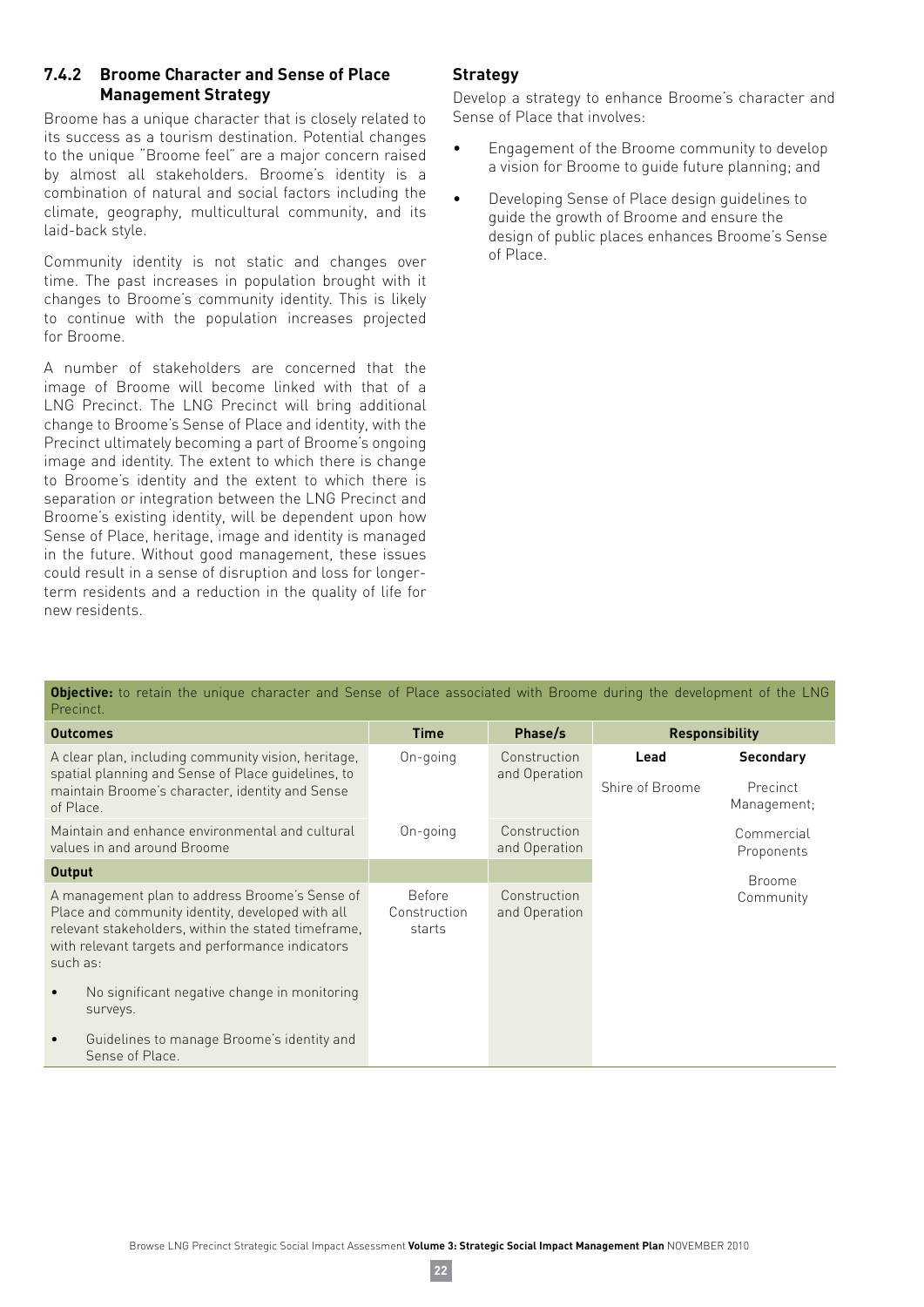# **7.5 Housing Strategy**

Volume 2 of the Browse SIA reported that there were fewer than 5,000 dwellings in Broome in December 2008. The population growth predicted for the Shire of Broome increases from an estimated 17,100 people in 2011 to 31,400 in 2041, an increase of 84%. Using the average Broome Shire occupancy rate of 2.9 persons per dwelling, an additional 4,931 houses are needed to house the predicted population increase. The development of the 694 ha Broome North is intended to meet Broome's long-term housing needs. LandCorp is the facilitator of the land development at Broome North and plans to enable the development of the full spectrum of housing, from social housing and service worker accommodation through to medium income housing and first home owner housing.

The predicted housing requirement as a result of the development of the Precinct is comparatively small and depends on whether the development follows the low, medium or high case scenario. The estimated Precinctled housing demand also follows distinct peaks and troughs as it is driven by Precinct construction phases.

It is likely that there will be increased demand for a range of accommodation from a number of sources in Broome. During the initial and pre-construction phase of the Precinct, some employees may need to be accommodated in Broome in short-stay accommodation and commercial proponents should ensure they provide fit for purpose accommodation which does not impact on tourism related accommodation supply. Families may require housing when they move to Broome to be closer to workers at the Precinct. A range of housing types will be required for people moving to take up indirect employment opportunities. In particular, experience in the Pilbara shows that opportunistic workers move to resource towns expecting to be able to access low-cost short-term accommodation such as that offered by caravan parks. This accommodation is oversubscribed in the peak tourist season in Broome and the commercial proponents need to manage these impacts.

The demand for temporary and permanent housing in Broome needs to be closely monitored so that housing supply is able to meet the demand. In addition the development of the Precinct may exacerbate or highlight current social housing issues in Broome and more specifically the issue of homelessness.

The ASIA points out a baseline issue, that housing is already a problem for Indigenous people in Broome and the Dampier Peninsula. The existing issues include the lack of affordable housing, scarce public housing, the low standard of housing in communities, no shortterm emergency housing in Broome, and limited accommodation for those studying in Broome, as well as major issues with homelessness in Broome. The ASIA also identifies opportunities to train Indigenous people to construct the additional houses needed to support both the projected population increase as well as the Precinctled population increase.

Funding for Indigenous housing in the West Kimberley is being provided under the National Partnership Agreement on Remote Indigenous Housing.

This is an issue where the existing housing landscape will need to be addressed in addition to the proponent's close management of its housing requirements in order to prevent more serious social housing issues developing.

#### **Strategy**

Develop an overall mitigation and management strategy that:

- Provides an understanding of current housing issues in Broome;
- Manages the impacts of the Precinct development on local and regional housing;
- $\bullet$  Identifies potential impacts on different types of housing during the different phases of Precinct construction;
- $\bullet$  Monitors housing supply and demand:
- Ensures timely release of land for housing and corresponding construction capability; and
- Addresses short-term accommodation deficits, affordable housing, social housing and homelessness issues.

| population increases, including those associated with Precinct requirements.                                                                                                                                                                                   |                      |              |                            |                                               |  |  |
|----------------------------------------------------------------------------------------------------------------------------------------------------------------------------------------------------------------------------------------------------------------|----------------------|--------------|----------------------------|-----------------------------------------------|--|--|
| <b>Outcomes</b>                                                                                                                                                                                                                                                | <b>Time</b>          | Phase/s      |                            | <b>Responsibility</b>                         |  |  |
| A clear understanding of the potential impact of the Precinct on<br>housing in Broome and the Dampier Peninsula to address the<br>housing needs of the Precinct while at the same time addressing<br>the issues in Broome.                                     | On-going             | Construction | Lead<br>LandCorp:<br>State | <b>Secondary</b><br>Commercial<br>Proponents; |  |  |
| A housing monitoring program to monitor the need for housing,<br>which ensures that the supply of land and construction of suitable<br>housing keeps pace with the demand                                                                                      | On-going             | Construction | Government                 | Precinct<br>Management:                       |  |  |
| Output                                                                                                                                                                                                                                                         |                      |              |                            | Shire of<br>Broome.                           |  |  |
| A land and housing management plan to ensure that the supply<br>of land and housing meets the needs of Broome and the Precinct,<br>developed with all relevant stakeholders, within the stated<br>timeframe, with relevant targets and performance indicators. | Pre-<br>Construction | Construction |                            |                                               |  |  |

**Objective:** Ensure the timely delivery of appropriate land and housing requirements for Broome in order to meet projected population increases, including those associated with Precinct requirements.

**23**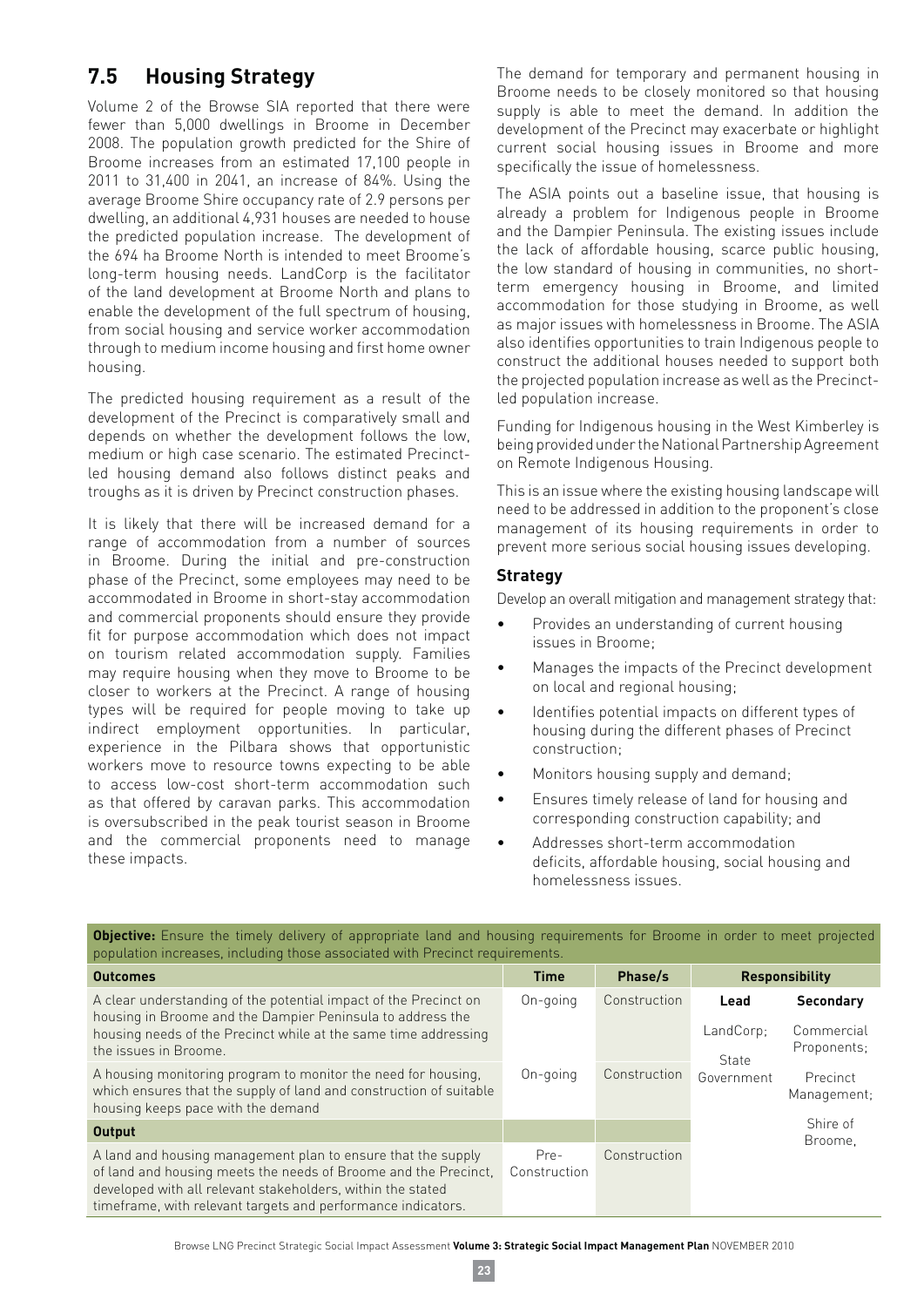# **7.6 Social Services Strategy**

Volume 1 of the SIA illustrates that most social services in Broome are currently at or exceeding their delivery-capacity. Although the potential impacts arising from the development of the Precinct are likely to be small, these additional pressures are being assessed within the context of a service-system under considerable pressure.

Volumes 1 and 2 of the SIA showed that Broome is predicted to experience considerable population growth over the next 30 year period. Given the Precinct condition of a managed access FIFO accommodation camp, the impact on services from the Precinct is likely to be comparatively minor when compared to overall growth. Nevertheless, small increases in demand can be amplified if a services system is already under pressure from demands as is the case with Broome. The ASIA raises several potential health impacts including access to drugs, alcohol and other concerns. In as much as these relate to the BLNG Precinct, they have been addressed by the managed access camp and the worker code of conduct. These issues are also likely to be further exacerbated by the natural growth predicted for Broome. The ASIA also raises the need for increased Indigenous mental health funding within the area of impact, which is already an existing baseline issue. The ASIA also identified the lack of existing recreation services for the youth, particularly Indigenous youth and consideration should be given to this in the overall strategy.

Given the current vulnerability of health and social service provision, a strategy for services such as health, education, child care, counselling, therapeutic and emergency services should be developed in the short term to increase the current capacity of the social services to prevent further pressure, and in the longer term to increase the capacity of health and social service provision to accommodate any potential direct and indirect employment and population increases from the Precinct. The Broome Social Services Strategy will be an across government initiative to address the social services deficits in Broome. It is planned to address social service issues in Broome with two, five and ten year strategic plans and will be developed in close consultation with the Broome community.

The Broome Social Services Strategy will map existing services (State, Local, Commonwealth and NGO), identify gaps or serious deficits and will engage with the community to identify priorities. This will provide better coordination of existing service provision, better use of existing funds and identify the areas of greatest need. In addition to dedicated State and Commonwealth service delivery, it is envisaged that as LNG companies located at the Precinct will be using Broome services either directly or indirectly, they will also contribute funding for the strategy.

#### **Strategy**

- Develop two, five and ten year plans to reasonably address the current service deficits in Broome.
- In collaboration with the Broome community leadership, develop and implement a strategic and collaborative Broome Social Services Strategy to address social services deficits and impacts in Broome.
- Ensure close links with the social strategies developed for the Precinct.

**Objective:** Government services are delivered to reasonably meet the social impact assessment baseline of existing community requirements and population growth projections.

| <b>Outcomes</b>                                                                                                                                                                                                                                                                       | <b>Time</b>                             | Phase/s                       |               | <b>Responsibility</b>                  |
|---------------------------------------------------------------------------------------------------------------------------------------------------------------------------------------------------------------------------------------------------------------------------------------|-----------------------------------------|-------------------------------|---------------|----------------------------------------|
| Current service delivery levels to reasonably meet<br>accepted service delivery standards in Broome,<br>according to a two, five and ten year plan.                                                                                                                                   | On-going                                | Construction<br>and Operation | Lead<br>State | <b>Secondary</b><br>Commercial         |
| Planned and controlled interaction with the local<br>population during transit between the airport, the<br>accommodation camp and Precinct and when on<br>recreational breaks.                                                                                                        | On-going                                | Construction<br>and Operation | Government    | Proponents;<br>Precinct<br>Management; |
| Output                                                                                                                                                                                                                                                                                |                                         |                               |               | Commonwealth<br>Government:            |
| A management plan, to ensure appropriate Broome<br>social services, developed with relevant stakeholders,<br>within the stated timeframe, with relevant targets<br>and performance indicators such as:<br>The number of service users against service<br>$\bullet$<br>use thresholds. | <b>Before</b><br>Construction<br>starts | Construction<br>and Operation |               | NGO's<br>Traditional<br>Owners         |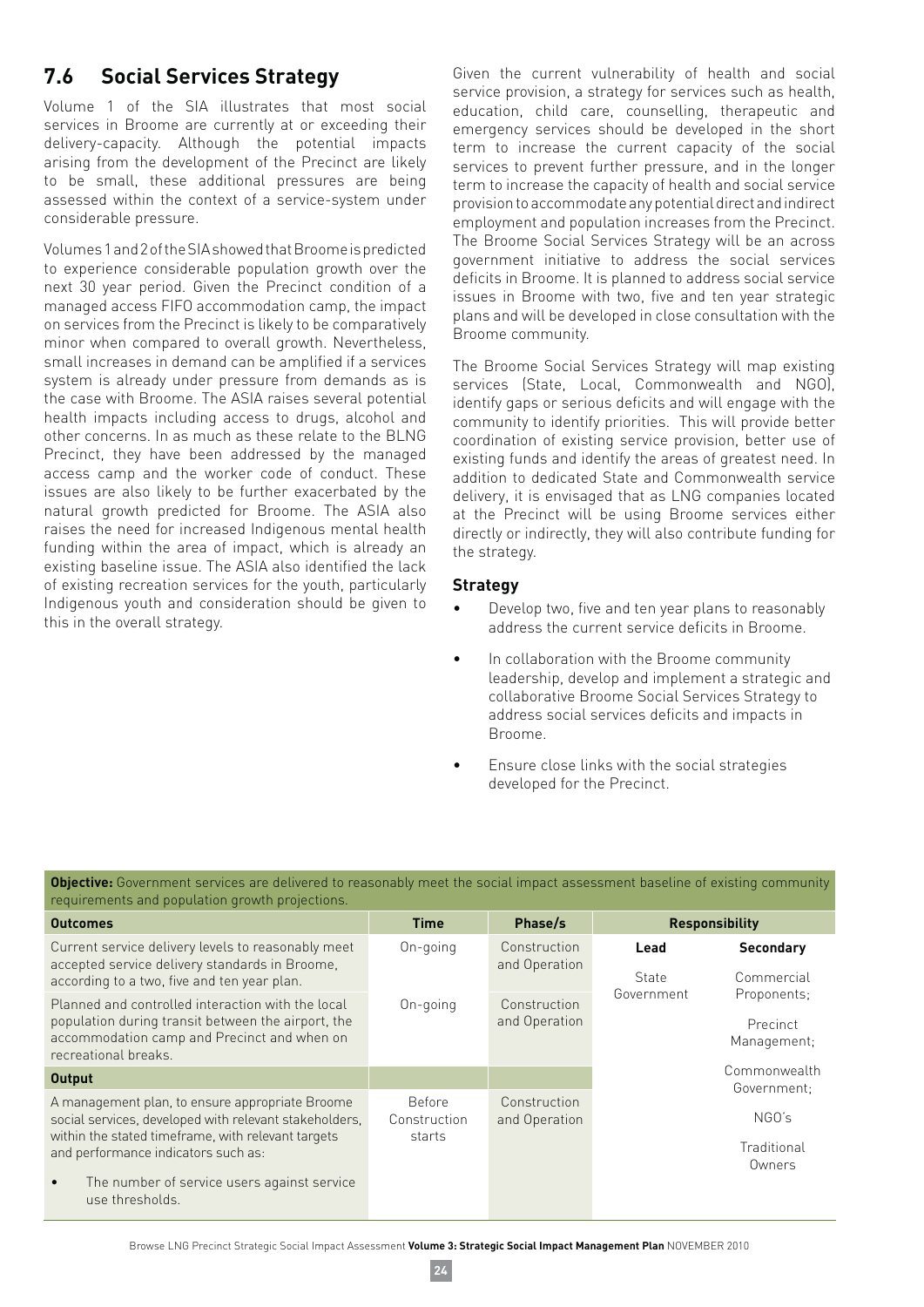# **7.7 West Kimberley Socio-Economic Development Strategy**

Many of the Social Management Strategies include measures to generate and improve the socio-economic opportunities offered through the development of the Precinct. These include the following opportunities (reference to the relevant management measure in brackets):

- Opportunities to service the accommodation village (6.1);
- Recreation business opportunities for construction workers on work breaks (6.2);
- Cross-cultural training and awareness-raising opportunities (6.5);
- Local training and employment opportunities  $(6.6)$ ;
- Specific Indigenous education, training and employment opportunities (6.7);
- The availability of additional workers in Broome from the transient/opportunistic workers likely to arrive in Broome (6.8);
- Strategies to retain local benefits such as a local and regional purchasing strategy (6.9);
- Business development opportunities in support of the Precinct; (6.9)
- Housing development  $(7.5)$ ;

This over-arching strategy will ensure the economic development opportunities are maximised by coordinating the raft of initiatives. There are also likely to be synergies between the opportunities listed in this document and through other initiatives. This strategy will ensure that the development of the precinct has the greatest positive local benefit in creating a more resilient community.

| <b>Objective:</b> Maximise the socio-economic opportunities resulting from the Development of the Precinct for the West Kimberley.                        |                  |                               |                             |                                                           |                            |
|-----------------------------------------------------------------------------------------------------------------------------------------------------------|------------------|-------------------------------|-----------------------------|-----------------------------------------------------------|----------------------------|
| <b>Outcomes</b>                                                                                                                                           | <b>Time</b>      | Phase/s                       |                             | <b>Responsibility</b>                                     |                            |
| On-going coordination to maximise the<br>socio-economic opportunities offered through the<br>development of the Precinct.                                 | On-going         | Construction<br>and Operation | Lead<br>State<br>Government | <b>Secondary</b><br>Kimberley                             |                            |
| <b>Output</b>                                                                                                                                             |                  |                               |                             |                                                           | Development<br>Commission: |
| A management plan to identify potential<br>socio-economic opportunities and ensure these<br>opportunities are developed to benefit the<br>West Kimberley. | Pre-Construction | Construction<br>and Operation |                             | Broome Chamber<br>of Commerce:<br>Precinct<br>Management; |                            |
|                                                                                                                                                           |                  |                               |                             | Commercial<br>Proponents                                  |                            |
|                                                                                                                                                           |                  |                               |                             | Traditional<br>Owners                                     |                            |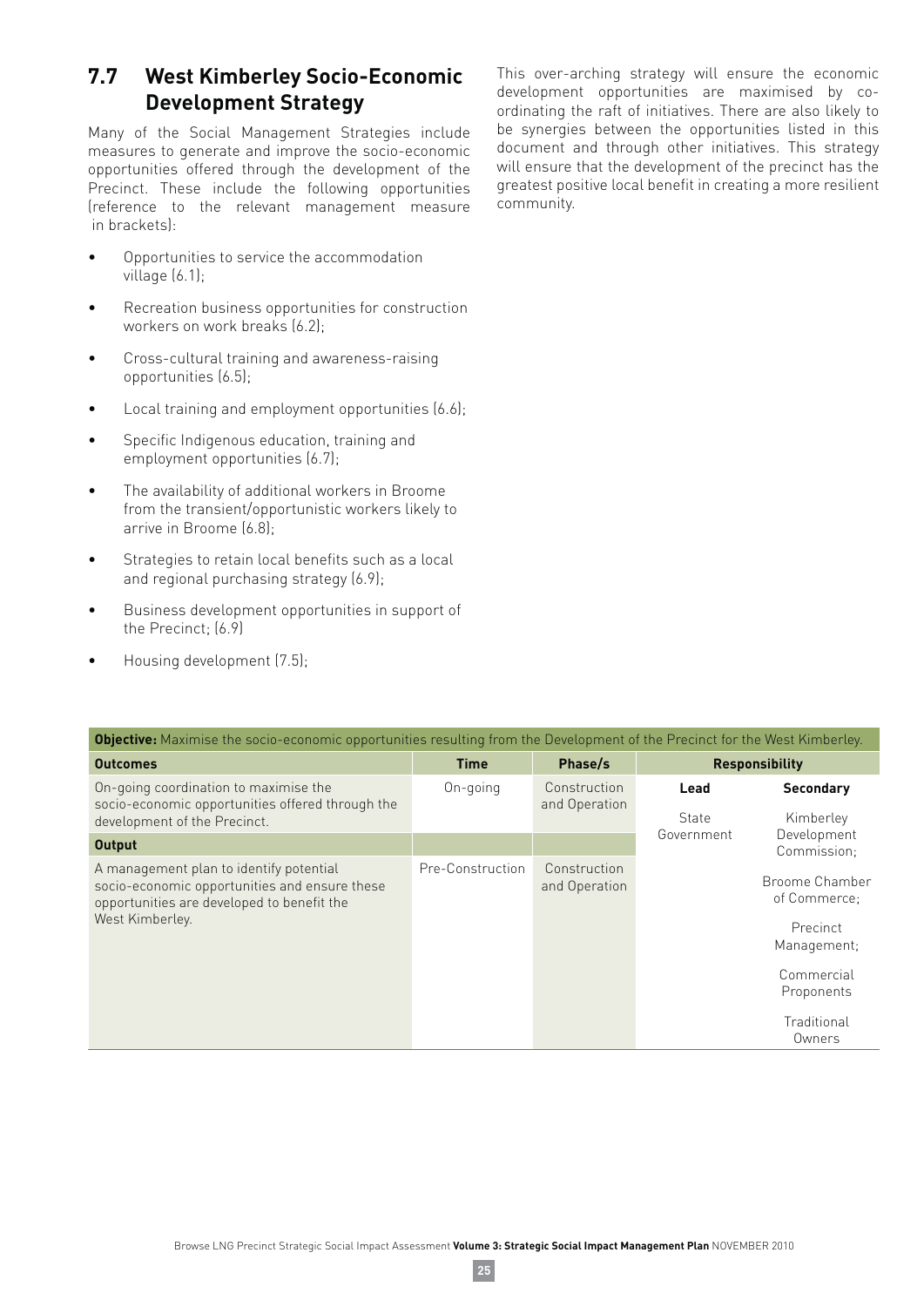# **7.8 Social Monitoring**

The monitoring system includes monitoring and regular review by both the commercial proponent and the Precinct Management.

#### **7.8.1 Commercial Proponent Monitoring System**

The commercial proponents should establish a monitoring system to monitor the social and economic impacts of their construction and operation over time, using both quantitative and qualitative measures. Although the current social impact assessment has identified a range of potential social and economic impacts which may occur in the future, the range and magnitude of actual social and economic impacts occurring at the time of Precinct construction and operation may differ from the impacts predicted. Monitoring processes, including for example a feedback system and community based participatory monitoring process need to be established to monitor impacts during the time of Precinct construction and operation. Fundamental to these monitoring processes is that the community has an opportunity to participate in the development and implementation of any monitoring systems.

The commercial proponent monitoring system includes:

Monitoring of relevant mitigation and management measures including issues that bridge Precinct and non-Precinct directly attributable to the commercial proponent;

- Decision-making processes, based on the outputs of monitoring, to adapt management measures to meet evolving requirements, based on agreement with Broome leadership and community input; and
- Reporting to Precinct Management.

The commercial proponent monitoring system should feed into the Precinct-level monitoring system.

#### **7.8.2 Precinct Management Monitoring System**

The Precinct social monitoring system should monitor social and economic change in relation to core social and economic indicators during both the construction and operational phases of all commercial proponents at the Precinct. The focus of the Precinct Monitoring System is on cumulative social impacts.

The Precinct management monitoring system includes:

- Core social and economic indicators applicable to both the construction and operational phases of all commercial proponents at the Precinct;
- Arrangements for independent auditing;
- $\bullet$  Mechanisms to review and adapt mitigation and management if existing measure prove inadequate;
- Relevant reporting arrangements.

| <b>Objective:</b> A comprehensive and integrated proponent and Precinct level social monitoring system                                                                                                                                                                                                                                         |                  |                               |                                                             |                       |                                                                |  |  |  |                                                                      |
|------------------------------------------------------------------------------------------------------------------------------------------------------------------------------------------------------------------------------------------------------------------------------------------------------------------------------------------------|------------------|-------------------------------|-------------------------------------------------------------|-----------------------|----------------------------------------------------------------|--|--|--|----------------------------------------------------------------------|
| <b>Outcomes</b>                                                                                                                                                                                                                                                                                                                                | <b>Time</b>      | Phase/s                       |                                                             | <b>Responsibility</b> |                                                                |  |  |  |                                                                      |
| An integrated commercial proponent and Precinct<br>management social monitoring system, using<br>both quantitative and qualitative measures to<br>monitor social and economic change across time<br>in relation to core social and economic indicators<br>during both the construction and operational<br>phases of the Precinct.              | Pre-Construction | Construction<br>and Operation | Lead<br>Commercial<br>Proponents;<br>Precinct<br>Management |                       |                                                                |  |  |  | <b>Secondary</b><br>Precinct<br>Management<br>Traditional<br>Owners: |
| <b>Output</b>                                                                                                                                                                                                                                                                                                                                  |                  |                               |                                                             | Commercial            |                                                                |  |  |  |                                                                      |
| A detailed adaptive commercial proponent social<br>monitoring plan, developed with all relevant<br>stakeholders, within the stated timeframe, with<br>relevant targets, performance indicators and<br>external audit requirements                                                                                                              | Pre-Construction | Construction<br>and Operation |                                                             |                       | Proponents;<br>Shire of Broome:<br><b>Broome</b><br>Community. |  |  |  |                                                                      |
| A detailed adaptive Precinct social monitoring<br>plan to monitor cumulative social and economic<br>change across time in relation to core social and<br>economic indicators developed with all relevant<br>stakeholders, within the stated timeframe, with<br>relevant targets, performance indicators and<br>independent audit requirements. | Pre-Construction |                               |                                                             |                       |                                                                |  |  |  |                                                                      |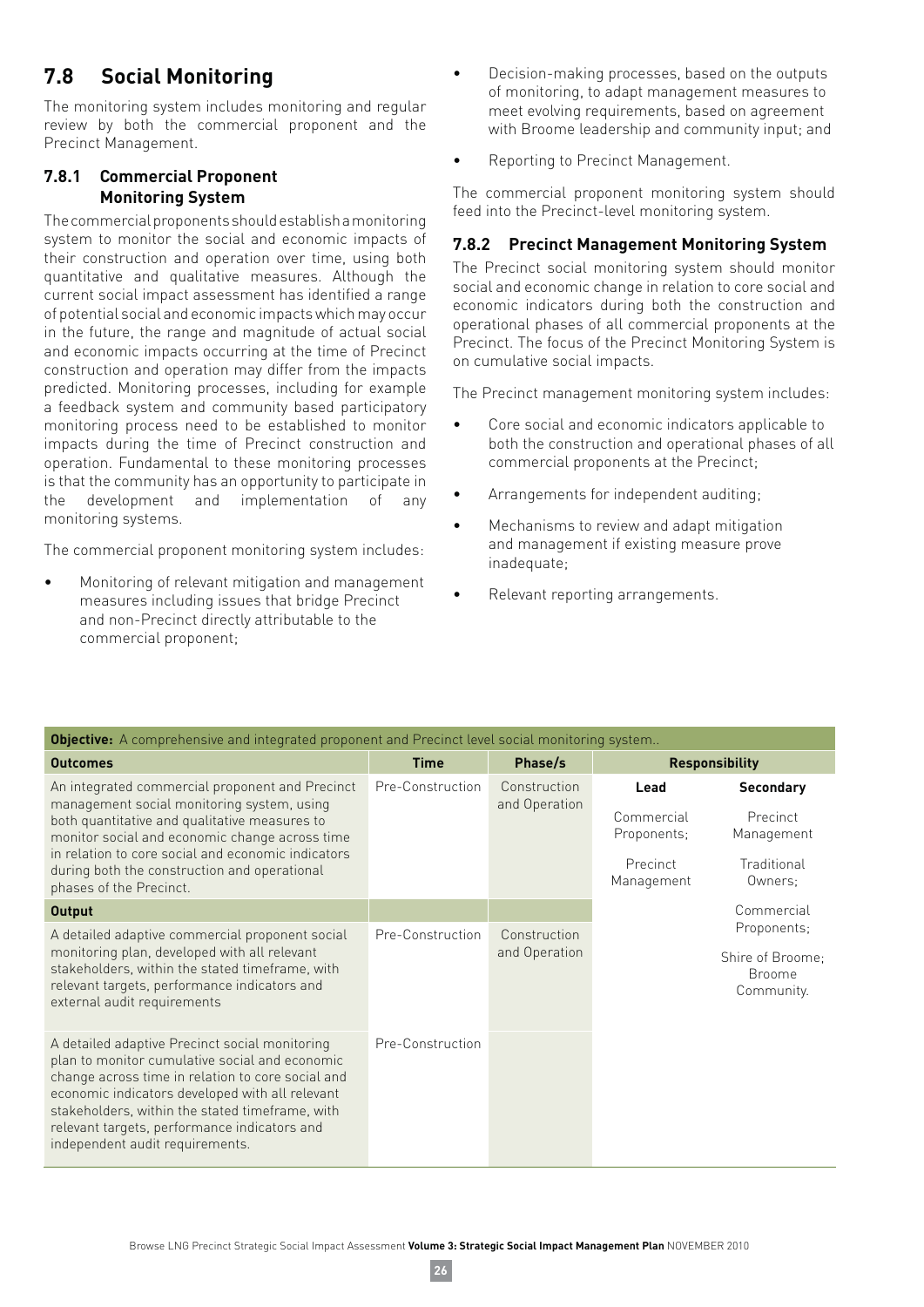## **7.9 Governance**

Effective governance mechanisms will be important for involving interested and/or affected stakeholders in the management and mitigation of impacts, particularly those requiring the input of multiple stakeholders such as employment, housing, infrastructure and services. Timely and transparent communication of information regarding environmental management will be particularly important for Traditional Owners and other Indigenous members of the community to be kept informed about environmental issues and management responses on Country.

The Precinct Governance arrangements are shown in Annexure C. These arrangements need to be further developed, for example in a Precinct Governance Plan and a Precinct Engagement Plan. The Engagement Plan or similar document should appropriately address non-indigenous and Indigenous engagement and be developed in accordance with appropriate State documents such as Engaging with Aboriginal Western Australians guide. http://www.dia.wa.gov.au/Documents/ ReportsPublications/ConsultingCitizensSept2005.pdf

| <b>ODISCUTS:</b> Tipp optique governance on actured to manage the Freemet and metade the concerno or att blancholacib, metading<br><b>Traditional Owners.</b>                                                                                        |                  |                               |                  |                                                      |
|------------------------------------------------------------------------------------------------------------------------------------------------------------------------------------------------------------------------------------------------------|------------------|-------------------------------|------------------|------------------------------------------------------|
| <b>Outcomes</b>                                                                                                                                                                                                                                      | <b>Time</b>      | Phase/s                       |                  | <b>Responsibility</b>                                |
| A clear understanding of the functions, roles<br>and responsibilities and outputs of the different<br>governance structures.                                                                                                                         | Pre-Construction | Construction<br>and Operation | Lead<br>Precinct | <b>Secondary</b><br>Commercial                       |
| A communication and consultation plan to guide<br>communication with and engagement of all<br>stakeholders in a culturally sensitive manner                                                                                                          | Pre-Construction | Construction<br>and Operation | Management       | Proponents;<br>LandCorp;                             |
| <b>Output</b>                                                                                                                                                                                                                                        |                  |                               |                  | Shire of Broome:                                     |
| A detailed governance structure and plan, with<br>clear roles and responsibilities, developed with all<br>relevant stakeholders, within the stated timeframe,<br>with relevant targets and performance indicators.                                   | Pre-Construction | Construction<br>and Operation |                  | Traditional<br>Owners:<br><b>Broome</b><br>Community |
| A detailed Precinct engagement plan to guide<br>communication with and engagement of<br>stakeholders in the Precinct, developed with all<br>relevant stakeholders, within the stated timeframe,<br>with relevant targets and performance indicators. | Pre-Construction | Construction<br>and Operation |                  |                                                      |

**Objective:** Appropriate governance structures to manage the Precinct and include the concerns of all stakeholders, including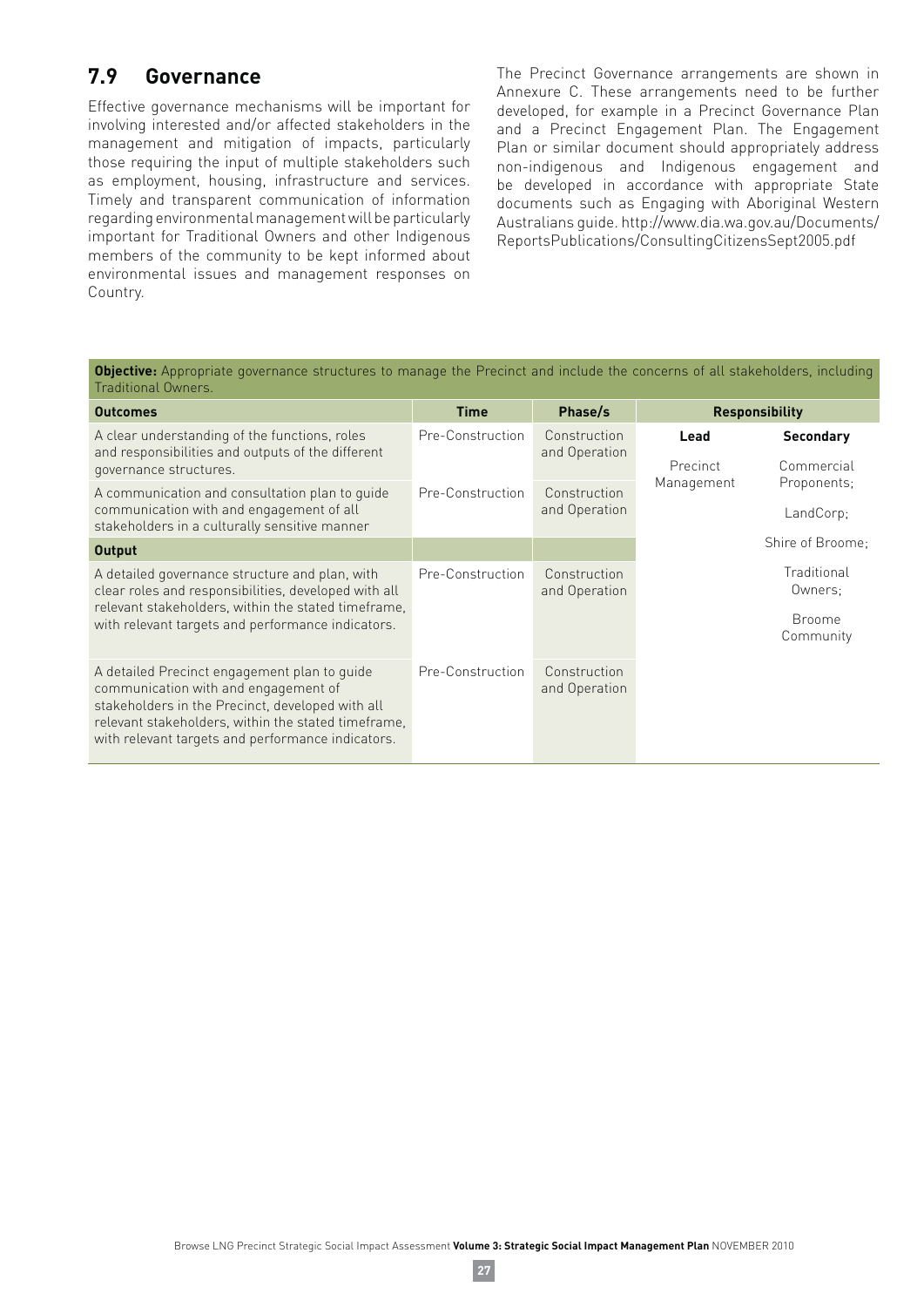# **8. SOCIAL ASPECTS AND MATTERS OF NATIONAL ENVIRONMENTAL SIGNIFICANCE**

The SIA contributes to the Strategic Assessment Report (SAR) which categorises activities in terms of their need for environmental approval under the *Environmental Protection Act 1986* (EP Act) and *Environment Protection and Biodiversity Conservation Act 1999* (EPBC Act). Importantly, this SIA is not being considered under those environmental acts, but under the Terms of Reference for the Strategic Assessment as agreed by the Western Australian and Commonwealth Governments. The direct Precinct-related activities constitute Category A impacts, whereas Category B impacts are caused indirectly by the establishment of the Precinct and Category C impacts constitute cumulative impacts from the Precinct and other developments.

As there are no people living permanently within 20km of the Precinct, the Category A, the social impacts focus on recreation and tourism activities and the majority of the social impacts form Category B impacts. In terms of the EPBC Act, the most significant impact on matters of National Environmental Significance is likely to be the population increase in the area and the potential displacement of recreational activities from the Dampier Peninsula. Both factors could potentially impact on the Ramsar wetland at Roebuck Bay.

The social summaries follow a different format to those of the environmental sections of the SAR because of the interdependence of the social issues and the related mitigation and management strategies, and because there are virtually no direct Precinct (Category A) impacts on social factors. The EPBC Act defines matters of National Environment Significance (NES) and social impacts on the relevant matters of NES are shown in the table below.

| <b>NES Matter</b>                                                | <b>Potential impact from</b><br><b>Category A Activities</b> | <b>Potential cumulative</b><br><b>Impact from Category</b><br><b>A, B and C activities</b> | <b>Proposed Social</b><br><b>Mitigation</b> | <b>Offsets</b>                                           |
|------------------------------------------------------------------|--------------------------------------------------------------|--------------------------------------------------------------------------------------------|---------------------------------------------|----------------------------------------------------------|
| Wetlands of International<br>Importance                          | None                                                         | Potential impacts from<br>increased population<br>and displaced<br>recreation activities.  | Support of Roebuck<br>Bay Management Plan   | Proposal to<br>establish a<br>Roebuck Bay<br>Marine Park |
| Threatened Species and<br><b>Ecological Communities</b>          | None                                                         | Potential impacts from<br>increased population<br>and displaced<br>recreation activities.  | Managed Access<br><b>Construction Camp</b>  | n/a                                                      |
| Migratory species protected<br>under International<br>Agreements | None                                                         | Potential impacts from<br>increased population<br>and displaced<br>recreation activities.  | Managed Access<br><b>Construction Camp</b>  | n/a                                                      |
| Commonwealth marine<br>areas                                     | <b>None</b>                                                  | Potential impacts from<br>increased population<br>and displaced<br>recreation activities.  | Managed Access<br>Construction Camp         | n/a                                                      |

**Table 1:** Social Impacts on Matters of NES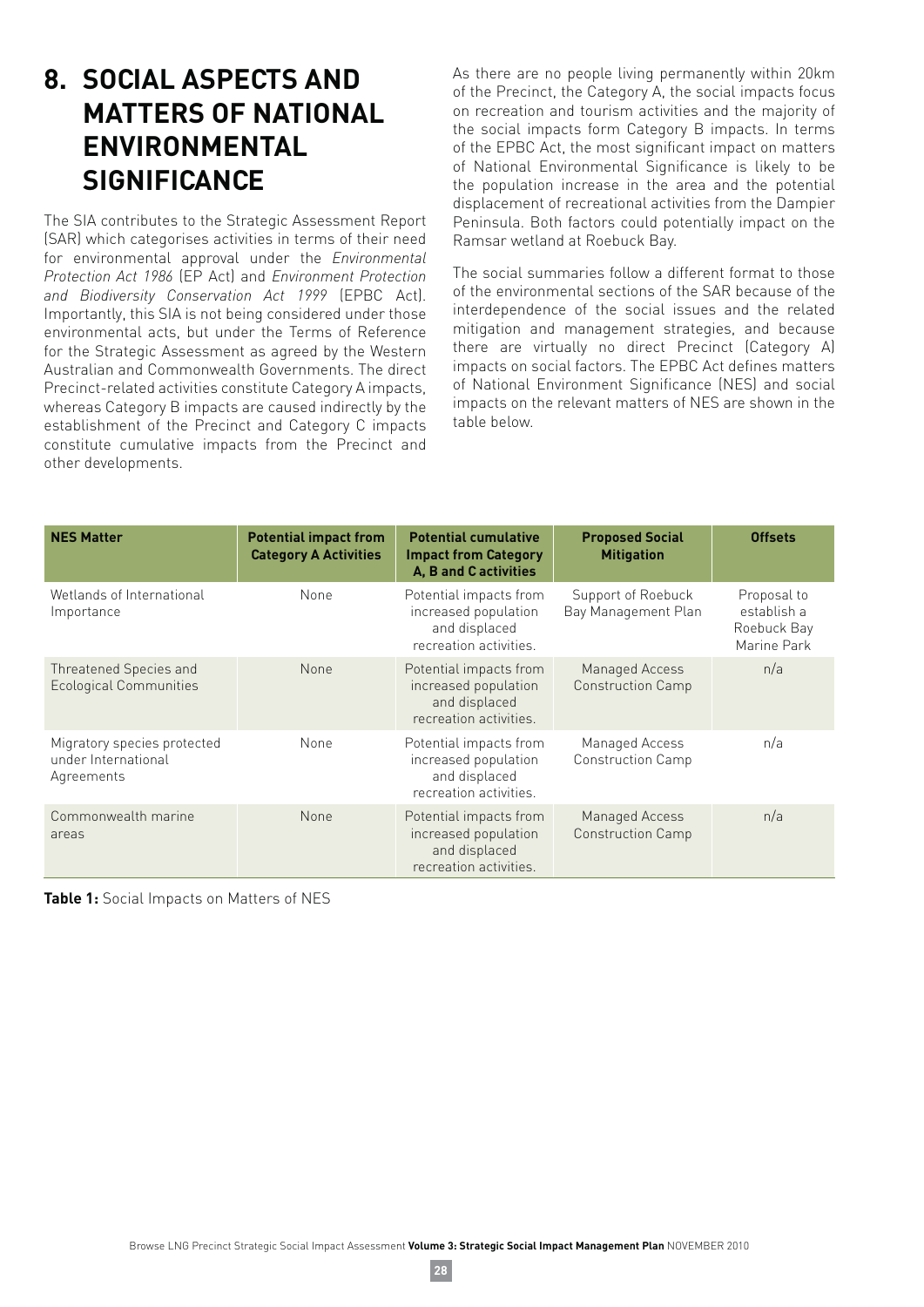# **9. CONCLUSION**

Volume 2 of the Social Impact Assessment discussed the potential socio-economic impacts arising from the development of the Precinct in the primary and secondary impact area. The temporary and permanent population increases drive the majority of the impacts including the demand for land, housing, infrastructure, social services, education and training. In addition, it identified potential impacts on community identity and Sense of Place. The report also considered the numerous opportunities from the establishment of a LNG Precinct including training and employment, small businesses and other services.

The establishment of the BLNG Precinct will impact both the primary and secondary area and will contribute to social and economic change to Broome and to other communities in the West Kimberley. These changes could, if unmitigated and unmanaged, lead to significant social impacts. This mitigation and management plan outlines the key Precinct-level mitigation and management measures that will significantly lessen the impacts and enhance the opportunities brought about by the development of the Precinct. The plan provides a base, strategic framework that a project proponent can utilise to develop more detailed measures as appropriate.

# **ASIA Recommendations**

| <b>No</b> | <b>ASIA Recommendation</b>                                                                 | <b>Where captured</b>                                                                                       |
|-----------|--------------------------------------------------------------------------------------------|-------------------------------------------------------------------------------------------------------------|
| 1         | Capacity to address Indigenous issues                                                      | Heads of Agreement (HoA)                                                                                    |
| $2 - 3$   | Culturally appropriate time-frames                                                         | HoA and Indigenous Land Use Agreement (ILUA) or similar<br>agreement                                        |
| 4         | SIA monitoring and management                                                              | SSIMP 7.7 Social Monitoring at Precinct and commercial<br>proponent level,<br>SSIMP 7.8 Governance          |
| 5,6       | Baseline household survey and regional harvest study                                       | Subject to funding                                                                                          |
| $7 - 26$  | Environmental Recommendations                                                              | Covered by Environmental Regulations or elsewhere within the<br><b>SAR</b>                                  |
| 27        | Manage population impacts on the Dampier<br>Peninsula                                      | SSIMP 6.2 Access to Broome and the Dampier Peninsula<br>SSIMP 7.3 Management of Impacts of recreational use |
| 28        | Managed-access construction camp                                                           | SSIMP 6.1 Managed-access construction camp                                                                  |
| 29        | Cross cultural training for all Precinct workers                                           | SSIMP 6.5 Cross-cultural training                                                                           |
| 30        | Permit System for the Dampier Peninsula                                                    | Dampier Peninsula Land Use and Infrastructure Plan                                                          |
| 31        | Recreational Management near the Precinct                                                  | SSIMP 7.3 Management of Impacts of recreational use                                                         |
| 32        | Wild resource harvest areas                                                                | Dampier Peninsula Land Use and Infrastructure Plan                                                          |
| 33        | Marine resource impacts                                                                    | SSIMP 7.1 Management of Marine resource use impacts                                                         |
| 34        | Fishing licences                                                                           | SSIMP 7.1 Management of Marine resource use impacts but<br>already captured in State policy                 |
| 35        | Regulation of commercial fishing                                                           | SSIMP 7.1 Management of Marine resource use impacts                                                         |
| 36        | Traditional Owners and Indigenous people to be active<br>in tourist and visitor management | SSIMP 7.3 Management of Impacts of recreational use SSIMP<br>7.9 Governance                                 |
| 37        | Indigenous Ranger System                                                                   | Indigenous Land Use Agreement (ILUA) or similar agreement                                                   |
| 38        | Regular communication with Indigenous people                                               | Indigenous Land Use Agreement (ILUA) or similar agreement<br>SSIMP 7.9 Governance                           |
| 39        | Funding for Prescribed Body Corporates                                                     | Heads of Agreement (HoA)                                                                                    |
| 40        | Beagle Bay local governance                                                                | Priority of the Remote Service Delivery National Partnerships<br>Agreement                                  |
| 41        | Indigenous Governance Structures                                                           | Heads of Agreement (HoA)                                                                                    |
| 42        | No-Drug policy at the Precinct                                                             | SSIMP 6.3 Workforce behaviour management                                                                    |
| 43        | Managed-access construction camp                                                           | SSIMP 6.1 Managed-access construction camp                                                                  |
| 44        | Additional policing resources for area                                                     | SSIMP 6.10 Precinct health, emergency services and police<br>SSIMP 6.3 Workforce behaviour management       |
| 45        | Drug and alcohol education                                                                 | Already subject to Government Alcohol and Drug strategy                                                     |
| 46        | Indigenous worker arrangements                                                             | SSIMP 6.7 Indigenous workforce development<br>SSIMP 7.7 West Kimberley Socio-Economic Strategy              |
| 47        | Cross-cultural training for all workers                                                    | SSIMP 6.5 Cross-cultural training                                                                           |

Browse LNG Precinct Strategic Social Impact Assessment **Volume 3: Strategic Social Impact Management Plan** NOVEMBER 2010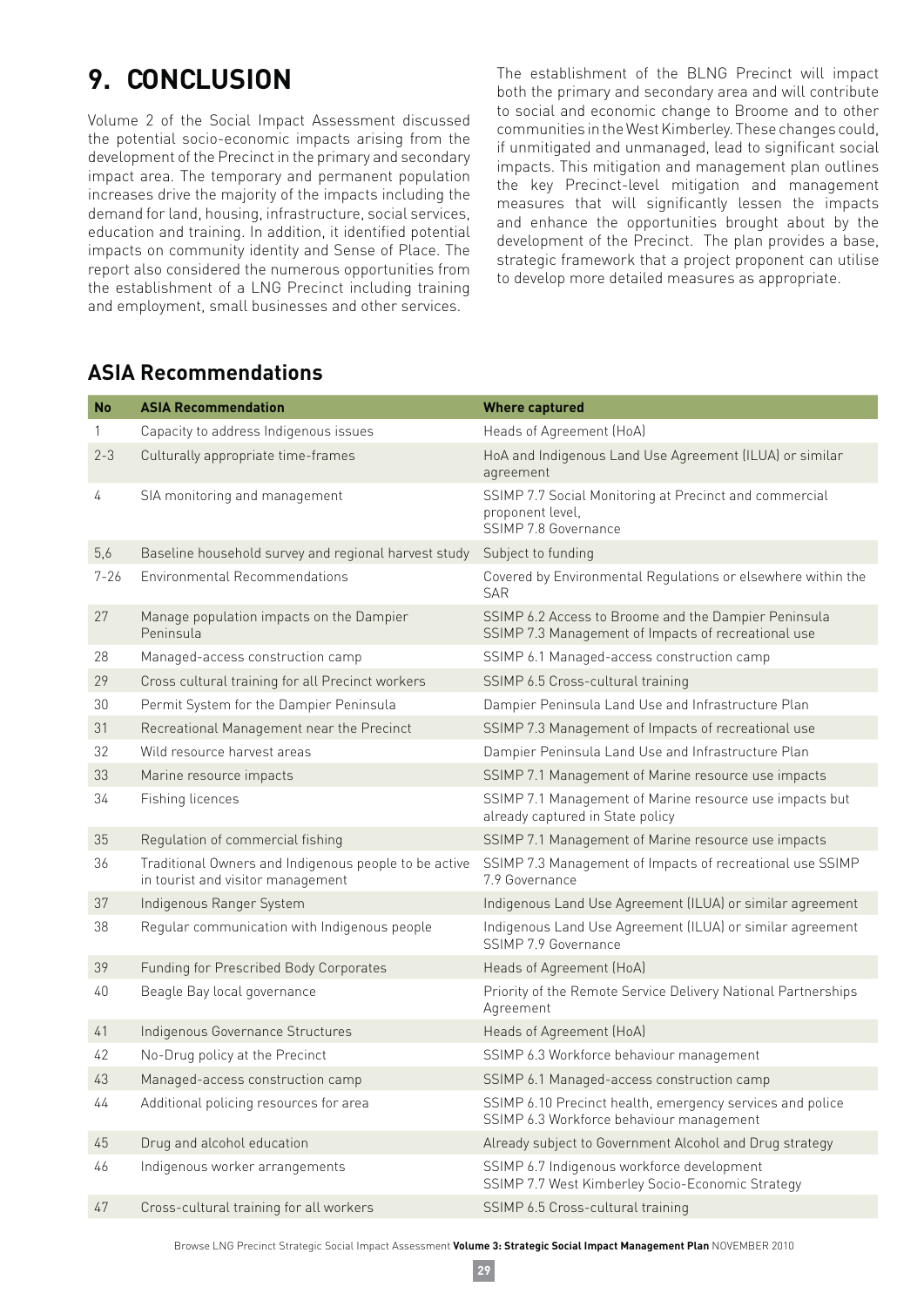| 48 | Counselling and financial management advice for<br>workers                               | SSIMP 6.7 Indigenous workforce development                                                                                                                                          |
|----|------------------------------------------------------------------------------------------|-------------------------------------------------------------------------------------------------------------------------------------------------------------------------------------|
| 49 | Managed access construction camp                                                         | SSIMP 6.1 Managed-access construction camp                                                                                                                                          |
| 50 | Cross-cultural training including inappropriate sexual<br>relations                      | SSIMP 6.5 Cross-cultural training<br>SSIMP 6.3 Workforce behaviour management                                                                                                       |
| 51 | Education in inappropriate sexual relations for<br>educational facilities in impact area | SSIMP 6.3 Workforce behaviour management<br>Possibly extension to current Government Alcohol and Drug<br>strategy in region                                                         |
| 52 | Housing on the Dampier Peninsula                                                         | Remote Communities Housing National Partnerships<br>Agreement<br>SSIMP 7.5 Housing Strategy                                                                                         |
| 53 | Indigenous housing businesses                                                            | Heads of Agreement (HoA)                                                                                                                                                            |
| 54 | Review public housing policy                                                             | SSIMP 7.5 Housing Strategy                                                                                                                                                          |
| 55 | Additional Indigenous employment                                                         | SSIMP 6.7 Indigenous workforce development                                                                                                                                          |
| 56 | Commercial proponent to provide housing for all<br>direct and indirect employees         | SSIMP 6.1 Managed-access construction camp<br>SSIMP 7.5 Housing Strategy                                                                                                            |
| 57 | Price Monitoring                                                                         | SSIMP 6.9 Retain local benefits<br>SSIMP 7.8 Social Monitoring at Precinct and commercial<br>proponent level                                                                        |
| 58 | Local Indigenous business development                                                    | SSIMP 6.7 Indigenous workforce development<br>SSIMP 6.6 Education, training and employment<br>SSIMP 7.7 West Kimberley Socio-Economic Strategy                                      |
| 59 | Indigenous education                                                                     | SSIMP 6.6 Education, training and employment<br>SSIMP 6.7 Indigenous workforce development<br>SSIMP 7.7 West Kimberley Socio-Economic Strategy                                      |
| 60 | Indigenous education and training                                                        | SSIMP 6.6 Education, training and employment<br>SSIMP 6.7 Indigenous workforce development<br>SSIMP 7.7 West Kimberley Socio-Economic Strategy                                      |
| 61 | Indigenous employment                                                                    | SSIMP 6.7 Indigenous workforce development<br>SSIMP 6.6 Education, training and employment<br>SSIMP 6.5 Cross-cultural training<br>SSIMP 7.7 West Kimberley Socio-Economic Strategy |
| 62 | Worker support including financial counselling                                           | SSIMP 6.7 Indigenous workforce development<br>SSIMP 7.7 West Kimberley Socio-Economic Strategy                                                                                      |
| 63 | Indigenous business development                                                          | Heads of Agreement (HoA)<br>SSIMP 6.9 Retain local benefits<br>SSIMP 7.7 West Kimberley Socio-Economic Strategy                                                                     |
| 64 | Indigenous business support                                                              | SSIMP 6.9 Retain local benefits<br>SSIMP 6.7 Indigenous workforce development<br>SSIMP 7.7 West Kimberley Socio-Economic Strategy                                                   |
| 65 | Regional health coordination and funding                                                 | Already underway as part of the Community Health National<br>Partnership Agreement.                                                                                                 |
| 66 | Mental health facilities                                                                 | New Broome-based mental health facility<br>SSIMP 7.6 Broome Social Services Strategy                                                                                                |
| 67 | Expand regional dialysis in region                                                       | To note                                                                                                                                                                             |
| 68 | Expand recreation and youth funding                                                      | Heads of Agreement (HoA)                                                                                                                                                            |
| 69 | Support and recognise youth                                                              | Heads of Agreement (HoA)                                                                                                                                                            |
| 70 | Land Tenure reform                                                                       | Dampier Peninsula Land Use and Infrastructure Plan                                                                                                                                  |
| 71 | Regular updates and communications                                                       | SSIMP 7.9 Governance<br>Indigenous Land Use Agreement (ILUA) or similar agreement                                                                                                   |
| 72 | Avoid and minimise cultural heritage impacts                                             | KLC's Heritage Impact Assessment Report                                                                                                                                             |
| 73 | Cross-cultural training for all employees and<br>consultants                             | SSIMP 6.5 Cross-cultural training                                                                                                                                                   |
| 74 | Support for Indigenous culture                                                           | Heads of Agreement (HoA)<br>Indigenous Land Use Agreement (ILUA) or similar agreement                                                                                               |
| 75 | All parties promote transparency, flow of information<br>and mutual tolerance            | Heads of Agreement (HoA)                                                                                                                                                            |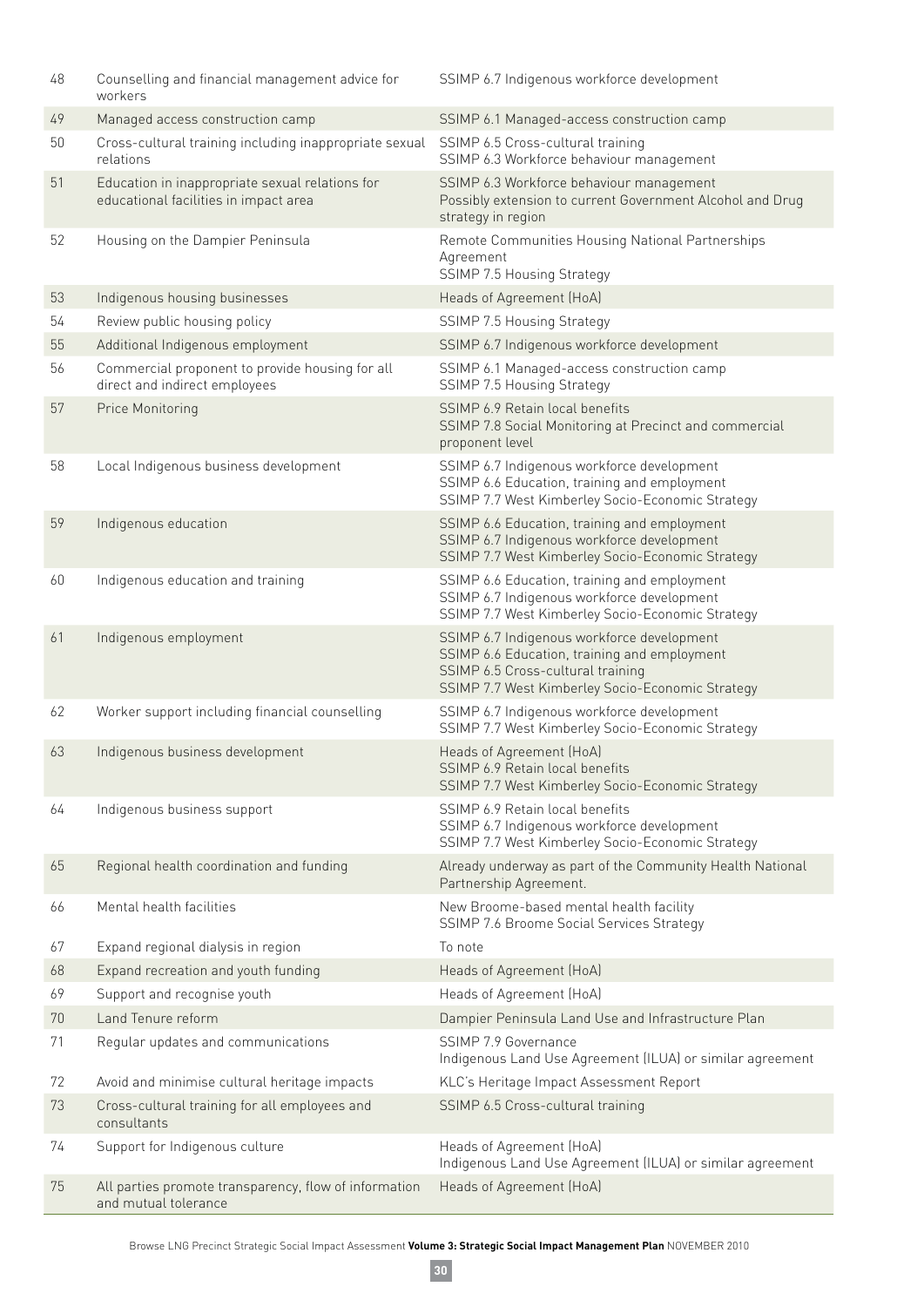# **Annexure B Likelihood of Impact\* Annexure B**

**Social Impact Management Matrix**

Social Impact Management Matrix

Likelihood of Impact\*<br>Very High: RED - High: ORANGE - Medium: YELLOW - Low: GREEN Very High: RED High: ORANGE Medium: YELLOW Low: GREEN

| Mitigation and Management Measure                                                 | Recommendation<br><b>ASIA</b> | and Land<br>Housing | Education<br>Training<br>2<br>$\bar{a}$ | Employment  | <b>Services</b><br>& Social<br>Health | Recreation<br>Tourism &<br>Fishing)<br>Linc | Emergency<br><b>Services</b> | Transport<br>and road<br>safety | Sense of<br><b>Broome</b><br>Image/<br>Place | Cost of<br>living | competition<br>Work-force | Economy<br>Regional<br>Local & |
|-----------------------------------------------------------------------------------|-------------------------------|---------------------|-----------------------------------------|-------------|---------------------------------------|---------------------------------------------|------------------------------|---------------------------------|----------------------------------------------|-------------------|---------------------------|--------------------------------|
| 6. Precinct Lease Conditions                                                      |                               |                     |                                         |             |                                       |                                             |                              |                                 |                                              |                   |                           |                                |
| Construction<br>Managed-Access<br>Camp<br>$\overline{6}$ .                        | 28,42,49                      | >                   |                                         |             | ↘                                     | ↘                                           | ↘                            | >                               | >                                            | ↘                 |                           |                                |
| Broome and Dampier<br>6.2 Access to<br>Peninsula                                  | 27                            | ↘                   |                                         |             | >                                     |                                             |                              | >                               | >                                            |                   |                           |                                |
| 6.3 Workforce behaviour management                                                | 42,50                         |                     |                                         |             | ↘                                     | ↘                                           |                              |                                 | ↘                                            |                   |                           |                                |
| 6.4 Local living                                                                  |                               | $\check{ }$         |                                         |             | $\rightarrow$                         | ↘                                           |                              | ↘                               | ↘                                            | ↘                 |                           |                                |
| 6.5 Cross-cultural training                                                       | 29, 47                        |                     |                                         |             |                                       | ↘                                           |                              |                                 |                                              |                   |                           | $\checkmark$                   |
| and<br>training<br>Education<br>employment<br>6.6                                 | 55, 59,60                     |                     |                                         | ↘           | ↘                                     | ↘                                           |                              |                                 |                                              |                   | ↘                         | ↘                              |
| 6.7 Indigenous workforce development                                              | 46,48,61,62,47                |                     |                                         | ↘           |                                       |                                             |                              |                                 |                                              |                   | ↘                         | ↘                              |
| 6.8 Transient workforce development                                               |                               | >                   |                                         | $\check{ }$ | ↘                                     |                                             |                              |                                 |                                              |                   | ↘                         |                                |
| 6.9 Strategies to retain local benefits                                           | 58,63,64                      |                     |                                         | ↘           |                                       |                                             |                              | ↘                               |                                              | ↘                 | ↘                         | ↘                              |
| emergency<br>6.10 Precinct health,<br>services and policing                       | 44                            |                     |                                         |             | ↘                                     |                                             | ↘                            |                                 |                                              |                   |                           |                                |
| 6.11 Transport management                                                         |                               |                     |                                         |             |                                       |                                             | ↘                            | ↘                               | $\check{ }$                                  |                   |                           |                                |
| Social Management<br>General<br><b>Strategies</b><br>$\overline{a}$               |                               |                     |                                         |             |                                       |                                             |                              |                                 |                                              |                   |                           |                                |
| 7.1 Management of marine resource<br>use impacts                                  | 33,34,35                      |                     |                                         |             |                                       | ↘                                           |                              |                                 | $\!\!>\!\!$                                  | ↘                 | ↘                         |                                |
| 7.2 Management of tourism impacts                                                 |                               |                     |                                         |             |                                       | ↘                                           |                              |                                 | ↘                                            |                   |                           | $\check{ }$                    |
| $\overline{\sigma}$<br>impacts<br>$\circ$ f<br>7.3 Management<br>recreational use | 27,30,31, 32, 36              |                     |                                         | >           |                                       |                                             |                              |                                 | >                                            |                   |                           |                                |
| 7.4. Broomeand the Dampier Peninsula<br>Sense of Place management strategy        | 10, 11, 27-37 72-74           |                     |                                         |             |                                       |                                             |                              |                                 | $\check{ }$                                  |                   |                           | $\check{ }$                    |
| 7.5 Housing strategy                                                              | 52, 53, 56                    | ≻                   |                                         |             | ↘                                     |                                             |                              |                                 | ↘                                            | ↘                 |                           | $\check{ }$                    |
| 7.6 Broome Social Services Strategy                                               | 66,68                         |                     |                                         |             | >                                     |                                             |                              |                                 |                                              | ↘                 |                           |                                |
| 7.7. West Kimberley Socio-Economic<br>Strategy                                    | 46, 58-64                     |                     |                                         |             |                                       |                                             |                              |                                 |                                              |                   |                           | ↘                              |
| 7.8. Social Monitoring                                                            | 5-8, 10, 11, 27-37            | $\check{ }$         |                                         | ↘           | ↘                                     | ↘                                           | ↘                            | ↘                               | ↘                                            | ↘                 | ↘                         | ↘                              |
| 7.9. Precinct Governance                                                          | $1-4, 12-14, 38, 75$          | $\check{ }$         |                                         |             |                                       |                                             |                              |                                 |                                              |                   |                           | >                              |

Browse LNG Precinct Strategic Social Impact Assessment **Volume 3: Strategic Social Impact Management Plan** NOVEMBER 2010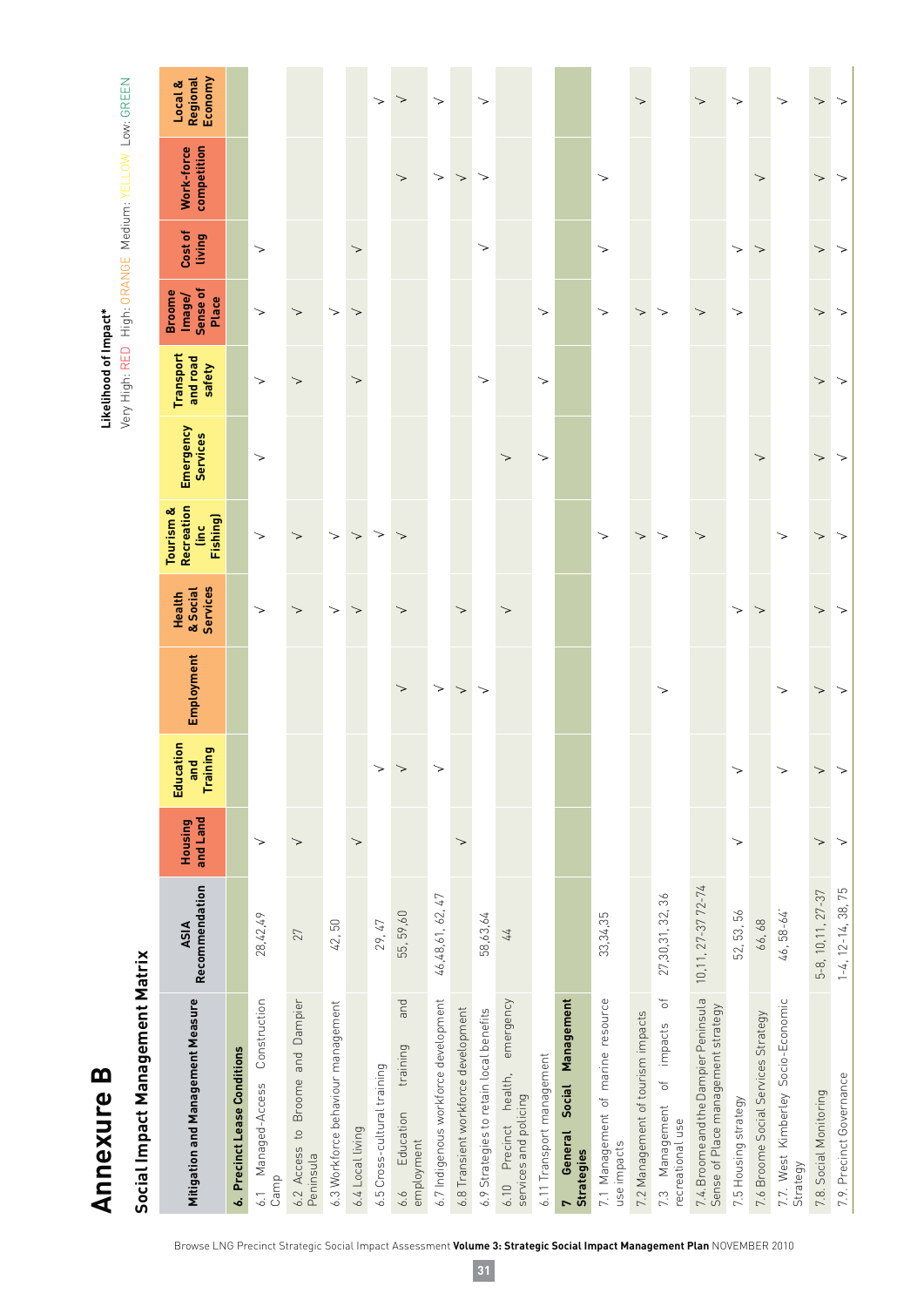# **Annexure C**

## **BLNG Precinct Control Group (PCG)**

Relevant State Agencies such as DSD, LandCorp & Broome Port Authority (Membership determined by agreement between State Environment Minister and Minister for State Development. Reports to the Minister for State Development and other Ministers as required)

Proposed support entities for the PCG to provide advice regarding aspects of its function. Groups to report outcomes to the PCG then to relevant authorities and will be required to publish reporting.

#### **Social Management Committee**

**Function: Ensure** 

implementation of the Precinctrelated social management plan as developed through the Strategic Social and Indigenous Impact Assessment, including the West Kimberley Socioeconomic Strategy,

Membership: Relevant State Agencies (such as DSD KDC, DRDL and social services departments), Each Commercial Proponent, Third Party Contractor Representative, Local Govt, Native Title Party/s; **WKSEG Rep.** 

#### **LNG Precinct Operations Coordination Committee**

Function: Support the effective implementation of all environmental requirements of the approved Plan through the coordination of the activities of entities operating at the precinct.

Membership: Relevant State Agencies (such as LandCorp, Broome Port Authority), Each Commercial Proponent, Third Party Contractor Representative, Accommodation Camp Management; LIA Management.

#### **LNG Precinct Management** Committee

Function: Established under ILUA or other agreed mechanism to facilitate the implementation of management plans related to Environment (monitoring and management), Cultural Heritage Training and Employment, Business Development and Contracting, Land Access and **Cross Cultural Training** 

Membership: Relevant State Agencies (e.g. DSD, LandCorp, BPA) Native Title Party/s; Commercial Proponents.

#### **West Kimberley Socio-Economic Strategy**

DSD to co-ordinate 2, 5 and 10 year strategic socio-economic plans covering Strategic Social and Indigenous Impact Assessment areas developed with delivery agencies in consultation with Social Management Group, the commercial proponent(s), and the community.